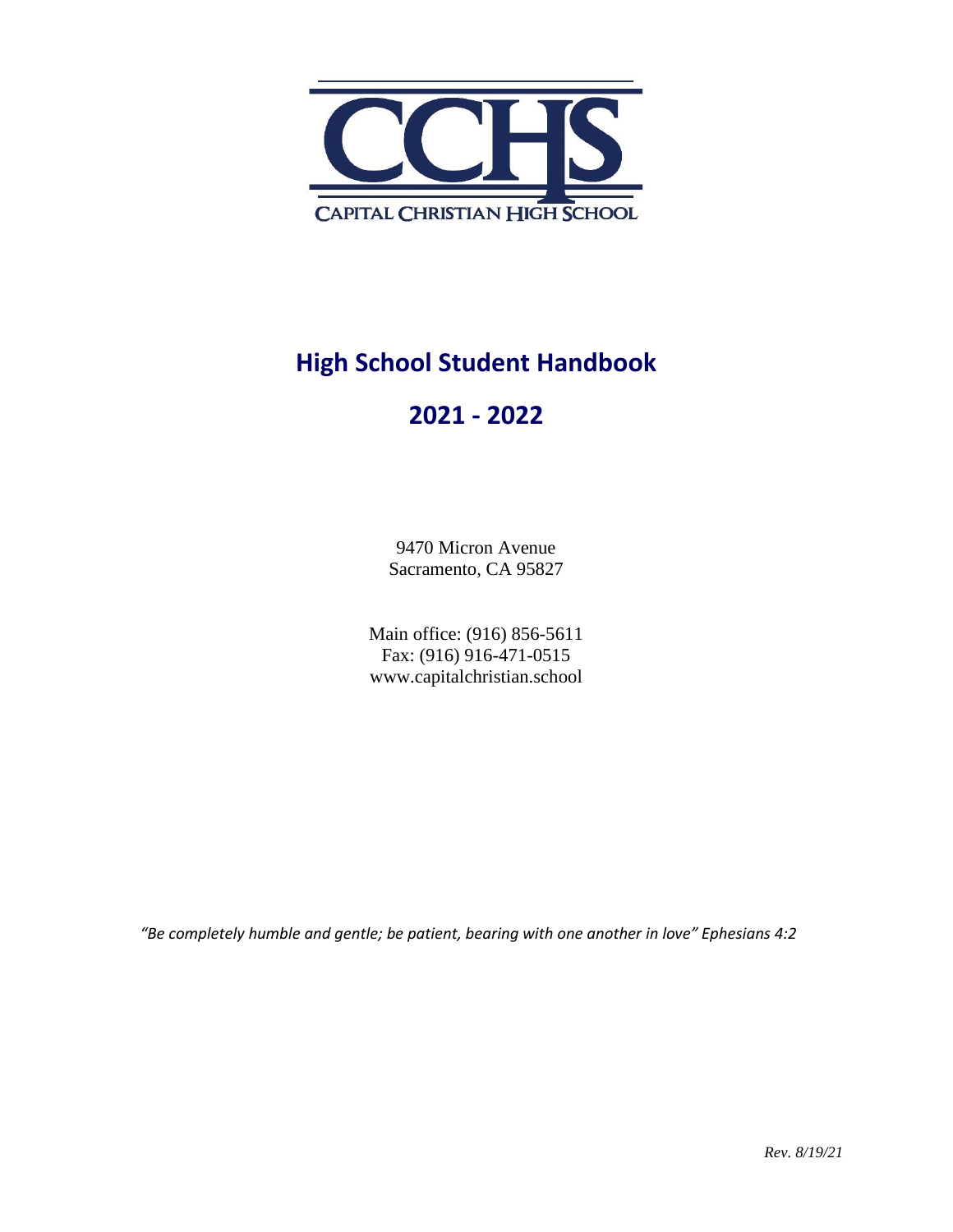# TABLE OF CONTENTS

| А. |                                                                                  |  |  |
|----|----------------------------------------------------------------------------------|--|--|
| В. |                                                                                  |  |  |
| C. |                                                                                  |  |  |
| D. |                                                                                  |  |  |
| Е. |                                                                                  |  |  |
| F. |                                                                                  |  |  |
| G. |                                                                                  |  |  |
| Н. |                                                                                  |  |  |
| I. |                                                                                  |  |  |
|    |                                                                                  |  |  |
| А. |                                                                                  |  |  |
| В. |                                                                                  |  |  |
| C. |                                                                                  |  |  |
|    |                                                                                  |  |  |
| А. |                                                                                  |  |  |
| В. |                                                                                  |  |  |
| C. |                                                                                  |  |  |
| D. |                                                                                  |  |  |
| Е. |                                                                                  |  |  |
| F. |                                                                                  |  |  |
| G. |                                                                                  |  |  |
| Н. |                                                                                  |  |  |
| L  |                                                                                  |  |  |
| I. |                                                                                  |  |  |
| К. |                                                                                  |  |  |
| L. |                                                                                  |  |  |
| М. |                                                                                  |  |  |
| N. |                                                                                  |  |  |
| 0. |                                                                                  |  |  |
|    |                                                                                  |  |  |
| А. |                                                                                  |  |  |
| В. |                                                                                  |  |  |
| C. |                                                                                  |  |  |
| D. |                                                                                  |  |  |
| Е. |                                                                                  |  |  |
| F. | Attendance Requirements for Athletic, Curricular and Co-Curricular Activities 15 |  |  |
| G. |                                                                                  |  |  |
| Н. |                                                                                  |  |  |
| L. |                                                                                  |  |  |
| J. |                                                                                  |  |  |
|    |                                                                                  |  |  |
| А. |                                                                                  |  |  |
| В. |                                                                                  |  |  |
| C. |                                                                                  |  |  |
| D. |                                                                                  |  |  |
| Е. |                                                                                  |  |  |
| F. |                                                                                  |  |  |
| G. |                                                                                  |  |  |
| Н. |                                                                                  |  |  |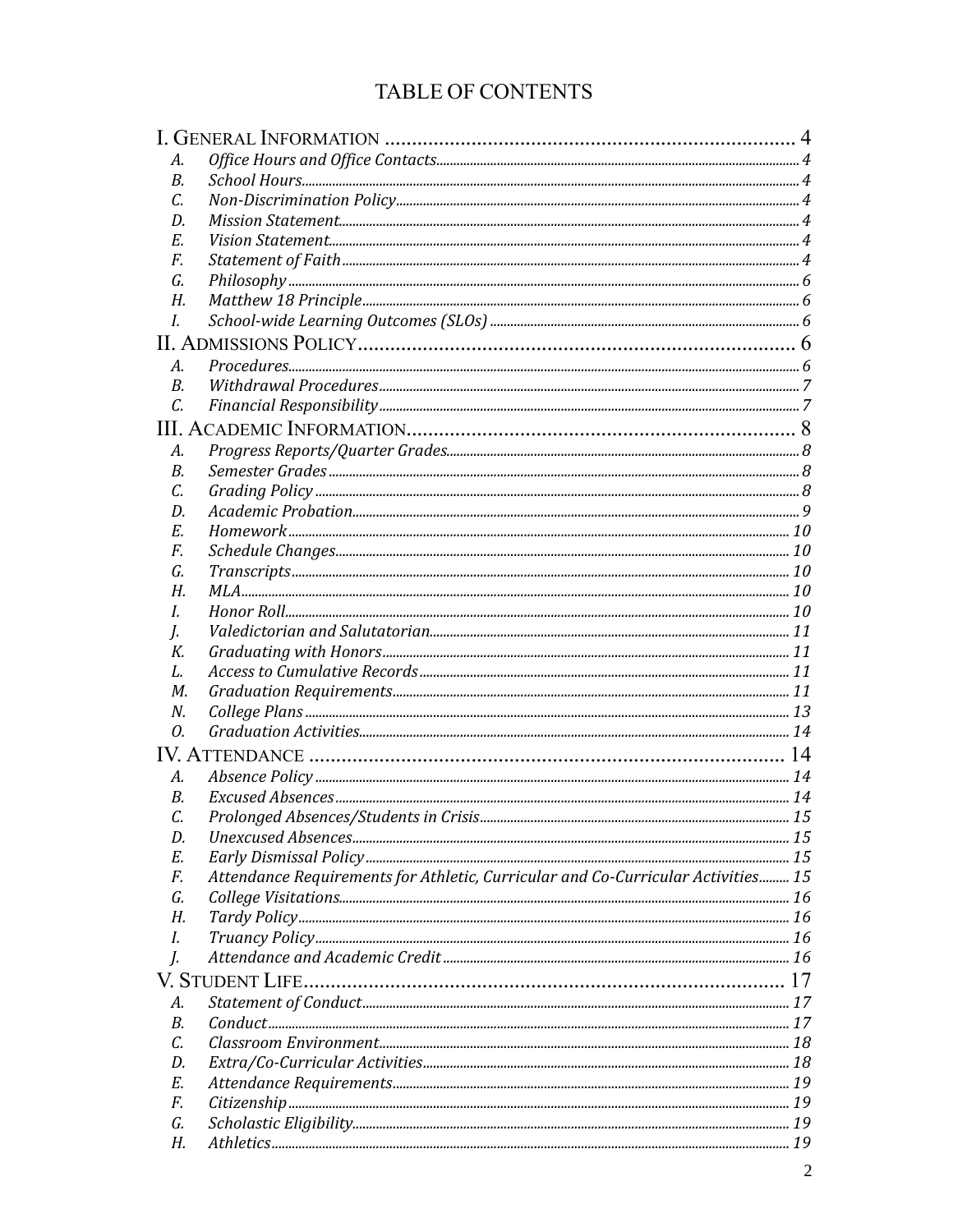| I. |    |
|----|----|
| I. |    |
| К. |    |
|    |    |
| А. |    |
| В. |    |
| C. |    |
| D. |    |
| Е. |    |
| F. |    |
| G. |    |
| Н. |    |
| I. |    |
|    |    |
| A. |    |
| B. |    |
|    |    |
| А. |    |
| В. |    |
| С. |    |
| D. |    |
| Е. |    |
| F. |    |
| G. |    |
| Н. |    |
| L. |    |
| J. |    |
| К. |    |
| L. |    |
| М. |    |
| N. |    |
| 0. |    |
| Р. |    |
| Q. |    |
| R. |    |
| S. |    |
| T. |    |
|    |    |
|    | 42 |
|    |    |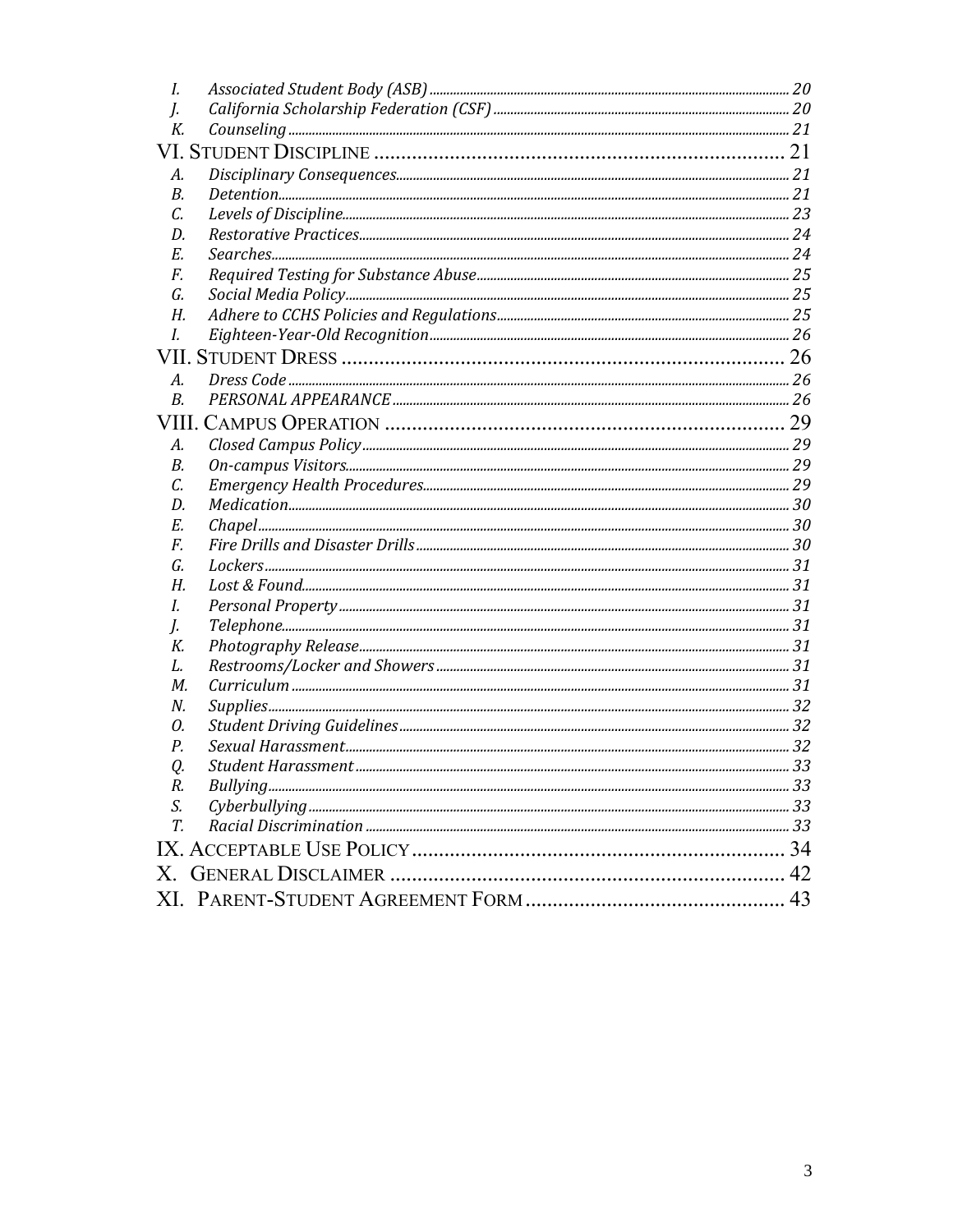# **I. General Information**

This publication is designed to familiarize parents, current and prospective students with the vision and goals of Capital Christian School (CCS). We ask that both parent and student **read this handbook carefully** to help in the understanding of our purpose and guidelines. Students will be quizzed on the content of this handbook to ensure they understand and mutually agree with the expectations of the school.

## **A. Office Hours and Office Contacts**

School Days: Weekdays 8:00am - 4:00pm Phone: (916) 856-5611 Fax: (916) 471-0515 [www.capitalchristian.school](http://www.capitalchristian.school/)

Our primary means of communication is **via email**. All families are expected to regularly check their email (at least every other day) and have access to the internet to use our web services through FACTS to check on attendance and grades. Students are expected to check their emails *(@k12cougars.cc*) daily.

## **B. School Hours**

Students are discouraged from being on the school grounds prior to 7:45 a.m. unless they have a zero-period class or lingering after 4:00 p.m. unless they are involved in school-related activities such as an after-school program or extracurricular activities. CCS cannot be responsible for students who remain on-campus during non-business hours if they are not involved with school activities.

## **C. Non-Discrimination Policy**

CCS admits students of any race, color, and national ethnic origin to all the rights, privileges, programs, and activities generally accorded or made available to students at the school. It does not discriminate based on race, color, national, and ethnic origin in administration of its educational policies, scholarship and loan programs, athletic, and other school administered programs. The administration, however, reserves the right to dismiss or refuse admission to anyone unwilling to comply with the school's regulations and academic or behavioral standards. CCS is committed to providing a strong Christ-centered instructional program. Students admitted to CCS shall be protected from influences negatively affecting their well-being and educational process to the best of our ability.

### **D. Mission Statement**

CCS prepares students to navigate the issues and realities of life by developing their spiritual, academic, social, and physical potential, all from the foundation of biblical truth.

### **E. Vision Statement**

Inspire and strengthen the hearts and minds of the next generation of leaders to serve, love and impact the world in Christ.

### **F. Statement of Faith**

CCS subscribes to these statements of faith:

- **• About the Bible:** We believe that the Bible is fully inspired by God, that it is entirely trustworthy and is our guide for faith and life. (2 Timothy 3:16; 2 Peter 1:21)
- **• About God:** We believe that God is the loving Creator of all that exists, both seen and unseen. God is eternal and completely good, knowing all things, having all power and majesty. God exists eternally as the Trinity, in three persons, yet one God: Father, Son and Holy Spirit. (Genesis 1:1; Matthew 28:19; John 10:30)
- **• About Jesus:** We believe that God expressed Himself in human form through Jesus Christ.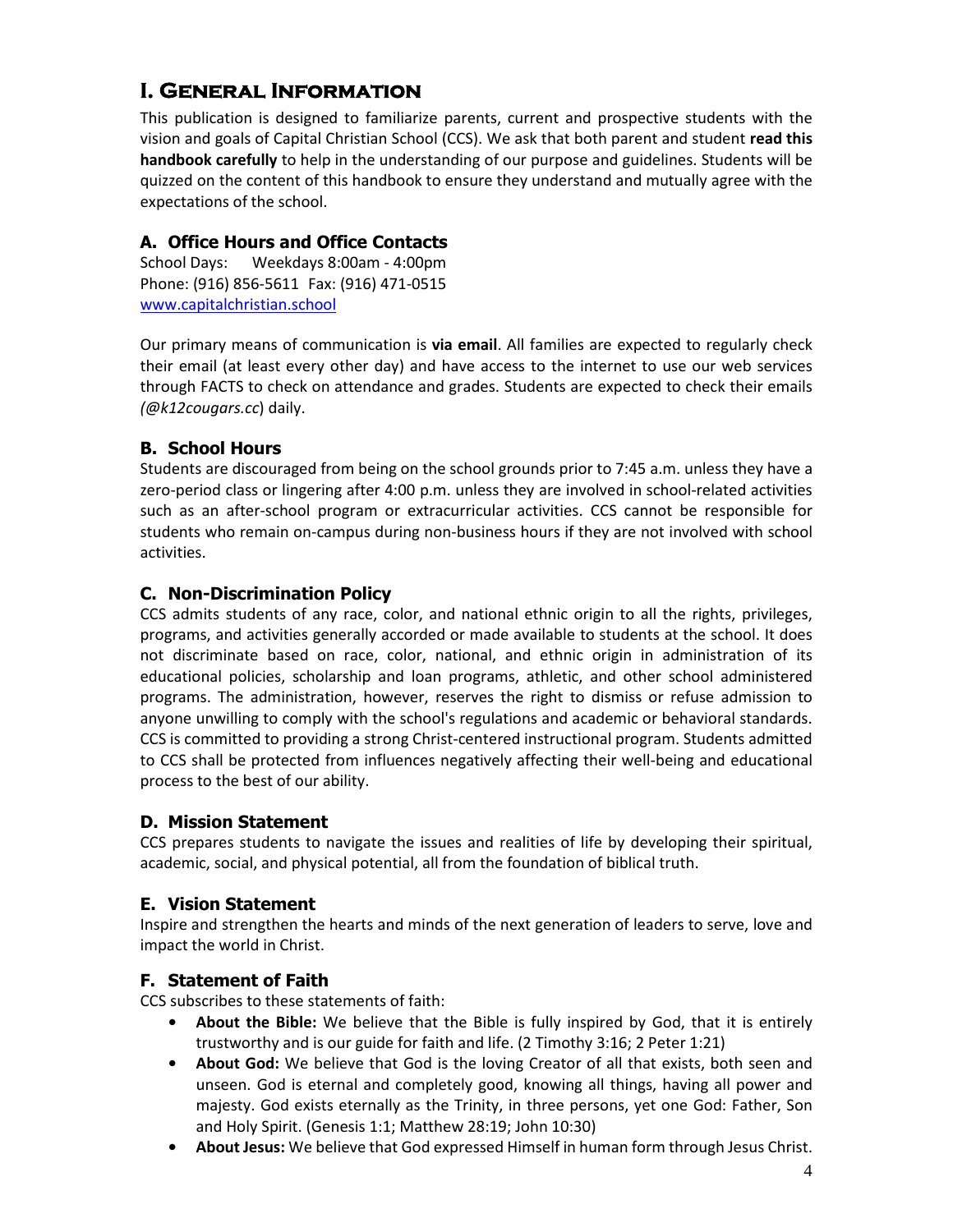Jesus was born of the virgin Mary and lived a sinless life. We believe He was crucified for the sins of us all, rose again from the dead and ascended to heaven. (John 10:33; 11:25; Isaiah 7:4; Matthew 1:23; Luke 1:35; Mark 16:19; 1 Corinthians 15:3-4; Ephesians 1:7; Hebrews 2:9, 4:15, 7:26)

- **• About the Holy Spirit:** We believe that the Holy Spirit, sent from God to live in all who believe in Jesus, teaches, comforts, and empowers us, giving each follower of Jesus diverse gifts for serving in the church and serving others in the world. We believe that it is through the Holy Spirit that we change and develop a holy life and Jesus-like character. (Romans 8:13-14; 1 Corinthians 3:16, 6:19-20; Ephesians 4:30, 5:18; Titus 3:5)
- **• About Salvation:** We believe that all people are created with dignity and great value in the image of God – that people were created to live in a thriving relationship with God. However, through our sin (failing to live by God's moral standards), we break our intended relationship with God, and we experience the sad consequences of the broken relationship, both spiritually and socially. Because of God's love for us, He sent His Son, Jesus, to rescue us from those consequences and to restore our broken relationship with God, through Jesus' death on the cross, a perfect act of redemption for each of us. We receive the gift of forgiveness and are spiritually reborn through repenting (changing our mind and heart) of our sin and placing faith in Jesus alone. (John 3:16-19, 5:24; Romans 3:23, 5:8-9; Ephesians 2:8-10)
- **• About the Church:** We believe that the church is comprised of any person anywhere in the world who puts faith in Jesus. The church itself is made up of people who are empowered by God's Spirit to be part of the mission of Jesus here on earth. The church is one global community but has smaller, local expressions, such as Capital Christian Center (CCC). Each local church has a unique personality, and we see beauty in that diversity. We believe that the church does not exist for itself, but it exists as a community of worshipers who are here to serve others, as we bring the love and hope of Jesus to the world around us. (Romans 8:9; 1 Corinthians 12:12-13; Galatians 3:26-28)
- **• About the Afterlife and End Times:** We believe there is a literal heaven and a literal hell, and that one-day Jesus will return. We approach the topics of the afterlife and end times with great mystery and wonder. (John 5:28-29; Acts 1:1; Revelation 19:11)
- **• About Marriage, Gender, and Sexuality:** We believe that God wonderfully and immutably creates each person as male and female. These two distinct, complimentary genders together reflect the image and nature of God. (Genesis 1:26-27) Rejection of one's biological sex is a rejection of the image of God within that person.

We believe that the term "marriage" has only one meaning: the uniting of one man and one woman in a single, exclusive union, as delineated in Scripture. (Genesis 2:18-25)

We believe that God intends sexual intimacy to occur only between a man and a woman who are married to each other. (I Corinthians 6:18; 7:2-5; Hebrews 13:4)

We believe that God has commanded that no intimate sexual activity be engaged in outside of a marriage between a man and a woman.

We believe that any form of sexual immorality (Including adultery, fornication, homosexual behavior, bisexual behavior, bestiality, incest, and use of pornography) is sinful and offensive to God. (Matthew 15:18-20; I Corinthians 6:9-10)

We believe that in order to preserve the function and integrity of CCS and to provide a biblical role model to CCS students and staff, it is imperative that all persons employed by CCS in any capacity, or who serve as volunteers, agree to and abide by these Statements of Faith. (Matthew 5:16; Philippians 2:14-16; I Thessalonians 5:22) We believe that God offers redemption and restoration to all who confess and forsake their sin, seeking His mercy and forgiveness through Jesus Christ. (Acts 3:19-21; Romans 10:9-10; I Corinthians 6:9-11)

We believe that every person must be afforded compassion, love, kindness, respect, and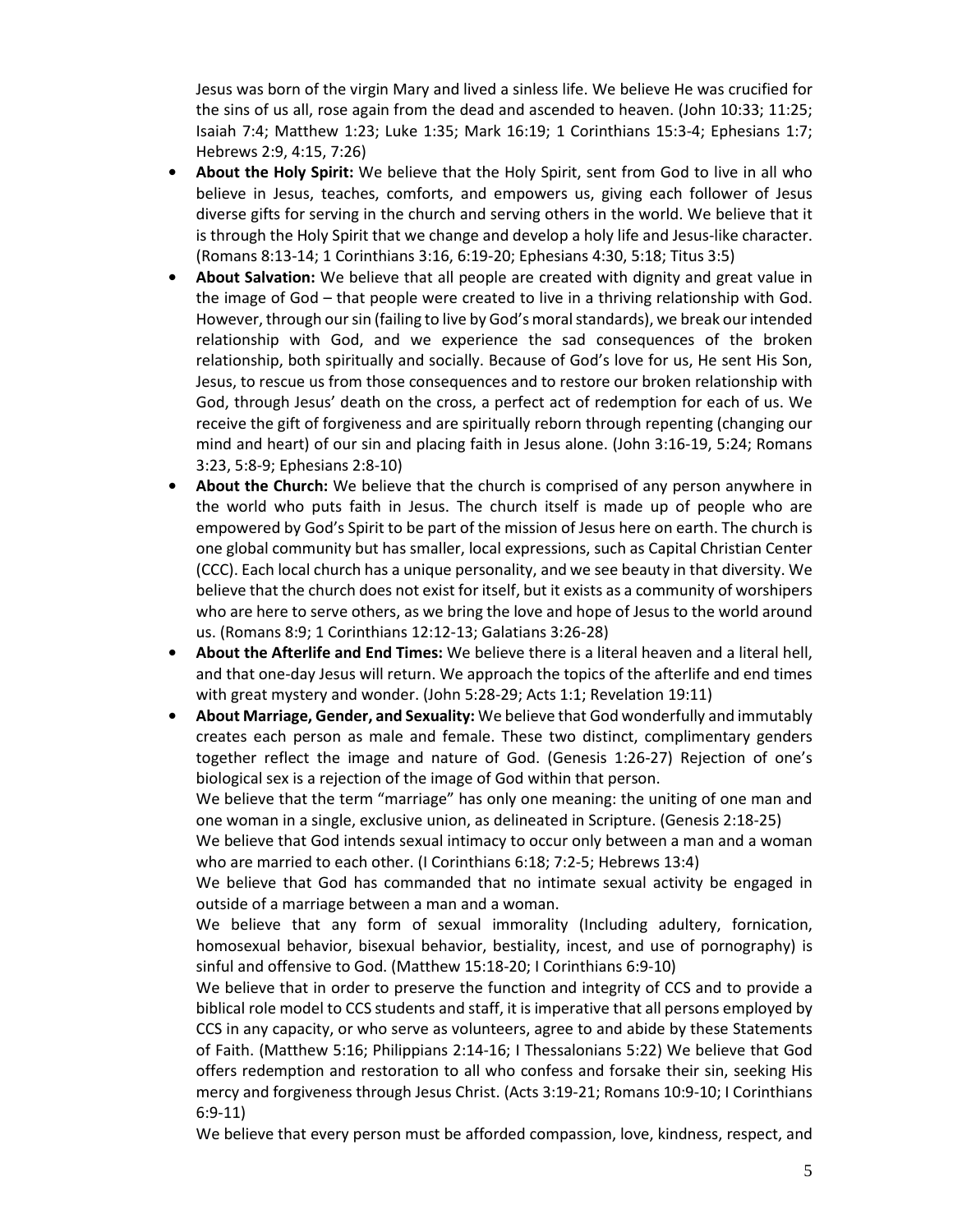dignity. (Mark 12:28-31; Luke 6:31) Hateful and harassing behavior or attitudes directed toward any individual are to be repudiated and are not in accord with Scripture nor the doctrines of CCC.

**• About the Sanctity of Human Life:** We believe that all human life is sacred and created by God in His image. Human life is of inestimable worth in all its dimensions, including pre-born babies, the aged, the physically or mentally challenged, and every other stage or condition from conception through natural death. We are therefore called to defend, protect, and value all human life. (Psalm 139)

The statement of faith does not exhaust the extent of our beliefs. The Bible itself, as the inspired and infallible Word of God that speaks with final authority concerning truth, morality, and the proper conduct of mankind, is the sole and final source of all that we believe. For purposes of CCS's faith, doctrine, practice policy, and discipline, the CCC Senior Pastor is CCS's final interpretive authority on the Bible's meaning and application.

## **G. Philosophy**

CCS shall have high spiritual and academic standards and shall include the development of the whole person spiritually, mentally, socially, physically, and emotionally. Emphasis is placed on learning about God and the truths of God's Word in relationship to man and his world; recognizing that the way to God comes through the personal faith in Jesus Christ; and Christian maturity comes by application of the truths of the Bible in all areas of life. In its approach to spiritual matters, the schoolshall be consistent with CCC and the General Council of the Assemblies of God and shall also be respectful of the teachings of other evangelical denominations.

## **H. Matthew 18 Principle**

CCS believes in the power of community and the unity that comes from the love of Jesus. Because we are all imperfect and broken and because we are also all very different from diverse backgrounds, issues and conflicts are inevitable. We believe strongly to faithfully follow the principle found in Matthew 18:15-17. If a parent or student has any problems or questions regarding the school, staff, or students, please go directly to the person involved. If you are unsure of how to apply this principle in your situation, please let us know, and we would be happy to assist! Let us avoid unedifying conversations and gossip that does not lead to resolution.

## **I. School-wide Learning Outcomes (SLOs)**

- A CCS graduate will demonstrate an understanding of biblical knowledge and truth with the purpose of developing a Christian worldview resulting in a personal, defendable relationship with Jesus Christ.
- A CCS graduate will develop the interpersonal and organizational skills needed to function effectively in life.
- A CCS graduate will be a learner who demonstrates a solid acquisition of the academic disciplines needed to allow them to fulfill God's plan for their life.
- A CCS graduate will be an effective communicator.
- A CCS graduate will be a critical thinker.

# **II. Admissions Policy**

## **A. Procedures**

Parents or legal guardians of all prospective students should be aware of the admissions procedure when applying for student enrollment at CCS. This process verifies that students are a good fit for our school to ensure student success.

• Parents or legal guardians must submit an application for approval. All new students must provide an official copy of their transcripts for any high school work already completed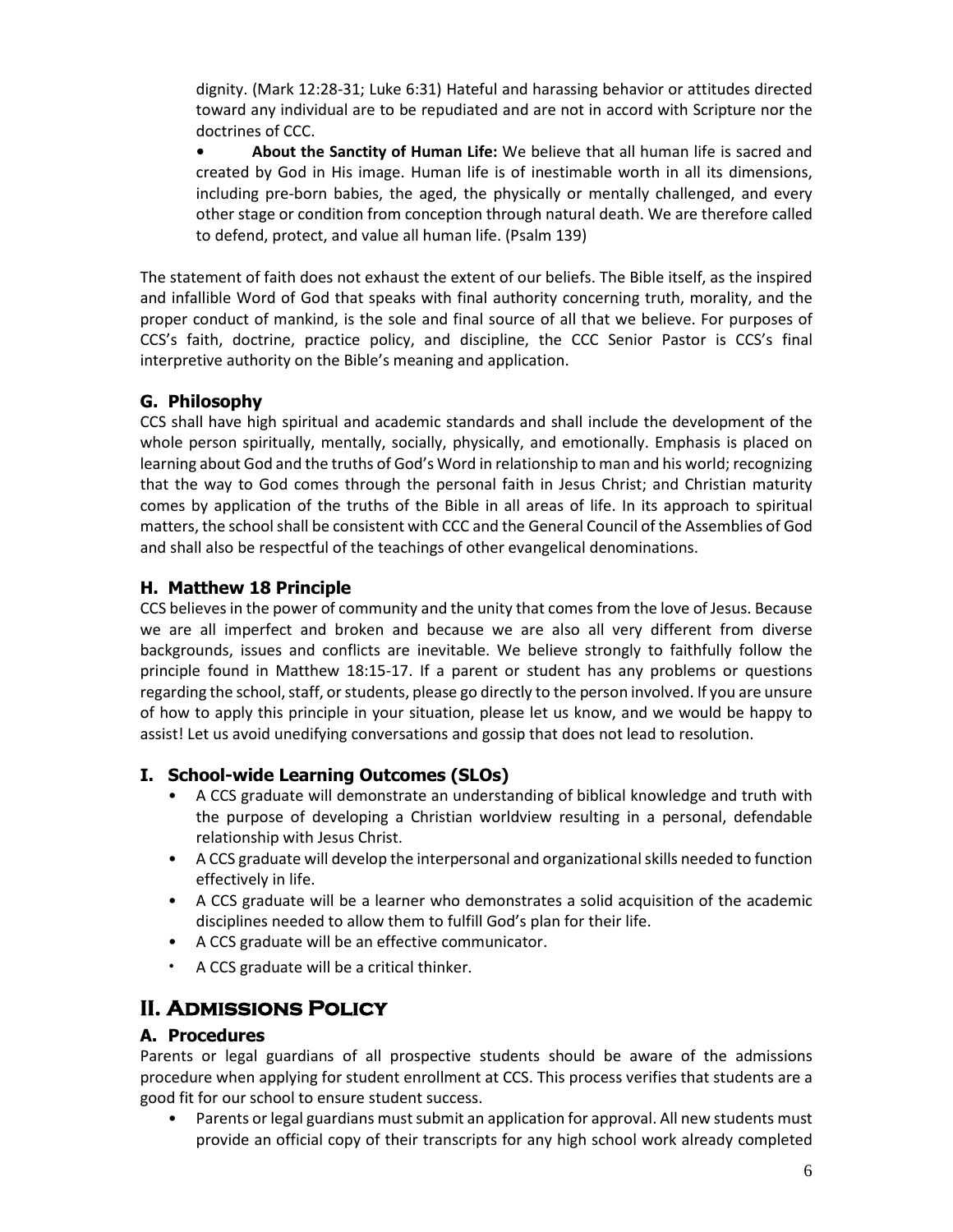and submit letters of recommendations.

• After reviewing the completed application packet, the school office will schedule an appointment for the prospective student to be interviewed and evaluated for curriculum readiness and placement. Before the interview, students should prepare to answer questions regarding their spiritual background and their reasons for wanting to attend CCS.

## **B. Withdrawal Procedures**

A student that is withdrawing from enrollment must submit a written notification with the effective date by his/her parent 30 days prior to withdrawal. This will help expedite the transfer of appropriate files to the next school and provide a smoother transition. An exit interview is requested by CCS with the student and parents to provide constructive feedback. All items subject to return must be turned in within 30 days of withdrawal notice. **All fees or monies paid to CCS prior to formal withdrawal are non-refundable.**

## **C. Financial Responsibility**

Enrolling your child in a Christian school is an investment in his/her education and character building. With this privilege comes the responsibility for making all payments on time and keeping your account up to date.

- Tuition is billed monthly beginning July 1st and ending April 1st for the 10-month billing cycle. Monthly payment due date is the 1st of the month. Tuition and Billing will set up your payment plan as soon as your enrollment is accepted, or your enrollment will not be considered finalized. Payment plan set up invitations are sent out to all parents after students are enrolled. If you have questions, please direct them to a FACTS representative at (866) 441-4637 or our Tuition/Billing Office at 916-856-5615 ext. 2.
- An option of tuition insurance coverage is available for a \$20 annual fee "Peace of Mind Insurance" provided by FACTS to support families in paying tuition in the event of the death of a parent or guardian (please see your FACTS payment plan invitation for more detail).
- Those enrolling after August 15th will have a slightly higher monthly payment enabling tuition billing to be completed by May 1st. Registration and technology fee, plus first month's tuition is required when enrolling after 8/15.
- After August 31st, new students enrolling from the 1st  $-$  15th of any month must pay the full month's tuition. Those enrolling after the 15th of any month will have their tuition prorated.
- A 5.0% discount is given to those who pay tuition in full on or before July 1. **There are no refunds for prepaid tuition.**
- A \$50 late fee will be added to any account not paid in full by 10 days after your monthly due date or after 2 rejected attempts of automatic payment.
- A \$25 fee will be charged to your account for each check or bank card payment returned by the bank for any reason.
- Re-payment of returned checks must be made by cash, cashier's check, money order or credit card.
- Please note that if payment is not received by the 10th of the month, an email will be sent with the following options: (1) bring the account current; or (2) Arrange with the COO or CFO of CCC to execute a payment agreement to bring account current; (3) withdraw child(ren). Failure to comply with one of these options will result in an interruption of your child's education.
- Please direct all tuition payment inquiries to a FACTS representative at (866) 441-4637 or our Tuition/Billing Office at 916-856-5615 ext. 2.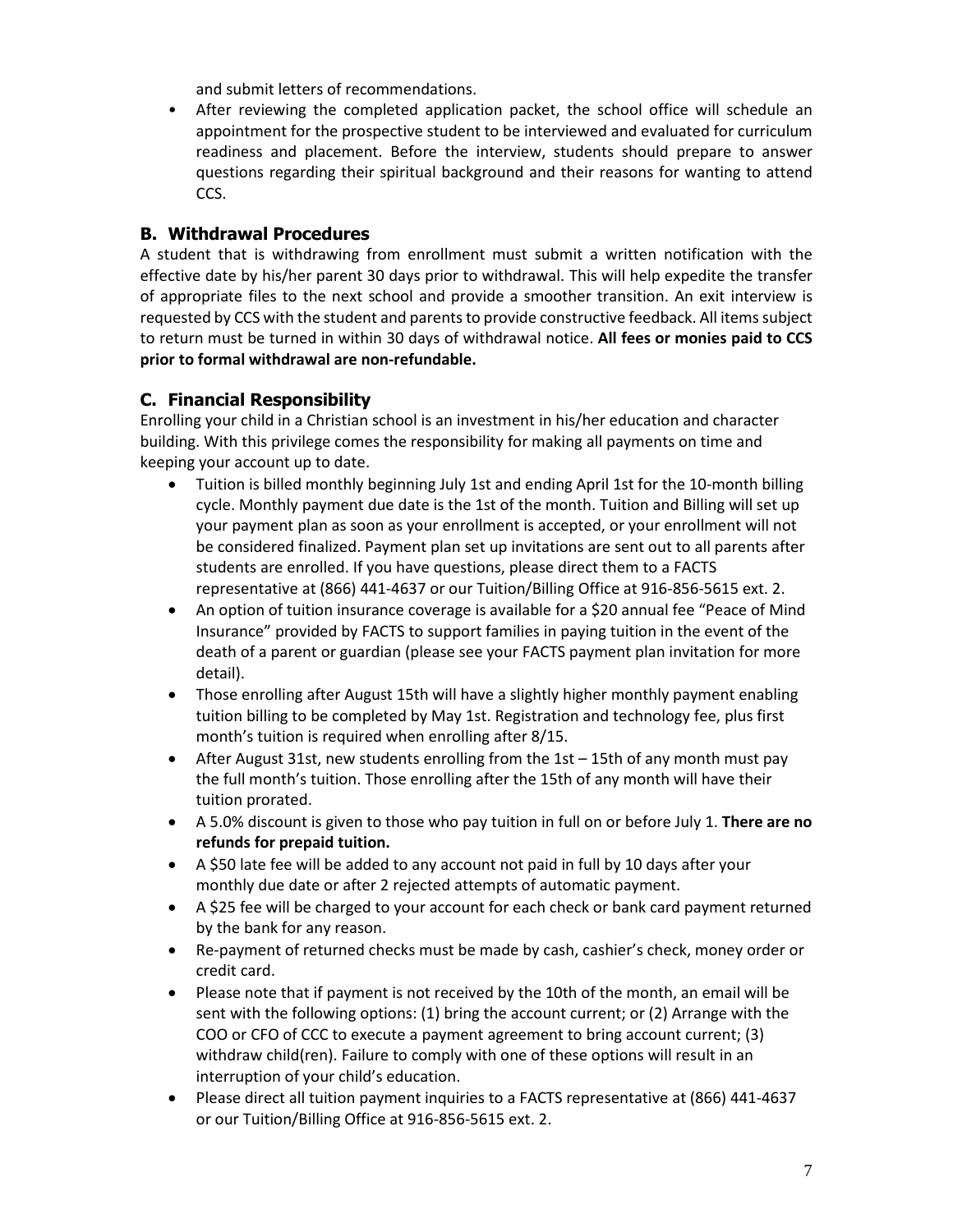# **III. Academic Information**

## **A. Progress Reports/Quarter Grades**

At the end of every quarter, a printed or electronically generated progress report with letter grades indicating the student's progress will be given to the student. Interim progress reports will be sent home at the midpoint of the quarter to students receiving a letter grade of a "D" or "F." The first progress reports of each semester should be viewed as grades in progress which affect the final semester grade. Only the semester grades are recorded on the student's transcript and are considered official grades. Parent/Teacher Conferences are scheduled in the fall for all High School parents following the first quarter progress report.

## **B. Semester Grades**

Semester grades are an evaluation of the student's work completed for an entire 18-week period. A semester grade is calculated with a semester exam grade equal up to 10% in both the high school and in the middle school. These grades are issued at the end of the second and fourth quarters. It is based on semester grades that a student earns credit and grade points. Semester grades are emailed to parents in January and June.

## **C. Grading Policy**

The following is an explanation of standard academic grades used in all courses.

**A** - Outstanding - 90 % - 100%

Exact in detail, shows independence and resourcefulness, systematic, conscientious, hard worker, and always completes work on time, exhibits mastery of discipline concepts.

**B** - Above average - 80% - 89%

Usually completes assignments accurately and on time. Works effectively without assistance and supervision.

**C** - Average - 70% - 79%

Usually completes assignments, understands concepts, generally has materials ready for class, solves average problems with general direction.

**D** - Noticeably weak - 60% -69%

Having trouble, not meeting all assignments and requirements of instructor, requires extra teacher direction and attention, has difficulty following sequential steps to a logical conclusion.

**F** - Failure - 59% and below

Below minimum requirement, work is unsatisfactory.

**I** - Incomplete

Work must be made up within two (2) weeks after grade cards are distributed or the mark automatically becomes an "F." In the event of a medical issue, the administration will work with the family to resolve what the best plan is to make up the needed work.

### **Late Enrollment**

Students who enroll late are responsible for content missed work for that quarter. Arrangements will be made with the teacher for necessary material during the quarter.

### **Disputed Grades**

Students or parents who have a question regarding a grade should first resolve the issue with the teacher. The request for a grade review must be made within one month of the grade being issued. If the dispute is not resolved, the teacher and/or student/parent may appeal to the Department Chair for further review. If necessary, the CCHS Administration may call a meeting of all parties concerned for a final resolution of the disputed grade.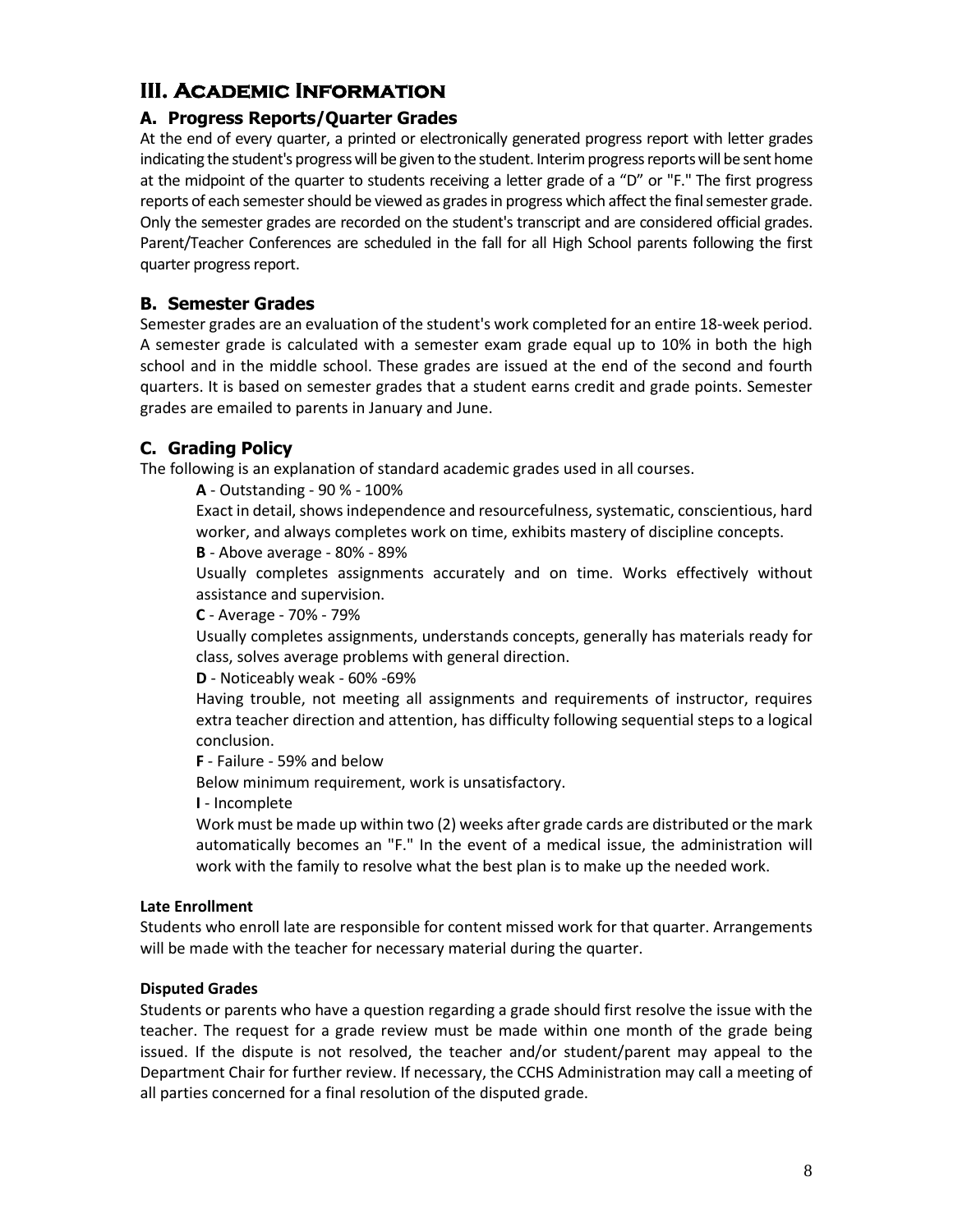#### **Replacement Grade**

When a course is retaken due to a "D" or "F" in the course and a passing grade is earned, the Grade Point Average (GPA) will be recalculated using only the passing grade; however, both the passing and failing grades will continue to be reflected on the student transcript.

#### **Make-Up Work**

Students have the same number of days as they were absent to make up work. For example, if a student were absent for two days, he/she would have the next two school days upon returning to make up that work. Quizzes and tests must be made up on the day the student returnsto school unless special arrangements have been made with the teacher/administration. If a student's absence is long term, or if he/she has missed class review for a quiz or test, then arrangements between the teacher and student will be made to make up the work. Papers, projects, and tests assigned prior to the student absences must be turned in the day the student returns to class. Special circumstances may be arranged with the teacher. When a student is absent, it is his/her responsibility to arrange to make up missed work. Failure to make up work in the allotted time frame will result in a zero for that assignment.

#### **D. Academic Probation**

A student is placed on academic probation when the student's GPA islower than 2.0 for a quarter. The student will remain on academic probation until the GPA is at or above 2.0 for a full quarter. If the student's GPA remains below 2.0 for two consecutive quarters, he/she may be asked to withdraw from school. A notification will be sent home informing the parents of the probation and a parent meeting may be scheduled. The student will be required to follow the established academic plan.

#### **Academic Probation**

Capital Christian students are expected to achieve a minimum GPA of at least a 2.00, which is adequate mastery of content. Placement on academic probation is determined each semester Students who earn less than a 2.00 semester GPA or who receive an "F" (irrespective of GPA) are automatically on academic probation. Students on academic probation for two consecutive semesters may be subject to dismissal from Capital Christian High School.

#### **Ineligibility**

Students failing to achieve a non-weighted 2.00 GPA at the quarter report card will automatically be disqualified from participation in co-curricular activities, (i.e., athletics, clubs, drama productions, student government, and other student activities), for the following quarter. Individual activities may have more stringent eligibility requirements.

#### **Academic Action Plan (AAP)**

Students may be placed on an "Academic Action Plan" or AAP at any time during the school year. The goal of the AAP is to establish the necessary habits to build and maintain academic success at Capital Christian High School. The counselor and or administration create the AAP, which includes weekly submission of the verification form signed by designated teachers. The AAP may also include the following:

- 1. Mandatory after school study hall attendance—Monday through Thursday
- 2. Peer tutoring
- 3. Parent conference with Assistant Principal

Failure to turn in the weekly verification form with signatures from each of the designated teachers, or failure to attend mandatory study hall could result in one AAP infraction. After the third infraction, students will l be required to attend Saturday Detention.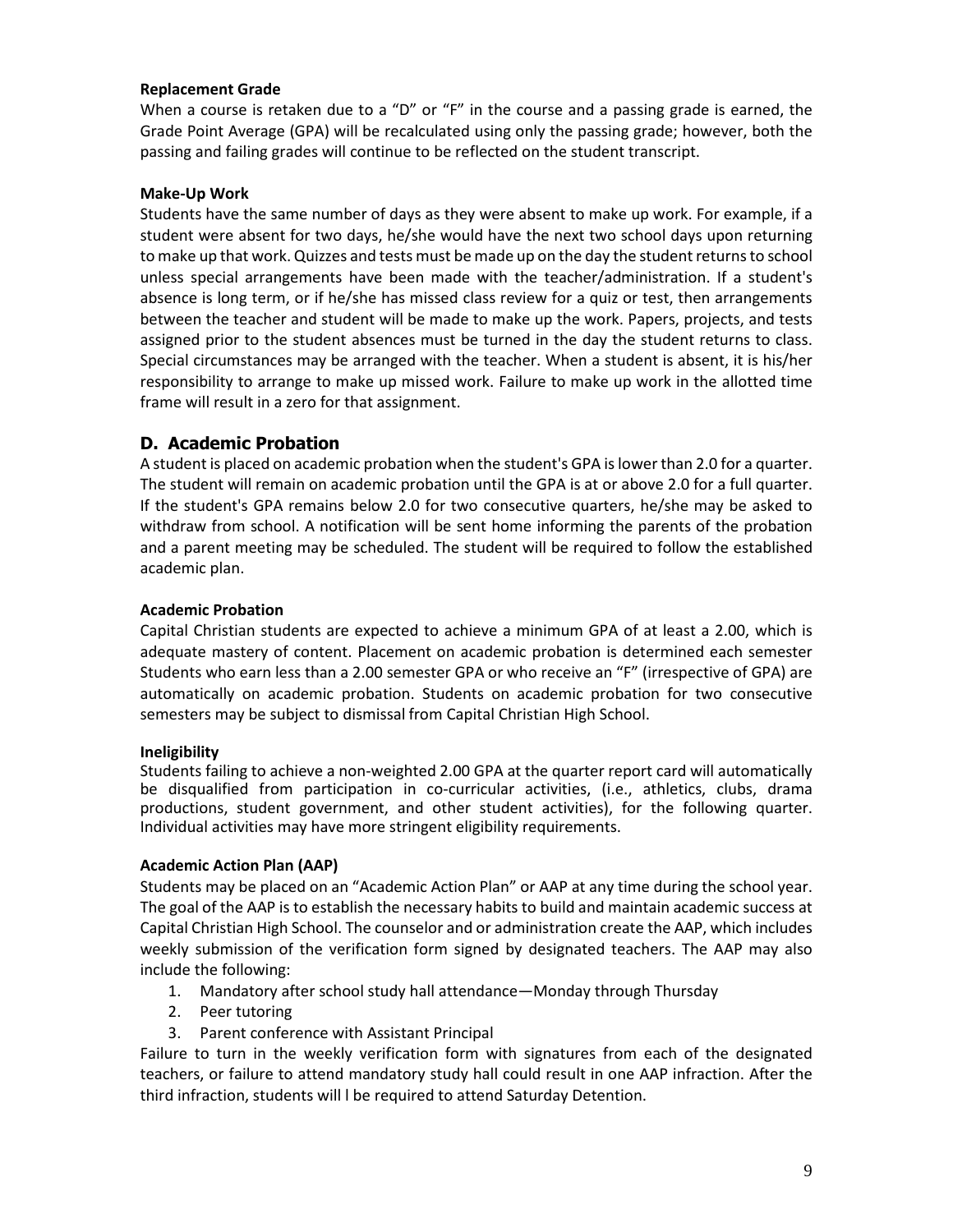## **E. Homework**

Homework may be assigned at the discretion of the teacher.

## **F. Schedule Changes**

During the first 10 school days of the semester in which a year-long course begins, a student may drop or add courses without academic penalty. Requests for a schedule change can be made through email to CCHS Administration. Changes will be made if scheduling allows, the class is not full, and it does not negatively impact the student's graduation credits. Only in exceptional cases with duly qualifying circumstances will approval be granted for the dropping of courses after the official deadline. All exceptional cases of changes must be approved by an administrator.

## **G. Transcripts**

When a student transfers to another school, his/her cumulative record file is sent to the new school upon written request from the new school. This includes transcripts and any withdrawal grades at the time of the withdrawal.

Unofficial transcripts for any student can be requested by emailing the Registrar (registrar@capitalchristian.school). All financial obligations must be met with CCS before a final transcript will be released to the student and/or parents/guardians.

Official transcripts for Seniors who will be attending college will be required to request transcripts through our online system. We have partnered with Parchment Exchange to provide secure online transcript ordering available 24/7. The link is parchment.com/register. Seniors will have free access to Parchment through the summer of their graduating year. After that, there is a fee for requests made.

## **H. MLA**

The Modern Language Association (MLA) is the used format for writing papers and documenting sources here at CCHS. Students should be made aware of this format and should use this format in all their classes.

## **I. Honor Roll**

At the completion of each semester, a list of students who have achieved academic distinction will be recognized.

Honor Roll – 3.0 to 3.49 High Honor Roll – 3.5 to 3.9 Academic Superiority – 4.0+

### **Honor Roll Awards**

Awards will be based upon work completed at CCHS for the current year only. The Registrar will examine each semester's Grade Point Averages (GPAs) for eligibility. All Honor Rolls are based on weighted GPA, which includes no D's or F's for **any** class during the school year. Awards will be given out at the end of the school year.

• **Honor Roll**

High school students who have earned a GPA of 3.0-3.49 during Semester 1 and/or Semester 2 will receive recognition.

• **High Honor Roll**

High school students who have earned a GPA of 3.5-3.9 during Semester 1 and/or 2 will receive recognition, including an Academic Letter. After a high school student has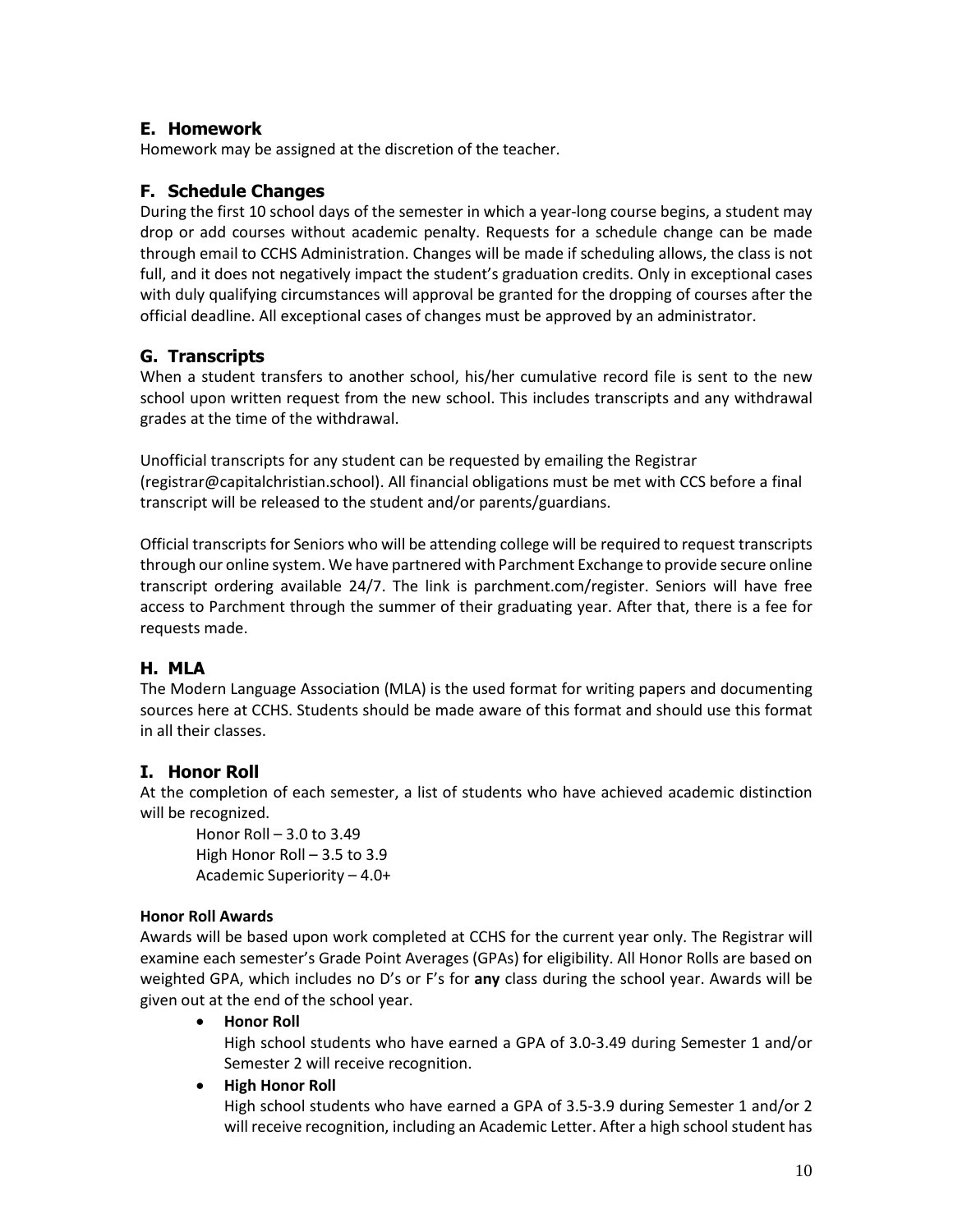received an Academic Letter, a pin will be given for each additional qualifying year upon request.

• **Academic Superiority**

High school students maintaining a 4.0+ GPA with no grade lower than 4.0 during Semester 1 and/or 2 will receive recognition, including an Academic Letter. After a high school student has received an Academic Letter,

a pin will be given for each additional qualifying year upon request.

### **J. Valedictorian and Salutatorian**

Awarded to the graduating senior with the highest and second highest GPA for the first seven semesters at CCHS.

All classes are counted in the calculation except outside of school classes taken that are not required for graduation at CCHS and any grades that are marked "P" (pass or fail option). If there is a tie in the calculation of the GPAs, or the difference is not readily distinguishable, the administration can declare more than one recipient in either the Valedictorian or Salutatorian category. The weighted GPA grades are used in the calculation. A qualified student may be removed from these considerations if the academic rigor is compromised, or the discipline record of the student is deemed unsatisfactory by the administration.

### **K. Graduating with Honors**

Graduating seniors who have exhibited high academic achievement will be honored at graduation with honor cords and their honor will be reflected on their diploma.

- Summa Cum Laude: 4.0-Above
- Magna Cum Laude: 3.5-3.9
- Cum Laude: 3.25-3.49

### **L. Access to Cumulative Records**

Parents may review individual records of their student/s by making a request to the CCHS Registrar and/or the administration. Parents may also receive a copy of any information in the records at a reasonable cost per page. If a student moves to a new school, records will be forwarded upon the request of the new school with written authorization of the parents.

### **M. Graduation Requirements**

- Mathematics/Science credits must equal a total of 60 credits with a minimum of 30 credits in math.
- Students may earn a maximum of 20 PE credits through participation on CCHS athletics teams. An additional 10 credits must be earned through PE/Health classes. For each semester of school athletics participation, a student will earn 2.5 PE credits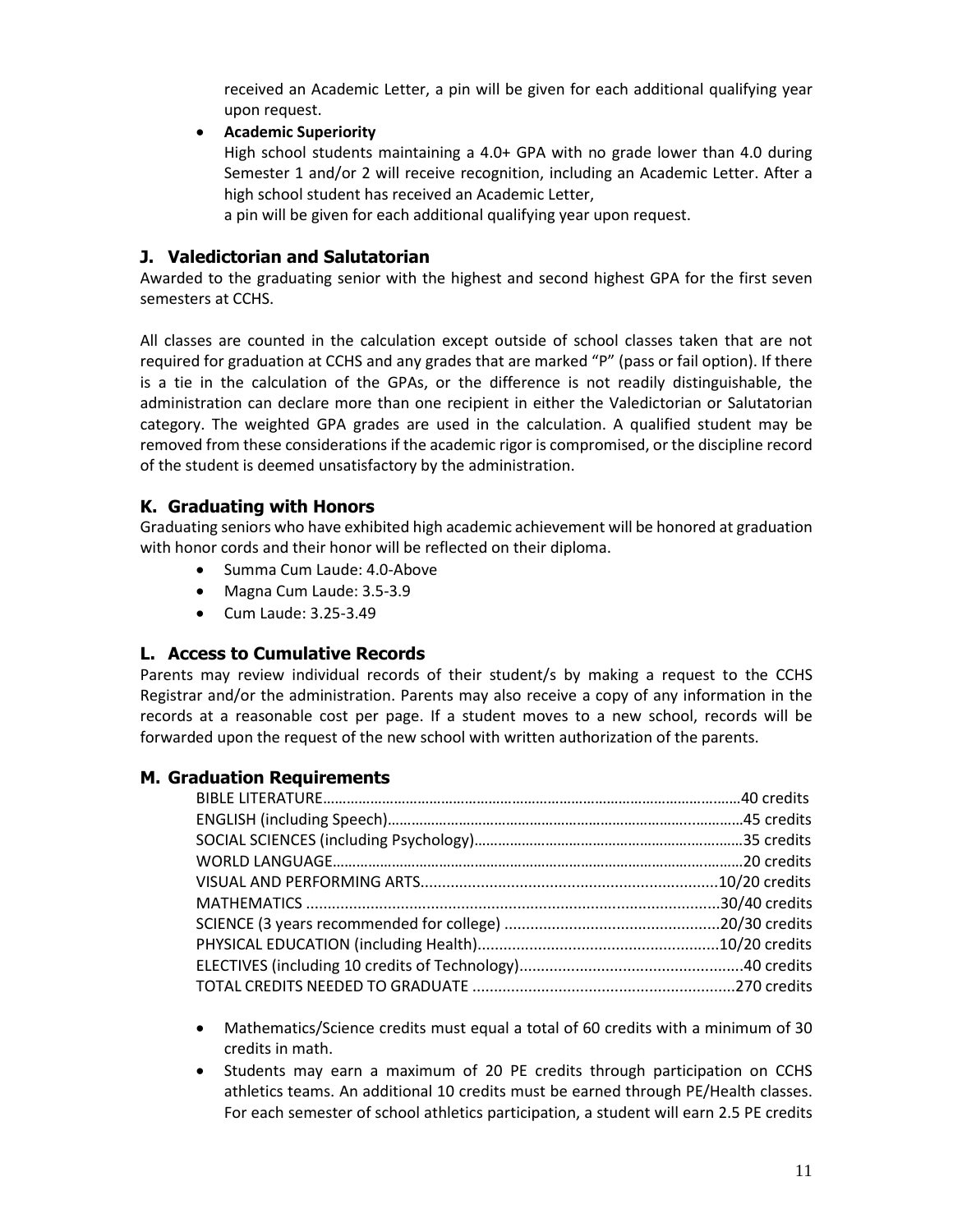with a maximum of 5 credits per academic year.

- All students are required to take 7 courses per semester during freshman, sophomore, and junior year. With the approval of the administration, seniors may take a minimum of 5 classes per day. To qualify, a senior must have a 2.0 GPA with all graduation requirements scheduled to be met. A college-bound student should not consider taking less than a full academic load during the entire 4-year program at CCHS.
- Students can take up to three AP® courses in a year with administrative approval.
- If a student lacks a required course for a specific college or university, not offered at CCHS, that student may request a waiver to take courses at another local high school, college, or other approved programs. Courses where curriculum requires taking a final, students are required to take that final. Courses completed outside of CCHS must be approved by CCHS Administration and official transcripts must be sent to the CCHS Registrar at the completion of the course.
- Incoming 9<sup>th</sup> graders may have transferable credits from courses taken in middle school for high school credit in math (Algebra 1 or higher) and world language of a grade of "B" or better, so long as the course rigor is reviewed and approved as a considered high school level course.

CCHS is designed as a traditional four-year high school program, academically, spiritually, and socially. In the event, that a student-athlete needs to graduate midway through their Senior year to fulfill college athletic recruitment, the student and parents must meet the following requirements:

- 1) An approved plan must be designed with the CCHS administration to meet all graduation requirements.
- 2) All graduation requirements must be complete by the end of the first semester of Senior year,
- 3) Tuition for Senior year must be paid IN FULL by the end of October of the Senior year.
- 4) Written documentation of college acceptance and early entrance requirement must be received and verified by CCHS administration prior to the end of the first semester of Senior year.

#### **English Requirement**

Any Freshman, Sophomore or Junior failing to earn a passing semester grade (A - D) in English will be required to take summer school through CCHS or a CCHS equivalent to promote to the next level of English. Failure to meet this requirement will place the student's enrollment at CCHS in jeopardy.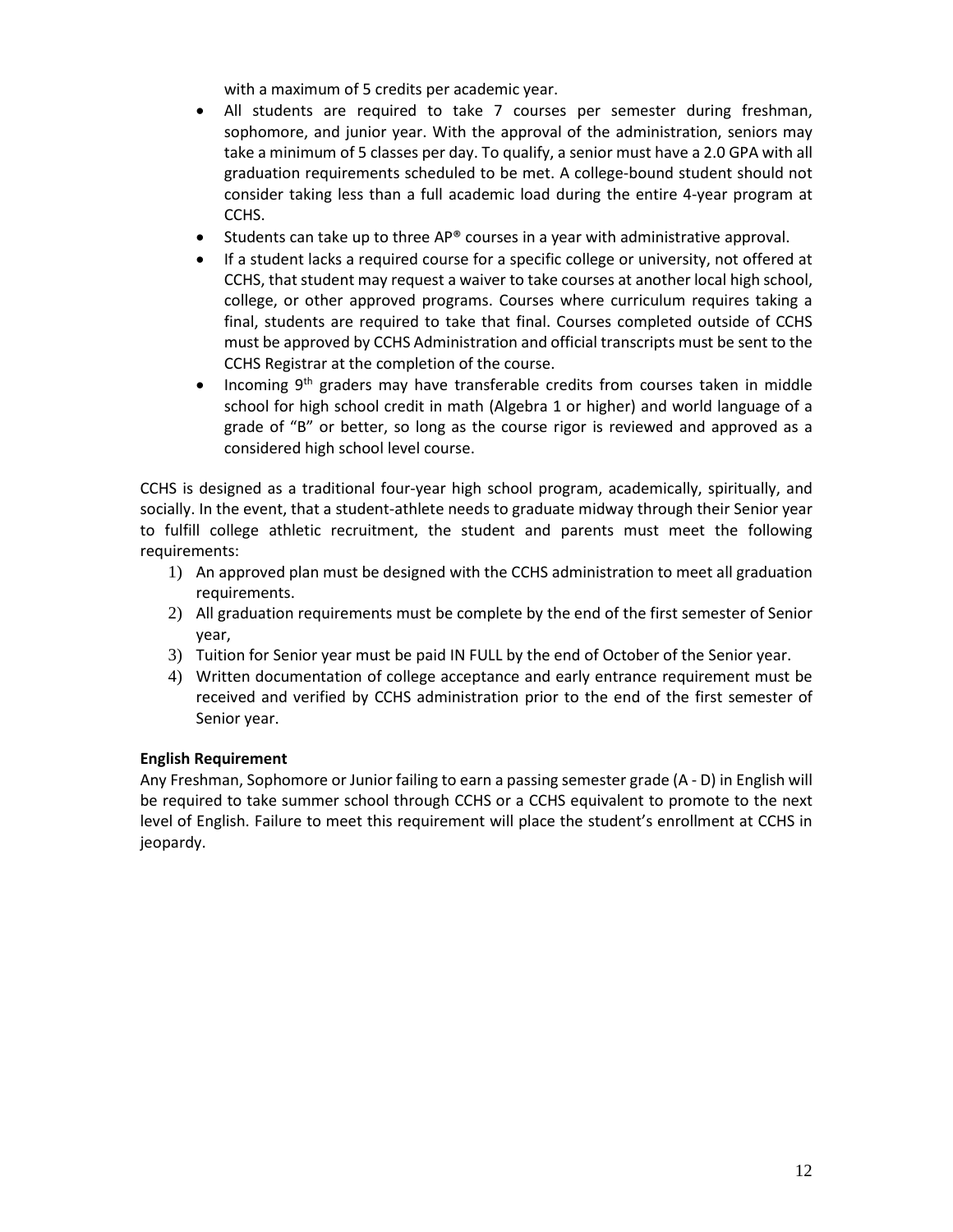## **CCHS GRADUATION REQUIREMENTS UC/CSU PATHWAYS**

# **TRADITIONAL PATHWAYS Graduation Requirements** English (Including Speech) World Language 20 World Language 20 World Language 20 Social Science (Including Psychology) \*\*Physical Education Health Electives (Including 10 credits of Technology) \*Math/Science equal a total of 60 credits combined with 30 min. in math. \*\*PE/Fine Arts equal a total of 30 combined credits. Students can earn PE credits with CCHS athletic team participation up to a max. of 5 credits each year. All students must take 10 credits of PE/Health.

# **STEM PATHWAYS Graduation Requirements**  $\begin{array}{|c|c|c|c|}\hline \text{Subject} & \text{Credits} & \text{Subject} \hline \end{array}$ Bible 40 Bible 40 Bible 40 45 English (Including Speech) 45 \*Math 30-40 \*Math 30-40 \*Math 30-40 \*Science 20-30 \*Science 20-30 \*Science 20-30 35 | Social Science (Including Psychology) 10-20 **\*\*Physical Education** Health  $10-20$ \*\*Fine Arts | 10-20 | |\*\*Fine Arts | 10 | |\*\*Fine Arts | 30-40 40 \*\*STEM Electives (Including 10 credits of Technology)  $40 - 50$ Total Credits | 270 | | Total Credits | 270 | | Total Credits | 270 \*Math/Science equal a total of 60 credits combined with 30 min. in math. \*\*PE/STEM equal a total of 60 combined credits. Students can earn PE credits with CCHS athletic team participation up to a max. of 5 credits each year. All students must take 10 credits of PE/Health.

| ts            | <b>VAPA PATHWAYS</b><br><b>Graduation Requirements</b>                                                                |                |  |
|---------------|-----------------------------------------------------------------------------------------------------------------------|----------------|--|
| dits:         | <b>Subject</b>                                                                                                        | <b>Credits</b> |  |
| 40            | <b>Bible</b>                                                                                                          | 40             |  |
| 45            | English<br>(Including Speech)                                                                                         | 45             |  |
| $0 - 40$      | *Math                                                                                                                 | 30-40          |  |
| J-30          | *Science                                                                                                              | $20 - 30$      |  |
| 20            | World Language                                                                                                        | 20             |  |
| 35            | Social Science<br>(Including Psychology)                                                                              | 35             |  |
| 2-20          | **Physical Education<br>Health                                                                                        | 10-20          |  |
| 10            | **Fine Arts                                                                                                           | 30-40          |  |
| $3-50$        | Electives<br>(Including 10 credits of<br>Technology)                                                                  | 20             |  |
| 270           | <b>Total Credits</b>                                                                                                  | 270            |  |
| 60<br>in      | *Math/Science equal a total of 60<br>credits combined with 30 min. in<br>math.<br>** PE/Fine Arts equal a total of 50 |                |  |
| ı earn<br>am: | combined credits. Students can earn<br>PE credits with CCHS athletic team<br>participation up to a max. of 5          |                |  |

credits each year. All students must take 10 credits of PE/Health.

# **N. College Plans**

Prospective college students are encouraged to consult with the College and Career Center. Students are encouraged to plan for college early. The choice of appropriate classes in high school will establish preparation for college. Several college planning services are available. Suggestions to follow in preparation for college:

- Freshmen will be informed of the college planning process.
- Freshmen, Sophomores and Juniors will take the PSAT.
- Sophomores will continue to work through the college planning process through an investigative career search. \*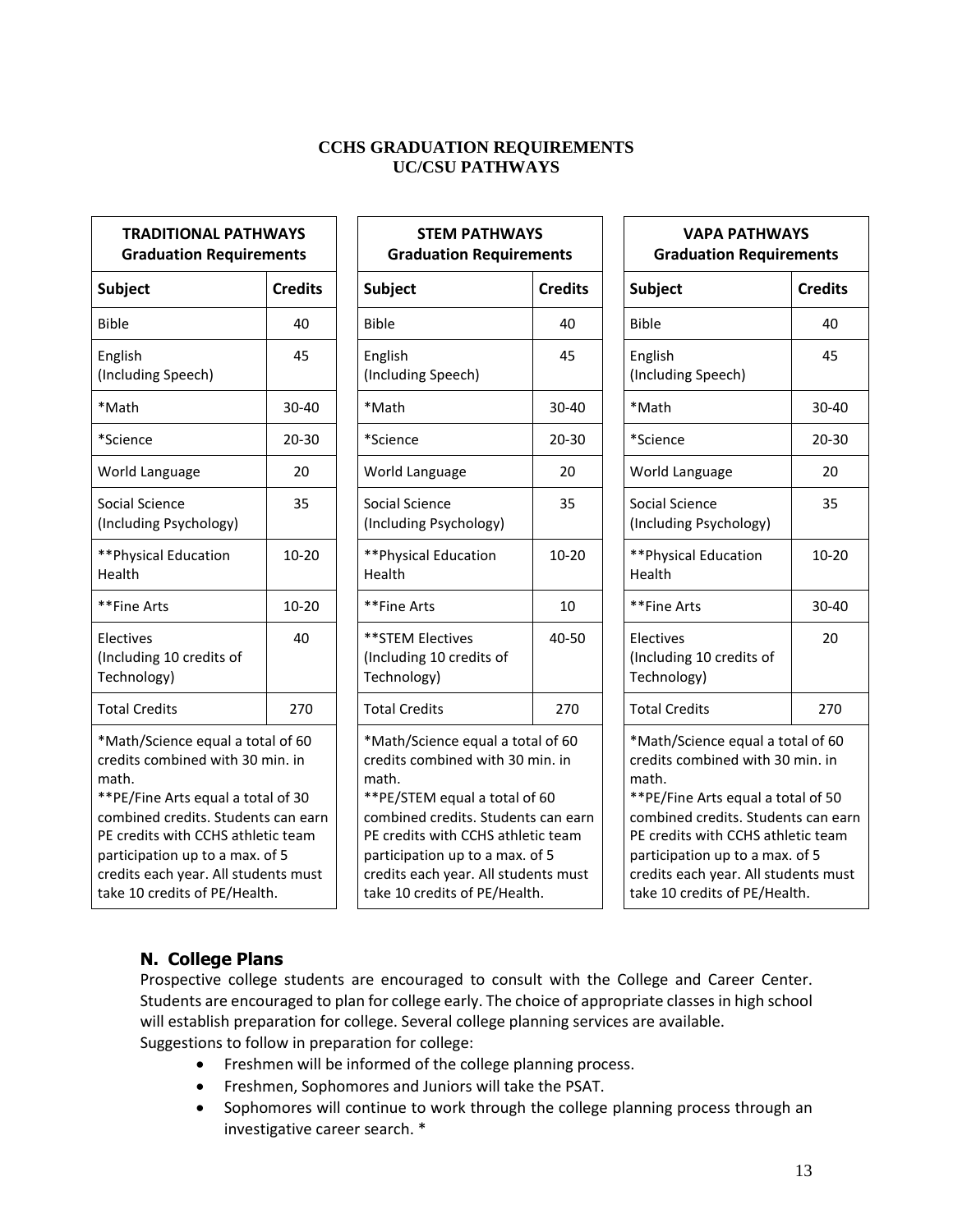- Juniors will work through the Junior College Search Project and should begin taking the college entrance exams: SAT or ACT. \*
- Seniors should use the following information to assist in their college plans. \*
	- o Submit applications in a timely manner.
	- o Research scholarships, many can be found in the College & Career Center.
	- o Submit the FAFSA as early as October 1 to obtain financial assistance as well as submit the GPA verification form for Cal Grant consideration by March 1.
	- $\circ$  Plan a course load that will continue to foster college readiness to finish with a strong Senior year.

\* It is recommended that prospective college athletes register through both the NCAA Eligibility Center and the NAIA Eligibility Center to become certified for academic and athletic eligibility at the collegiate level.

# **O. Graduation Activities**

Attendance is required of all graduates at all graduation functions. Standards of dress and conduct will be in effect for all graduation activities. Students will be informed of the details of dress expectations during the school year. Diplomas will be distributed following commencement exercises. All school accounts (tuition, sports fees, books, lockers, cap, and gown, etc.) must be cleared before a student can receive his/her diploma. Students that are deficient of 15 or more graduation credits will not participate in commencement exercises. Arrangements may be made with the administration for making up failing grades in summer school. Students may be required to check "outside" options to make up failing grades in the summer. To receive their CCHS diploma, all deficient credits should be completed by the start of the next school year unless prior arrangements have been made with high school administration.

# **IV. Attendance**

### **Attendance**

All surdents are to be present at school daily and to be prompt in arriving for each class.

## **A. Absence Policy**

When a student is absent from school, **parents are required to call the Attendance Office (916- 856-5611)** *before* **9:00 a.m. on each day the student is absent.** If a parent does not contact the school, the absence is considered unexcused until a parent contacts the Attendance Office to clear the absence. Upon returning to school, the student is required to obtain a re-admit slip from the Attendance Office before returning to class.

#### **Students returning from appointments must also report to the Attendance Office, present verification and receive a re-admit slip.**

### **B. Excused Absences**

Absences are excused for the following reasons :

- 1) Illness, medical/dental appointments
- 2) Religious obligations, funerals etc.
- 3) CCHS related activities (see section on school-related absences, page 13) Students who have missed coursework due to excused absences are to follow the guidelines established and published by their teachers.
- 4) Pre-planned personal absences when paperwork is filed with CCHS Administration.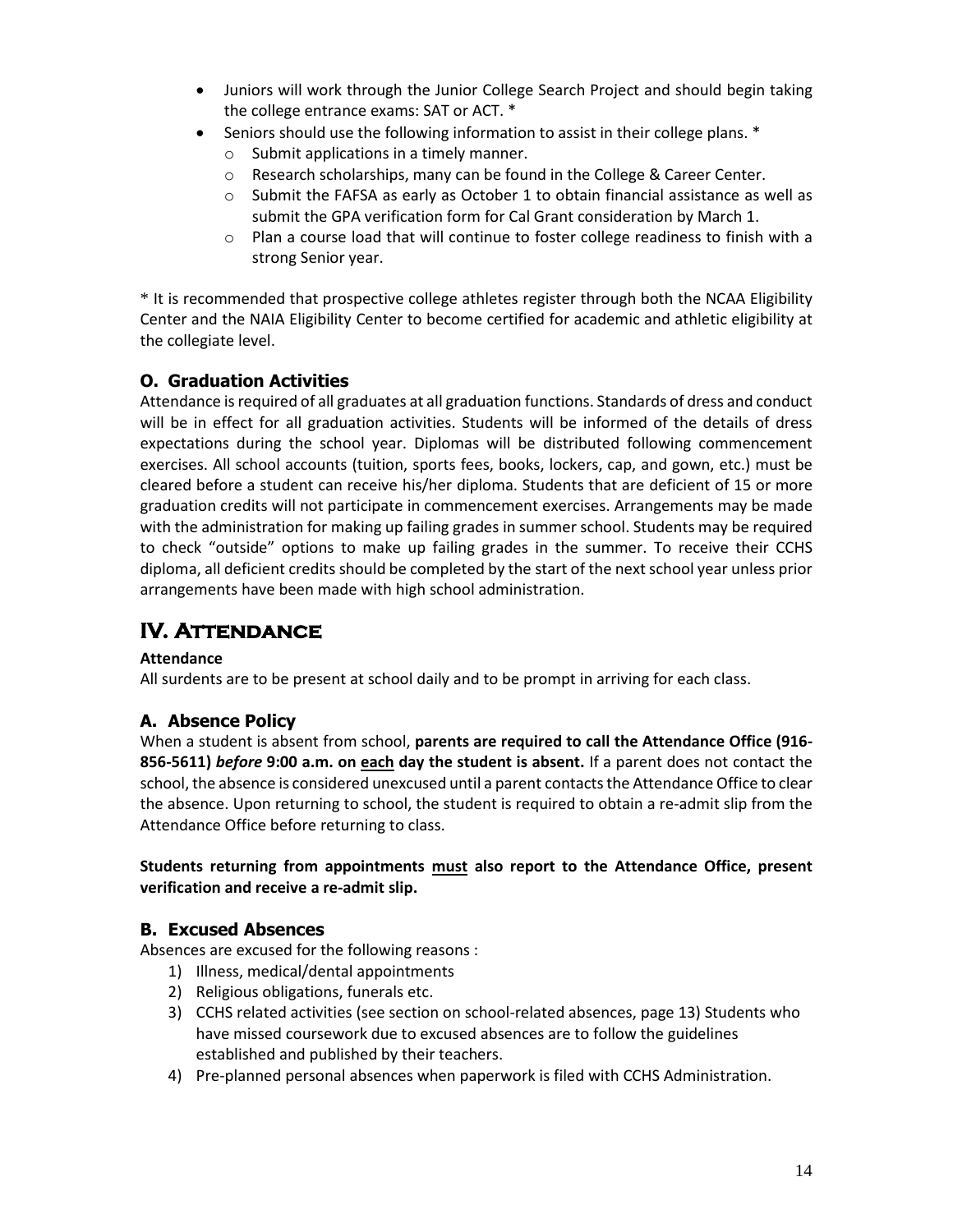If a student knows that he/she will not be in school for personal reasons, he/she must complete the Pre-Planned Absence form at least **3 school days** prior to the absence**.** The form requires the signatures of the student's teachers, a parent/guardian, and a CCHS Administrator. The form also highlights the school absence policy and establishes a timeline for all make up work to be completed with each teacher. Please note that if a student does not adhere to the agreed upon makeup work schedule, the teacher's late work policy will be enforced. Parents are encouraged to avoid pre-planned absences, especially for students with struggling or failing grades. Classes missed for pre-planned absences count as non-school related absences. (See Attendance and Academic Credit, pg 13)

## **C. Prolonged Absences/Students in Crisis**

If a student in expected to be absent for a prolonged period due to illness, surgery, etc. the parent/guardian must contact school administration as well as the Attendance Office.

## **D. Unexcused Absences**

Absences which do not meet the above requirements (items 1-4) are considered unexcused absences. Full credit for make up work is given only for excused absences.

**Any missed coursework due to an unexcused absence is considered late. Late coursework due to an unexcused absence will be reduced by a minimum of 15% of the graded score earned on that work (in-class activity, tests, quizzes, projects, assignments, homework, etc.).**

If students are suspended from school for disciplinary reasons, their absences are unexcused and subject to the above academic consequences.

## **E. Early Dismissal Policy**

Every effort should be made to make appointments **outside** of the school day. If an appointment must be made during school time the student is to present a note to the Attendance Office at the start of the school day requesting dismissal for the appointment. The note should contain all of the following :

- 1) Student First and Last Name
- 2) Reason for absences(s)
- 3) Current date
- 4) Parent Signature
- 5) Date(s) of absence(s)
- 6) Contact telephone number

**Students may not leave campus without written parental permission. All requests for early dismissal for a student driver must be made in writing or by emailing [hsattendance@capitalchristian.school](mailto:hsattendance@capitalchristian.school) . This request must include the student's name, parent's name and must include consent for the student to drive off campus.**

## **F. Attendance Requirements for Athletic, Curricular and Co-Curricular Activities**

To be eligible to participate in interscholastic athletic practices and contests, and/or cocurricular activities on school days, a student must have attended *at least one-half of the class periods* for that day, unless approved by the CCHS Administration.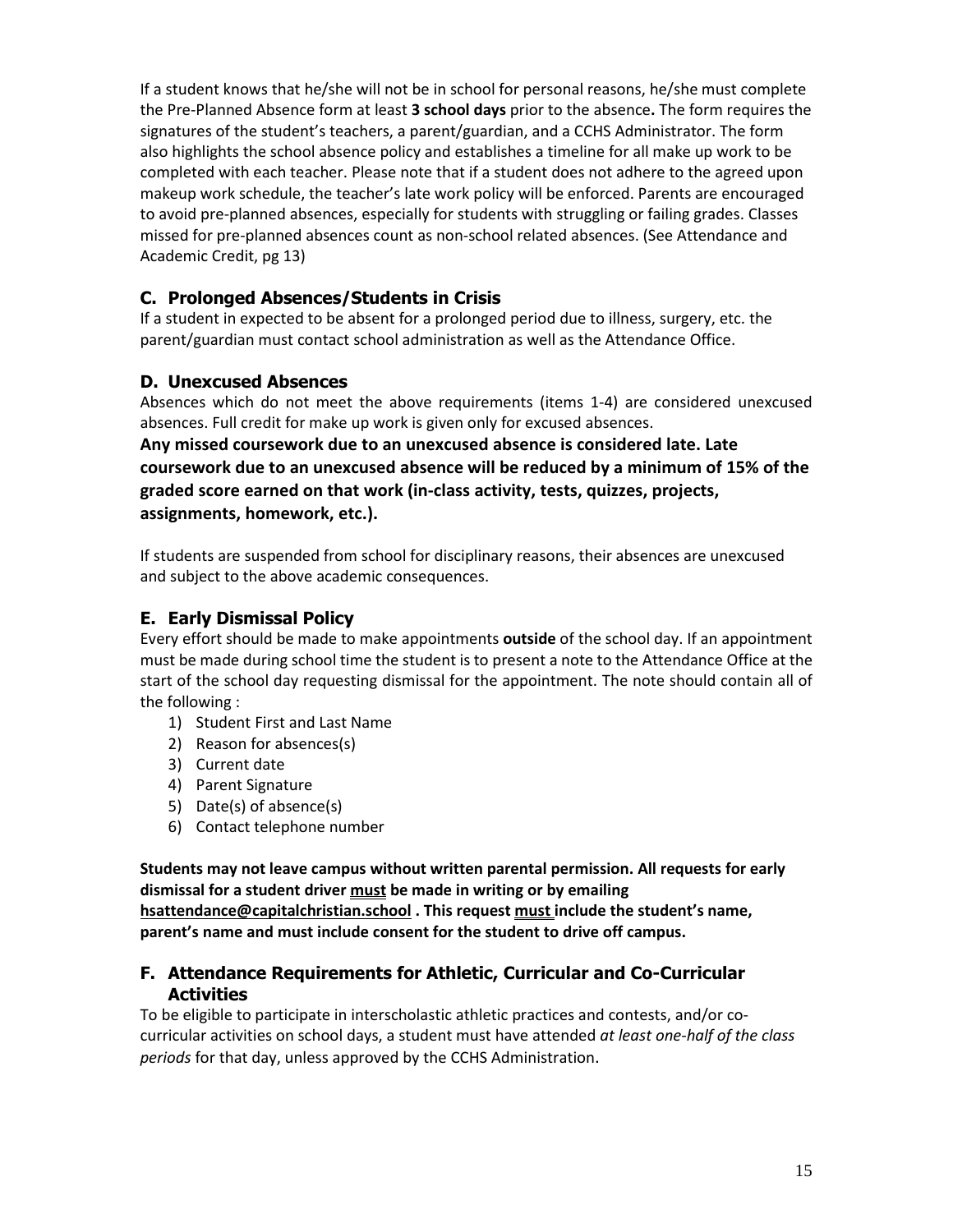## **G. College Visitations**

Seniors and juniors are permitted two school days each year to visit colleges. These two college visit days are not considered absences if the student clears these visits **prior to their absence** with CCHS Administration. Upon returning to school, a completed "College Visit Evaluation" form must also be filed with the College Counselor. This procedure applies to each campus visit.

## **H. Tardy Policy**

Students are expected to be in their **classroom** when the bell rings. Students who are less than fifteen (15) minutes late **to the first period of the day** should report directly to class. Students who are more than fifteen (15) minutes late to the first period of the day, should report to the Attendance Office before going to class. For all other periods, once attendance is taken, students may be sent to the Attendance Office to be admitted into class(attendance should be taken within the first 5 minutes of class). If a student has missed half of any given set, the tardy may be considered an absence for that class. Students are still required to go to that class ; if they fail to do so they will be considered truant and consequences will apply.

**Students will be allowed three (3) tardies per quarter; any tardy after that will result in detention**. Students who reach 6 tardies to their first set class and/or 10 tardies total in one semester may be assigned multiple detention days or serve a 3-hour Saturday detention. Students who reach 15 tardies in one semester may be assigned one day of in-house suspension for their  $15<sup>th</sup>$  tardy. If the reason for a tardy is due to a verified medical condition, the student will not be disciplined.

## **I. Truancy Policy**

Capital Christian High School will not incurthe liability associated with truancy. Truancy is defined as leaving school grounds and/or cutting one or more classes without permission even if the student does not leave campus. **Once students arrive on campus property they may not leave.** Truancy is an unexcused absence and will result in the notification of parents and possible detention, suspension, or dismissal. A typical consequence for truancy is three days of after school detention for every class missed.

## **J. Attendance and Academic Credit**

Capital Christian High School views the daily classroom activities, lectures, and discussions as necessary and invaluable components of the education process. Attendance at each class session is required. In the absence of this direct instruction, the student's lack of interaction with instructors and classmates substantially compromises the quality of the education the student is receiving. Therefore, regular attendance is crucial to a CCHS education.

If a student is absent more than 10 times per semester (due to any non-school-related absence) from any class, he/she may receive **NO CREDIT** for that class for that semester. Students must retake, in a timely manner, all courses for which they receive "No Credit" in order to graduate. If a student has missed half of any given set, the tardy may be considered an absence for the class. This rule includes all absences **(excused or unexcused)** with the exception of those that are "school-related".

School-related absences include :

- Retreats
- Field Trips and approved athletic events
- On-campus interviews with college representatives up to a maximum of 5
- Juniors and seniors are permitted 2 school days to visit colleges per school year
- Activities/functions associated with a student's elected office or a course
- Counseling sessions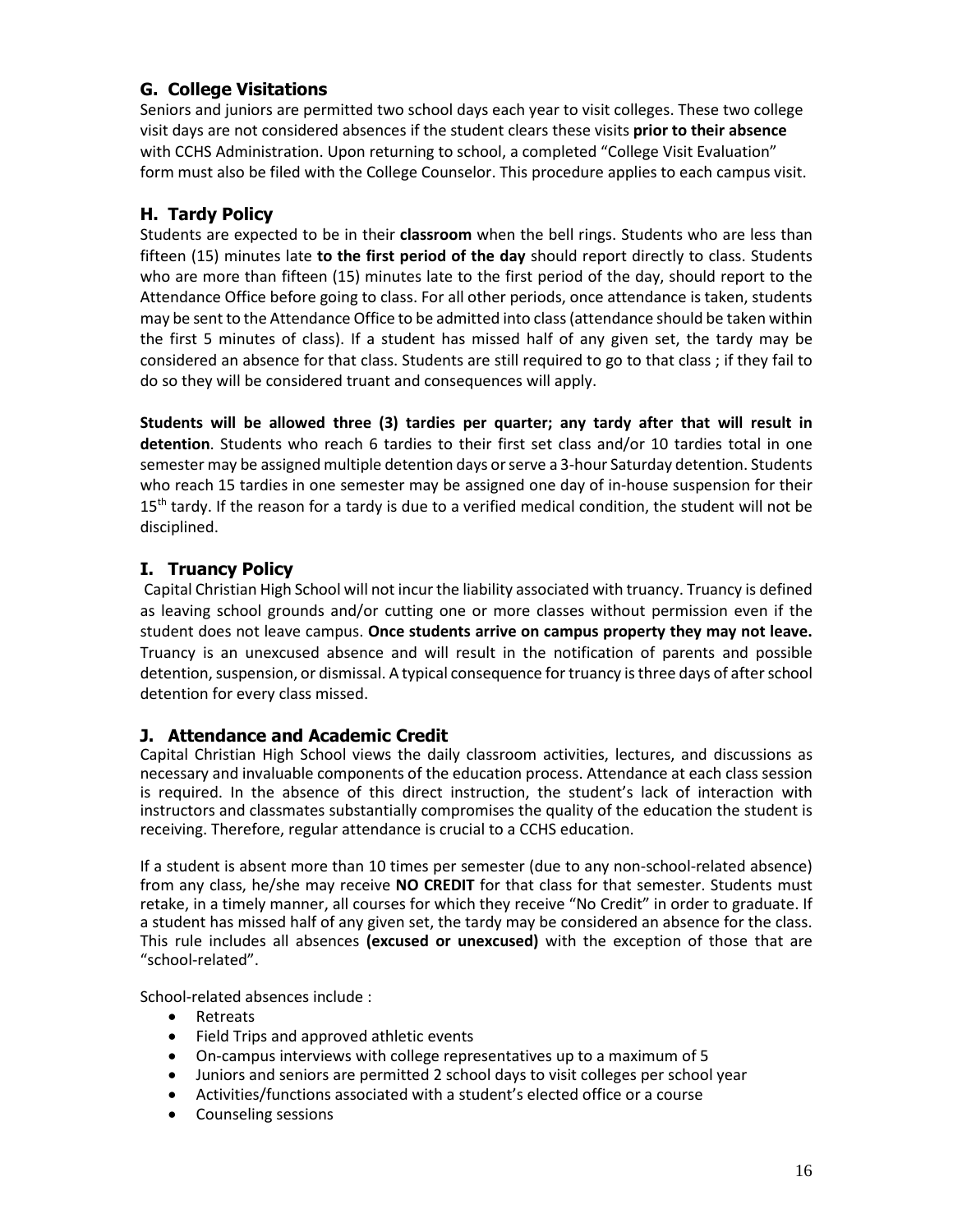• Summons from administrative or attendance staff

Students who have exceeded 10 non-school related absences due to extraordinary circumstances may submit a written petition requesting credit. These students are invited to document these circumstances to the Principal. The petition will be evaluated by the CCHS administration team, teachers, and counselor. Credit may only be awarded one semester in any given school year and may not be awarded for consecutive semesters.

#### **Students 18 years of age or older will follow the same attendance procedures as other students**

# **V. Student Life**

## **A. Statement of Conduct**

CCHS provides an environment conducive to the spiritual growth and development of young people. Therefore, it is necessary to have a campus that encourages spiritual and intellectual curiosity. A campus where students feel comfortable to step out of their "comfort zone" and do their best and not have the fear of failing.

## **B. Conduct**

Because we believe that "everything should be done in a fitting and orderly way" (1 Cor. 14:40), CCHS has established expectations for behavior. The violation of these requirements will not be tolerated by the school. Appropriate disciplinary action will be taken immediately. The following conduct is not permitted:

- Disobedience or disrespect to authority.
- Disrespecting, bullying or intimidating others.
- Abusive language, either in verbal or non-verbal form including (but not limited to) gossip, cursing, swearing, and obscenities.
- Wholesome friendships are encouraged between boys and girls. Students should demonstrate modesty regarding personal affection on campus and at school functions. No PDA (Public Display of Affection).
- Regarding sexual behavior, students are expected to live by the behavior identified in the Statements of Faith. Students are expected to dress in conformance with their biological sex and all CCHS students will use restrooms, locker rooms, and changing facilities conforming with their biological sex.
- Vandalism; destruction of school or personal property or any form of graffiti.
- Tampering with lockers, their contents, or anyone's property.
- Fighting or causing injury to others.
- Any conduct which is not in keeping with the philosophy of the school.
- Any involvement *on or off-campus* with alcohol consumption, with sexual activity, with pornography, with smoking/vaping, with illegal drug use, or with bullying (personally, messaging, or on social media). CCHS may utilize drug dogs throughout the year, CCHS may utilize on site drug testing
- Disruptive behavior.
- Chewing gum or eating sunflower seeds (cleaning issues).
- Fireworks, firecrackers, matches, and other flammable/explosive materials are prohibited by law and are not permitted on campus.
- Students will not bring on campus any weapon (including pocketknives), firearm, or anything that resembles a weapon or firearm.
- Profanity, vulgarity, and other forms of communication unbecoming of a Christian are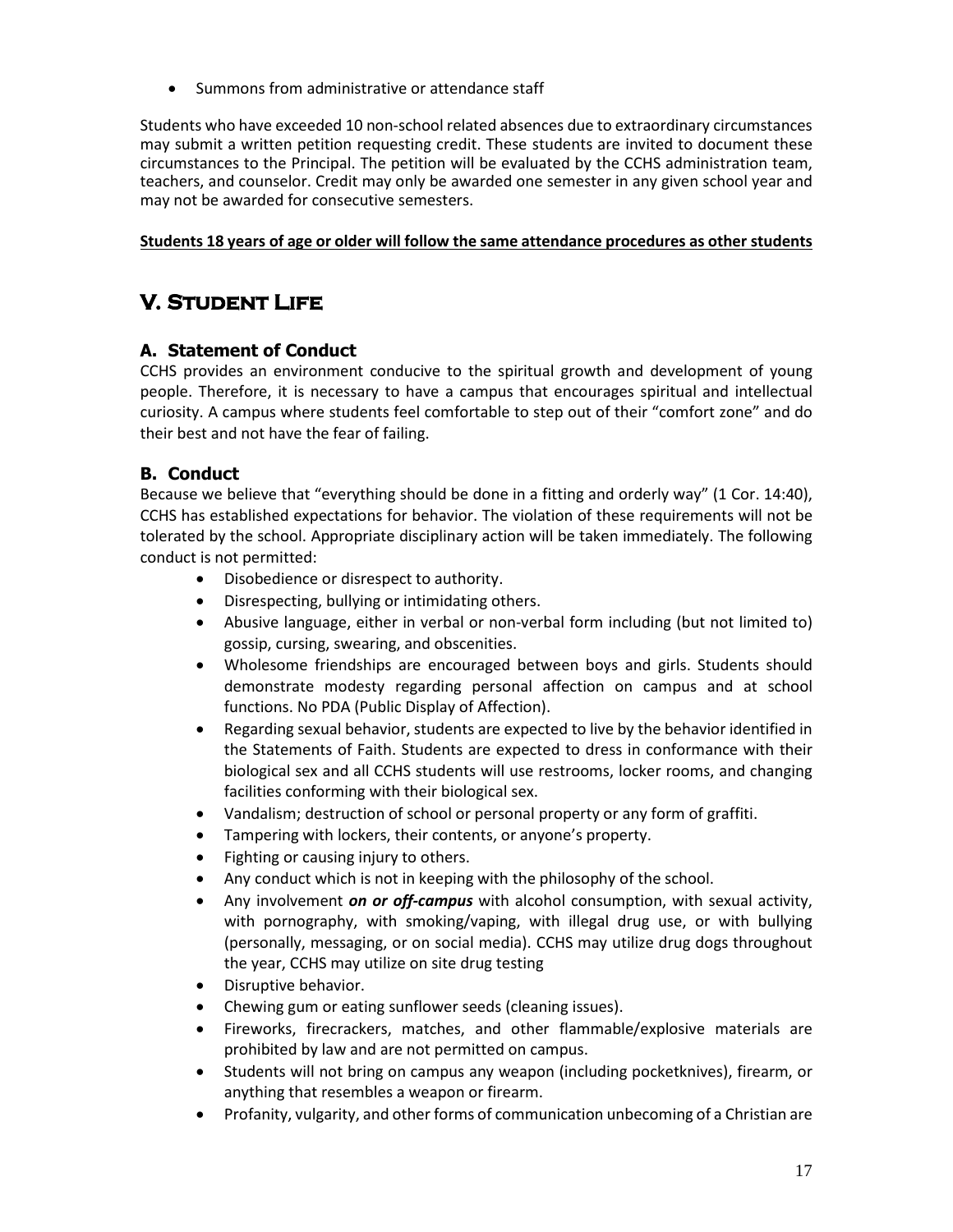not acceptable.

- Visible tattoos/ink drawings (resembling tattoos) are not encouraged. Students may be asked to have tattoos covered.
- Gambling is not permitted.
- Unauthorized visitors are not permitted.
- Cut days and school pranks are not acceptable activities. Students may be subject to discipline for their involvement.
- Cheating includes, but not limited, to the following:
	- $\circ$  Copying some other student's work to submit as one's own (including class work, homework, or other written assignments).
	- o Giving or receiving answers or stealing tests or answer keys.
	- $\circ$  Plagiarizing, i.e. copying other people's material and not attributing it to them. A further example would be copying words from a magazine article and replacing the author's name with your own and handing it in as though you wrote the article.
		- Having another student do work for you.
		- Forgery of any signature will result in immediate suspension.

All work must be your own unless you have the teacher's permission as in the case of group **assignments.**

#### **C. Classroom Environment**

To maintain a classroom environment which allows for maximum learning, teachers establish those standards (i.e., classroom rules) they deem necessary. However, the following standards are for all classes:

- Students must always demonstrate respect for and cooperation with teachers.
- Students will be on time to each class and prepared with the necessary materials and mental attitude which indicates a readiness to learn.
- Communication of any kind between students which is disruptive to the teacher or classmates is unacceptable. (Including but not limited to text messaging, email, etc.)
- Personal grooming is inappropriate during class sessions and is not permitted.
- Students leaving class for any reason must first be granted permission by the instructor and will be issued a pass which will remain in the student's possession while the student is out of class.
- Food and beverages will not be brought in the classrooms. Some teachers may allow students to have bottled water in class.
- Students may not be in classrooms or offices unless a teacher or staff member is present. Students must respect instructor's area (desk, work area) and belongings (briefcase, grade book, computer, etc.)

### **D. Extra/Co-Curricular Activities**

CCHS offers a variety of activities for any student who wishes to get involved. Team sports for both boys and girls are offered, along with dramas, musicals, student government, cheerleading, California Scholarship Federation Chapter, and more. Various clubs may be offered based on student interest and sponsor availability.

#### **Eligibility For Co-Curricular Activities**

Participation in any activity or program must be earned by the student through the maintenance of acceptable scholastic standards and consistent punctuality, as well as praise-worthy conduct both in the classroom and as a representative of the school to the community.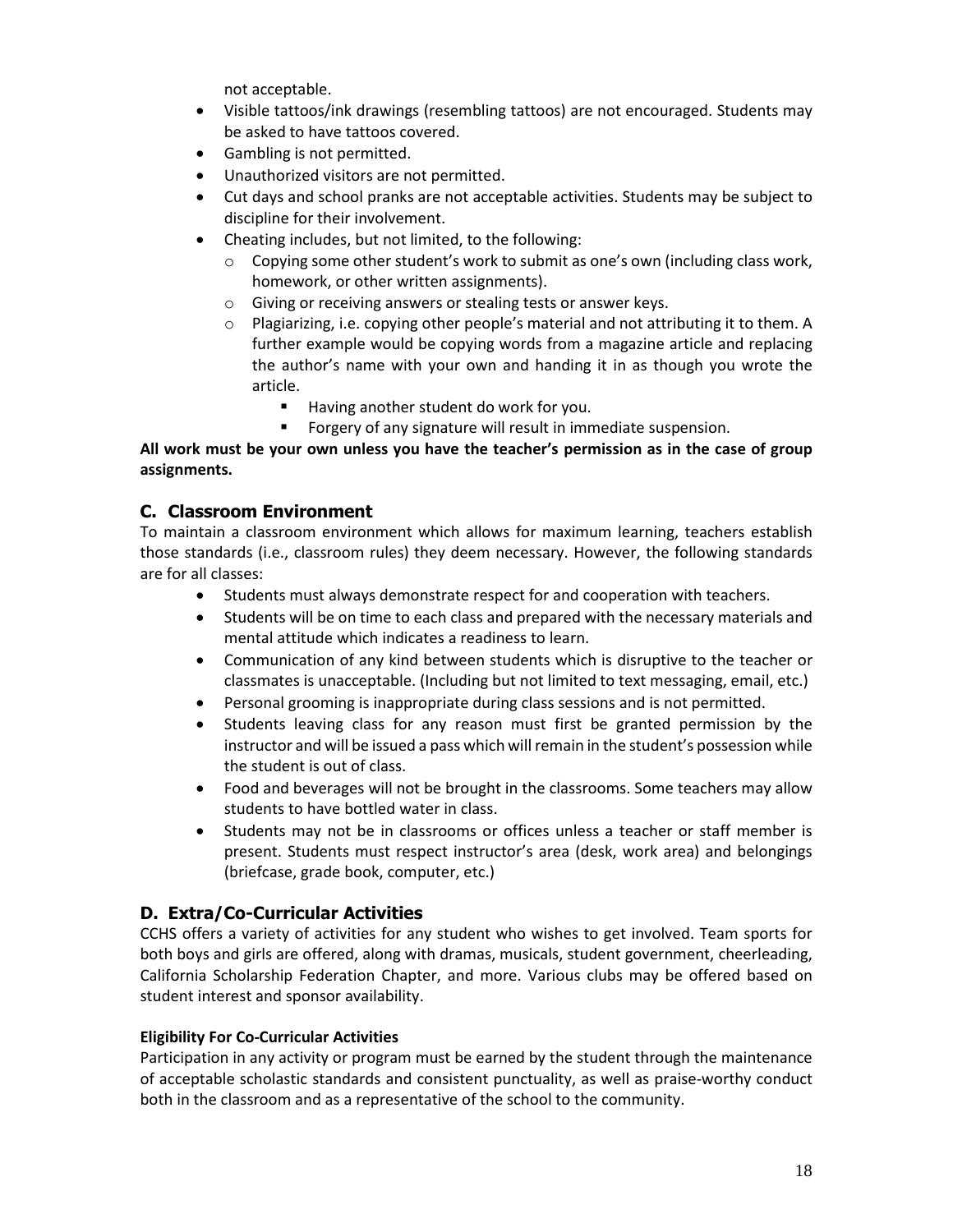## **E. Attendance Requirements**

In order to participate in extracurricular activities, students must be at school for at least half of the school day which is defined as at least 2 blocks on a block day or 4 periods on a unified day. This requirement may be waived in very special circumstances by administrative review.

## **F. Citizenship**

A satisfactory citizenship record shall be maintained as determined by Administration.

## **G. Scholastic Eligibility**

To be eligible, all students entering CCHS must have achieved 2.0 GPA on a 4.0 scale with no more than one F in enrolled courses at the conclusion of the previous grading period. Students entering CCHS below a 2.0 may enter on academic probation.

### **Continuing Eligibility**

**Minimum Requirements** - A CCHS student is scholastically eligible if:

- 1) Student is currently enrolled in 7 semester course (Freshman Junior years) or at least 5 semester courses (Senior year upon approval only) at CCHS.
- 2) The student passed at least 20 semester periods of work at the completion of the previous regular grading period.
- 3) Student passed at least 5 semester courses of work at the completion of the previous regular grading period.

#### **Probationary Period**

If a student does not meet the definition of scholastic eligibility listed above, they may be placed on probation and allowed to participate in interscholastic athletics. A student who does not achieve the educational progress in the probationary grading period shall not be allowed to participate in extra-curricular/interscholastic athletics in the subsequent grading period. For purposes of this section, a probationary period is defined as a regular school grading period of one academic quarter. A student will be granted only one probationary period during any one academic year.

#### **Grading Period**

CCHS currently grades on a semester basis. Semester grades are determined from Quarter grades and Final grades earned for each course. Semester 1 grades are determined from Quarter 1, Quarter 2, and Final 1 grade. Semester 2 grades are determined from Quarter 3, Quarter 4, and Final 2 grades. At the discretion of each teacher, and with approval from administration, the semester grade may be determined only from Quarter grades.

#### **Incomplete Grades**

A grade of "Incomplete" shall not be considered a passing grade for purposes of establishing scholastic eligibility. When an "Incomplete" grade is issued, such "Incomplete" grade shall not satisfy the requirement for establishing scholastic eligibility until the academic deficiency which gave rise to such "Incomplete" grade shall have been satisfied and a passing grade has been substituted for the "Incomplete" grade. Upon such substitution, the substituted grade shall be considered in determining scholastic athletic eligibility as established by evaluation of previous grading period grades and the substituted grade. A scholastically ineligible student may become immediately scholastically eligible upon such evaluation. **Some eligibility requirements by the CIF may be changed without notice. CCHS will defer to the current CIF guidelines for eligibility.**

### **H. Athletics**

The Athletic Program at CCHS is considered an extracurricular activity. It is established for the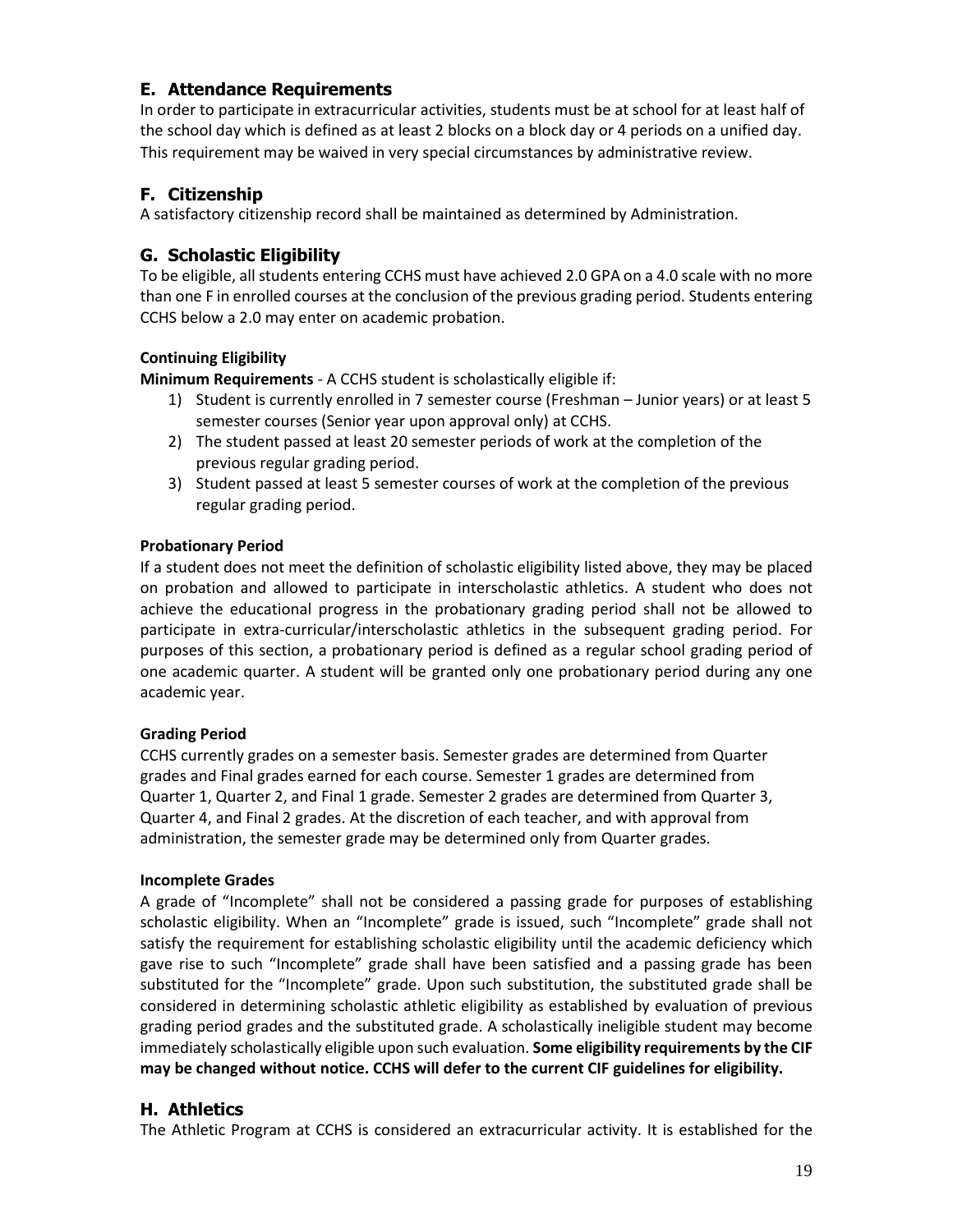physical, emotional, social, and spiritual advancement of the student. Participation on athletic teams or cheerleading teams is a privilege extended to meet the special needs and interests of students. The right to participate in these teams must be earned by the student through the maintenance of acceptable scholastic standards as well as praise-worthy conduct within the classroom and on the playing field. Participation requirements include a recent physical examination, parental approval, acceptable scholastic and behavioral standing, and payment of any required fees. If a student becomes academically ineligible, quits, or is removed from a team during a season, they may not try-out or participate in the next season of sport until the prior season is completed. Any student being temporarily removed from a team by someone otherthan the school administration or head coach must first get prior written approval from the coach and the Athletic Director. If temporary removal is approved, a return date will be set and must be adhered to for the student to be allowed back on the team. Temporary removal shall last no longer than five school days and may not be used more than one time per season. A student/athlete may not drop a sport and transfer to another sport or extra-curricular activity in the same season after the "deadline" established by the athletic department.

**Please note that any individuals/teams advancing to playoffs must participate in and attend the athletic event. Any conflicting non-academic, extra-curricular activity does not qualify as excused absence from event.**

## **I. Associated Student Body (ASB)**

The student body of CCHS has an active ASB. The council is comprised of elected officers and appointed representatives. The ASB class meets daily to discuss and resolve issues related to the school's spiritual life, student body projects, recreational and social activities, and many other matters.

#### **Officers**

The ASB includes the following elected positions: Executive President; Vice President; and Representatives for; Spiritual, Athletic, Diversity, Academic, Communications, Social; and class officers.

#### **Elections**

Prospective candidates can obtain petitions and student government leadership requirement and teacher qualification forms from the ASB Advisor, or the CCHS Administration. Campaign procedures and recommendation forms are predetermined. Elections for the position of ASB leadership are held in May, and individual middle school class representatives are elected during the first month of school.

## **J. California Scholarship Federation (CSF)**

CCHS is a member of the California Scholarship Federation, Chapter 1023n. The purpose of the chapter is to foster high standards of scholarship, service, and citizenship on the part of the high school students and to promote appropriate activities among its members. A student must apply for membership during an enrollment period at the beginning of each semester, must be a worthy school citizen, must have no grades lower than "C" in the previous semester, and must have a minimum of ten points in designated subjects (A=3, B=1, C=0). Membership is for one semester only and can be renewed each semester the student meets the requirements. Membership does require dues to be paid each semester. State colleges and universities give favorable recognition to membership when considering admission and scholarships.

**CSF may change the point system and/or requirements without notice. CCHS will use the current CSF requirement established by CSF for student membership.**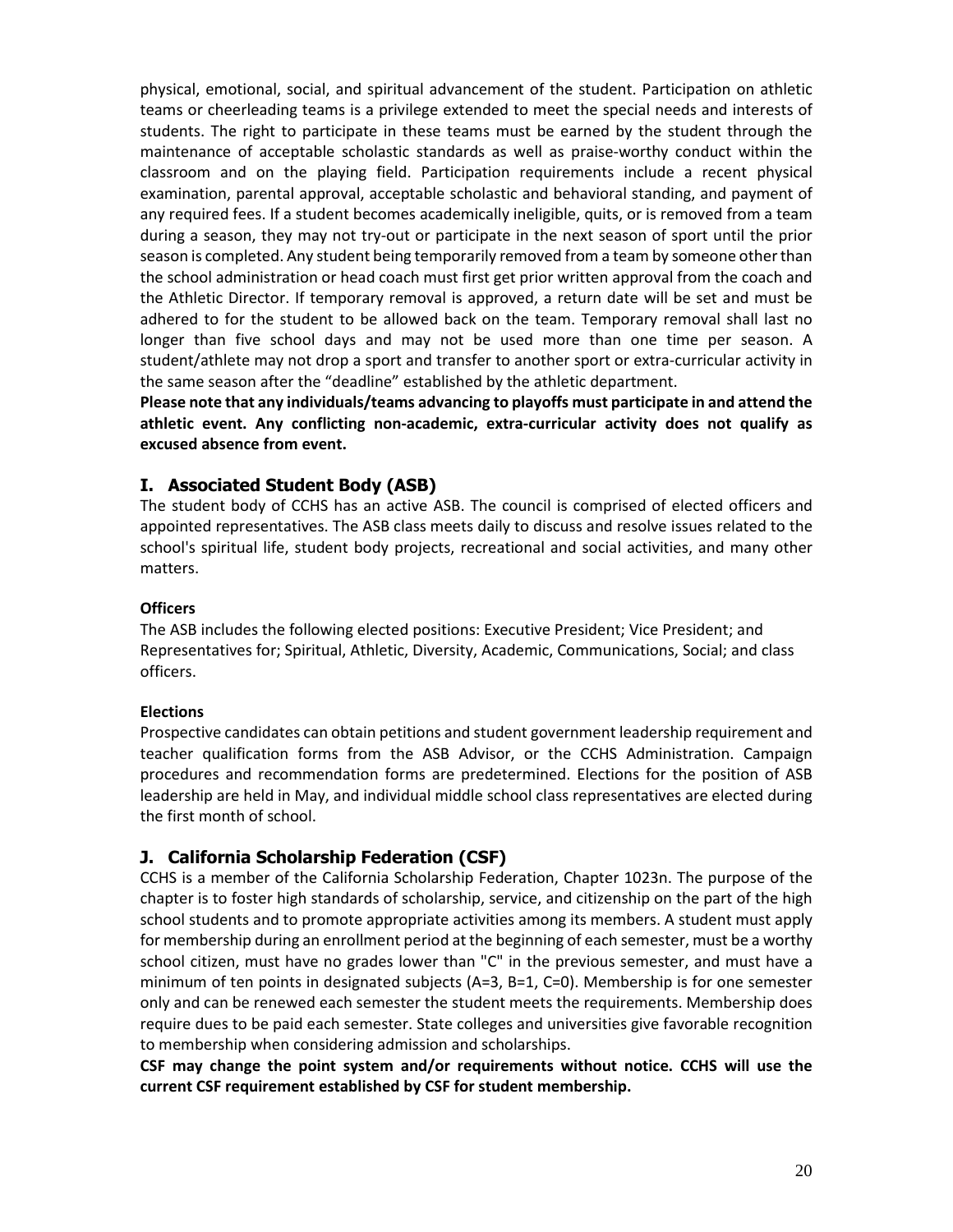## **K. Counseling**

The goal of CCS is to foster a safe environment for students to share struggles and personal, emotional, or spiritual issues with trusted faculty and staff and have a deep passion to provide biblical and discerning counsel. Our hope is for students to develop healthy habits of honesty, discernment, wise decision-making, repentance, accountability, a deeper understanding of oneself and one's identity in Christ. We want students to know that in trusting a member of our team, they are "safe." We hope to develop stronger mentoring relationships between students and adults.

To establish trust with students, we uphold the policy of confidentiality, except for the following circumstances:

- Harm to self or others (suicide plan, cutting, eating disorders, addictions, physical violence, etc.) It is our job to assume that if a student shares one of these issues with us, he/she is asking us to step in and take the necessary actions to get help.
- Abuse or neglect (if there is any suspicion of physical, emotional, verbal, sexual or other abuse we are required by law to report it to Child Protective Service)
- Court or other legal proceedings by law, if we are subpoenaed (required by law to attend a hearing or other court proceedings), we cannot guarantee that your information will be kept confidential. We will only reveal information that is necessary to the case, but we must always cooperate with the police, CPS, and the courts. If there is a need to reveal information shared by a student to anyone (parent, Principal, police, etc.), we will let the student know in advance, and work with him/her to handle the situation in a way that respects his/her feelings and needs in the greatest way possible.

# **VI. Student Discipline**

The writer of Hebrews tells us "No discipline seems pleasant at the time, but painful. Later, however, it produces a harvest of righteousness and peace for those who have been trained by it." (Hebrews 12:11) In order to produce this harvest, CCHS has developed a program of disciplinary action. In addition to many disciplinary tools that our teachers/staff may use in the classroom on an intermediary basis, at times, more intervention is necessary.

### **A. Disciplinary Consequences**

Capital Christian High School reserves the right to discipline students at any time for violations of the Rules of Conduct whether on campus or off campus, or other reasons that affect the welfare of the individual student, the school community, or the school's reputation. CCHS is not required to follow progressive discipline and a student may receive higher level consequences on the first instance, based on the nature of misconduct.

## **B. Detention**

There are four basic forms of "Detention" at Capital Christian High School.

### **Teacher's Detention**

Teachers may choose to hold detention for students in their rooms at break, lunch or after school as a means of correcting behavior or to deal with academic issues. Should a student not attend this type of detention, they may be referred to High School Administration for further consequences.

#### **Lunchtime Detention**

Minor academic or behavior issues and 1<sup>st</sup> offense dress code violations may result in lunchtime detention. Students are required to perform campus clean-up in the cafeteria, or on school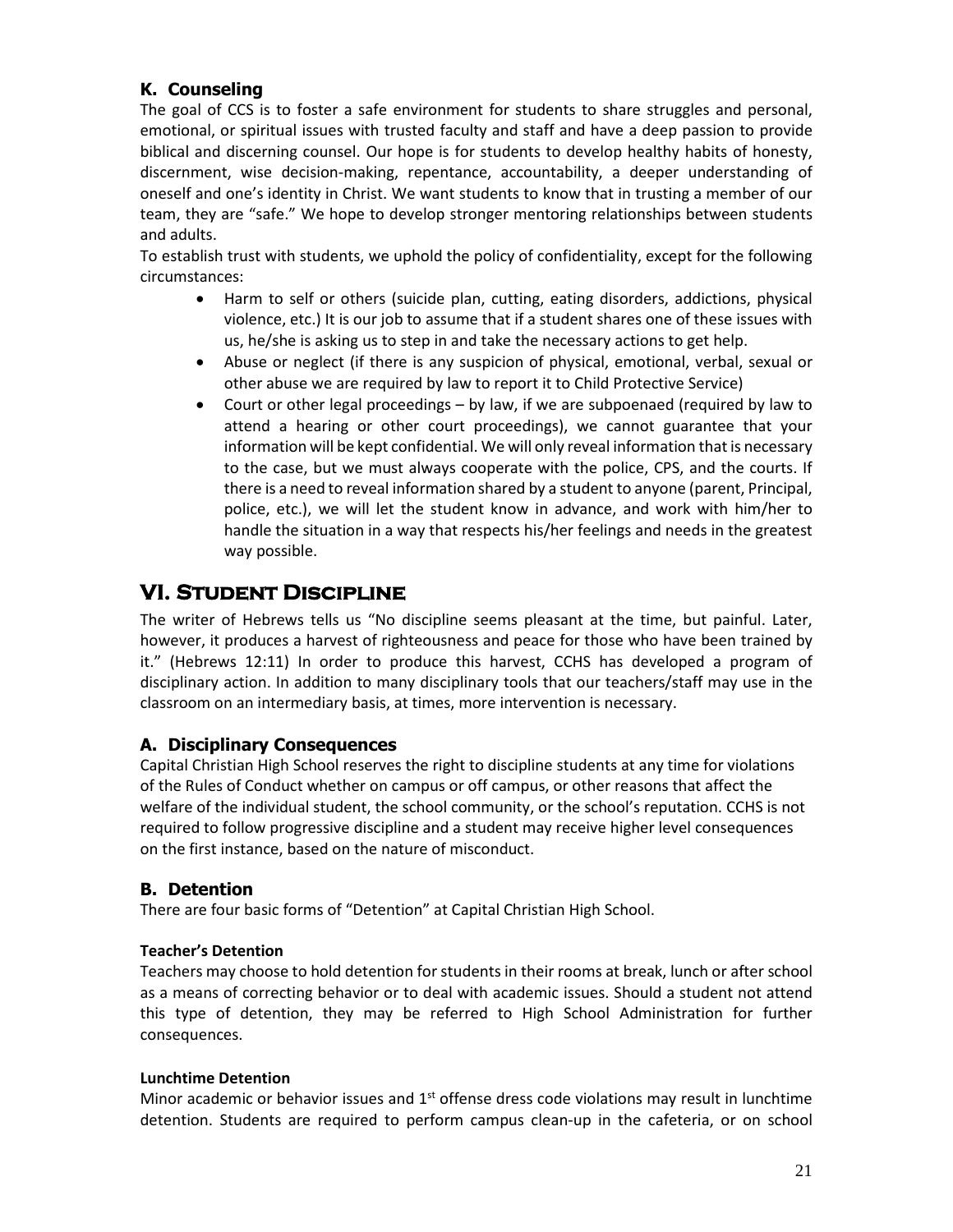grounds. Lunch detention is **the last ten minutes of the lunch period**. Failure to report for duty may result in further multiple lunchtime detentions and/or after-school detention.

#### **After School Detention**

Student behavior and multiple tardies may result in after school detention which begins 10 minutes after the last school bell Monday through Thursday and lasts approximately 30 minutes. Any conflicts with attendance to detention need to be approved by HS Administration prior to the start of detention. A one-day grace period may be allowed to arrange rides, co-curricular or other after-school activities and responsibilities. Missed detentions will be noted and addressed with additional detention days. Detention may consist of reflection writing assignments and/or tasks performed to support the school community. CCHS will send an email notification to parents about their students after school detention.

#### **Saturday Detention**

Student behavior, repeated dress code violations, repeatedly missing after school detention and/or accumulation of 10 tardies in a semester may result in Saturday Detention. This detention will be held from 9am to Noon on pre-determined Saturdays (one per quarter). Students serving Saturday detention will assist with campus maintenance and other tasks assigned by CCHS. Students who miss an assigned Saturday detention may be suspended. If the reason for tardies is due to a verifiable medical condition, the student will not be disciplined.

#### **Behavioral Contracts and Disciplinary Probation**

Students violating the Rules of Conduct may be placed on a behavioral contract and are then considered on Disciplinary Probation. The CCHS Administration will determine the length of probation, and a probationary contract may restrict participation in or attendance at schoolrelated activities. The contract will also set forth expected outcomes and terms to which the student must adhere during the probationary period.

#### **Suspension**

A student may be suspended from school for violating the Rules of Conduct on or off campus. The student's parents will be notified of all suspensions. Suspensions will last from one to five school days Records of suspension(s) will be kept in the student's disciplinary file. Suspension is considered an "unexcused absence." Suspensions will be followed by a minimum of a **one-week restriction from all co-curricular activities** including and not limited to sports teams, clubs, performing arts, school dances, retreats, etc.

#### **In-School Suspension (ISS)**

ISS is from 8:20am-3:00pm and is made up of character development and academics. The students will be supervised by an assigned staff member during the school day and will not attend any classes or go out for break. The student will eat lunch in an assigned room away from his/her peers. Additionally, students will be responsible for making up all classwork and homework for the day. All students assigned ISS will be required to serve after school detention at the completion of their ISS school day.

#### **Dismissal**

A student may be dismissed from CCHS for any serious offense that is a violation of the Rules of Conduct and/or in conflict with the Honor Code of Capital Christian High School. Dismissal is at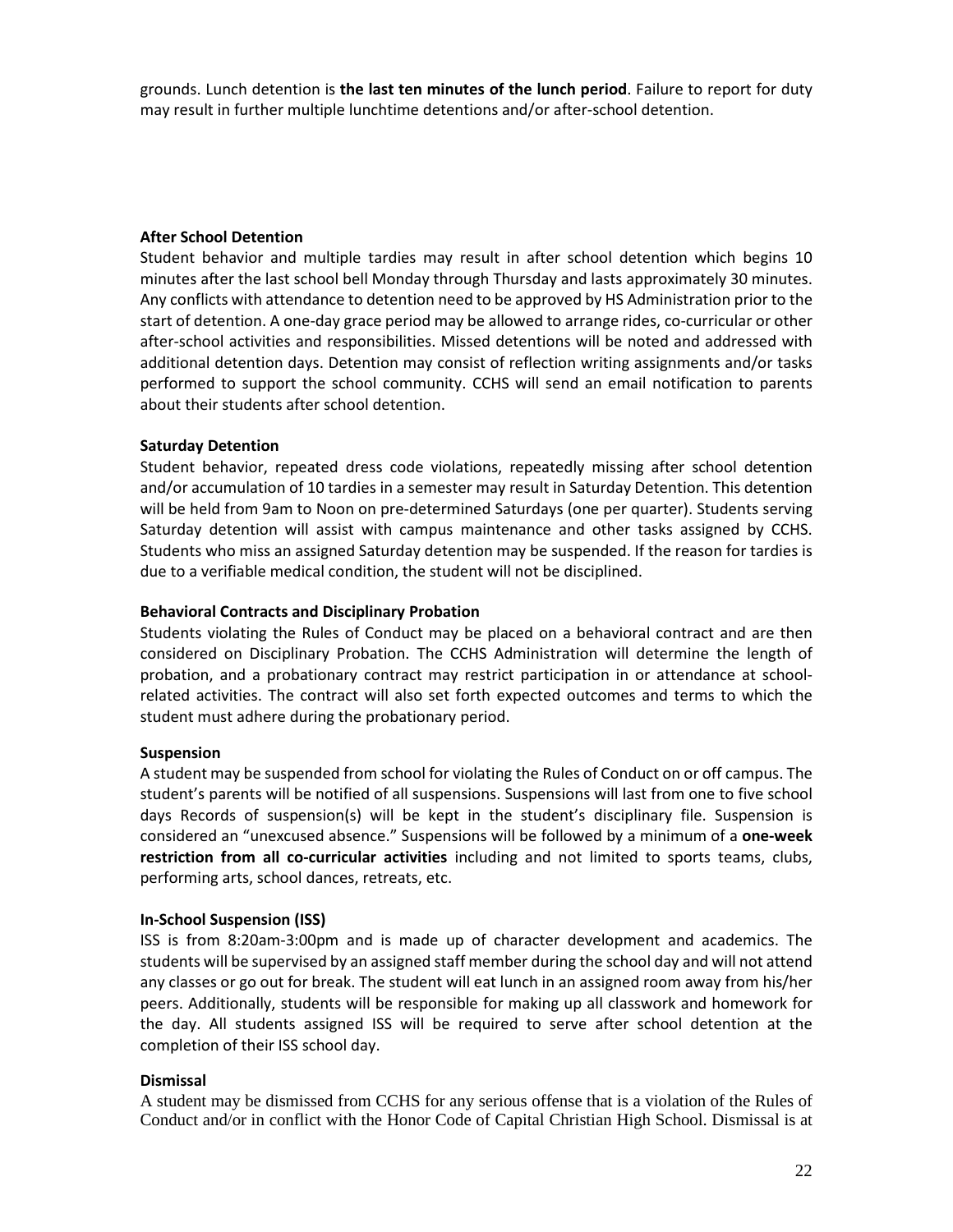the discretion of the Principal in consultation with the High School Administrative Team and will be noted on the student's transcripts and reported accordingly. The option to withdraw prior to dismissal may be granted. Whenever there are grounds for dismissal, the CCHS Administration, on behalf of the Principal, shall provide to the student and his/her parents a written "Notice of Intent to Dismiss". The student and his/her parents may submit an appeal in writing to the Principal.

Dismissed students are prohibited from being on the CCHS campus at any time unless prior approval has been granted by the Principal.

## **C. Levels of Discipline**

#### **Level 1 Infractions**

Level 1 infractions are characterized as minor violations of behavior expectations that disrupt the learning environment. Level 1 infractions include but are not limited to the following:

- Tardiness
- Unexcused absence(s)
- Dress code violation(s)
- Class disturbance(s)
- Misuse of electronic devices
- Profanity
- Other inappropriate behavior

Most Level 1 infractions should be handled by the teacher. Teachers may assign Teacher Detention or refer the student to CCHS Administration where the student may be assigned Lunch Detention or After School Detention.

#### **Level 2 Infractions**

Level 2 infractions are serious violations of behavior expectations that include but are not limited to the following:

- Academic dishonesty
- Disrespect to faculty/staff
- Excessive profanity
- Disrupting school or classroom activities
- Harassment/bullying
- Repeated or ongoing Level 1 infractions
- Play fighting, dangerous behavior
- Truancy/cutting class
- Inappropriate use of technology
- Verbal altercation or intention to fight

Students who commit Level 2 infractions should be reported to CCHS Administration. After investigation of the incident, the appropriate consequence will be determined. Consequences include but are not limited to detention, Saturday Detention, In-School Suspension, or Suspension.

#### **Level 3 Infractions**

Level 3 infractions are major violations of behavior expectations and almost always result in suspension and may result in expulsion. Level 3 violations include, but are not limited to the following: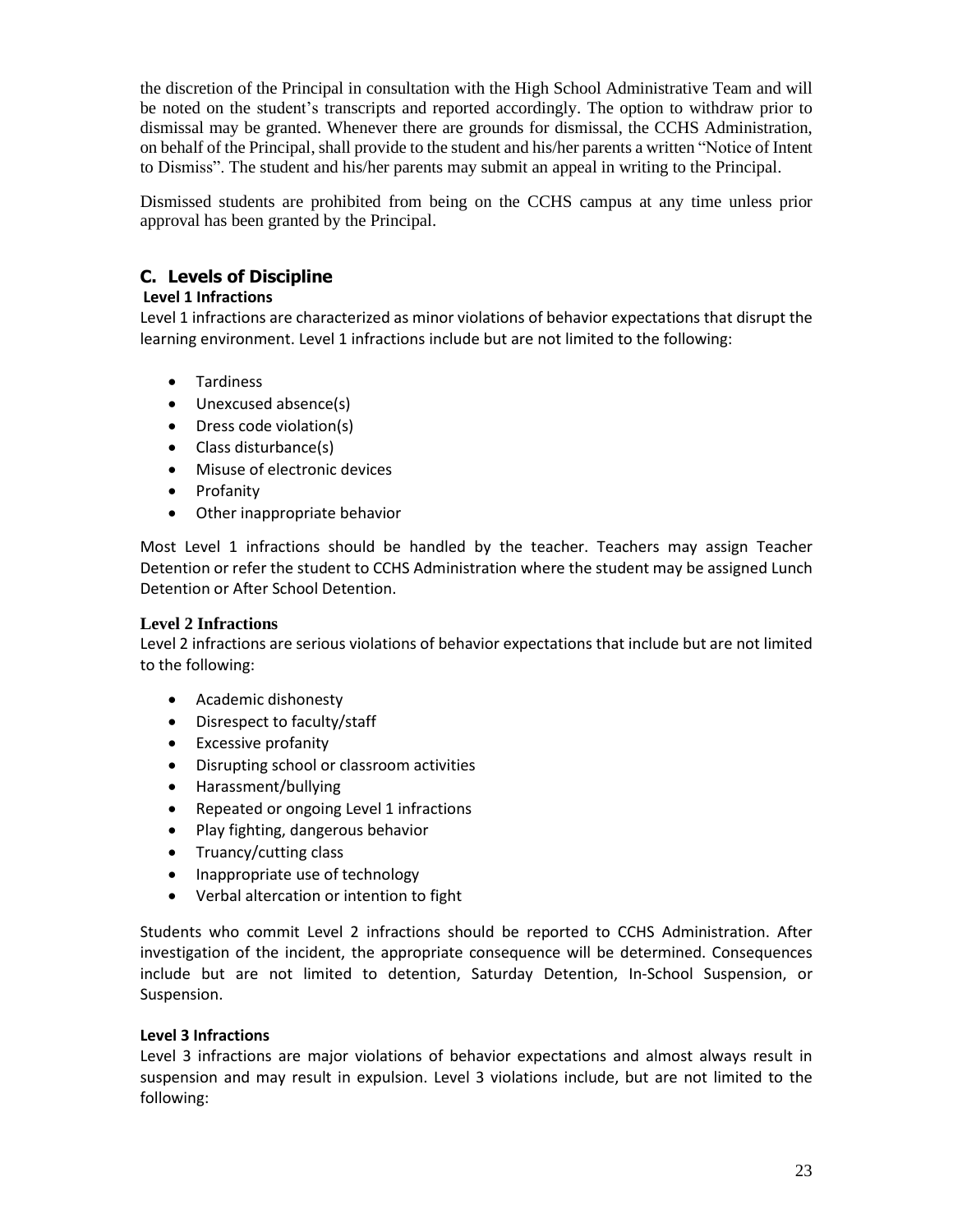- Fighting and/or causing physical injury
- Use, possession, or distribution of drugs, tobacco or alcohol
- Possessing weapons
- Property damage, vandalism or theft
- Robbery or extortion
- Harassment/Bullying
- Threatening harm to a student or staff member
- Detrimental affiliation, repeated use of symbols, writing, or paraphernalia
- Any involvement *on or off-campus* with alcohol consumption, with sexual activity, with pornography, with smoking/vaping, with illegal drug use, or with bullying

Students who commit Level 3 infractions should immediately be taken or reported to CCHS Administration. A completed report, written or verbal, will be taken. After CCHS Administration investigates the incident, the appropriate consequence will be determined.

### **D. Restorative Practices**

While consequences serve in holding students accountable, we believe the most important piece around discipline is *teaching the lesson.* To that end, we will use Restorative Practices in various responses to discipline on campus.

Restorative Practices use small group circles following disciplinary issues to talk with students involved about the causes of the issues and identify positive solutions to repair the harm done to the community through responses such as mediation, community service, conflict resolution, etc. These sessions are typically facilitated by an administrator, counselor or a member of the staff or faculty as deemed appropriate. Participants in group circles may include peers, student leaders, parents, appropriate staff, administrators, or other community stakeholders.

#### **Restorative Principles**

- 1. Focus on the belief that those affected by harm can work together to repair it and that this collaboration leads to true accountability
- 2. Look toward restoring a sense of harmony and well-being for all those affected by a hurtful act rather than only assigning blame & dispensing punishment
- 3. Provide families, schools, and communities a way to ensure accountability while at the same time breaking the cycle of retribution
- 4. Supports belief in the resilience of students and their capability to solve problems

### **E. Searches**

The school administration, with reasonable suspicion, has the right to conduct a search of a student and the physical plant and grounds of the school. This includes lockers, book bags, cellular telephones and personal technology devices, and automobiles on or off campus. A search of a student's person would occur with a same-sex supervisor and a same-sex witness whenever possible.

The administration reserves the right to search any student's locker without notice when the general good of the school community is in question and/or at the discretion of CCHS Administration.

Capital Christian High School reserves the right to employ professional detection services to further protect the community. This service may perform random searches of the school and student bags and belongings per arrangements made directly with the company.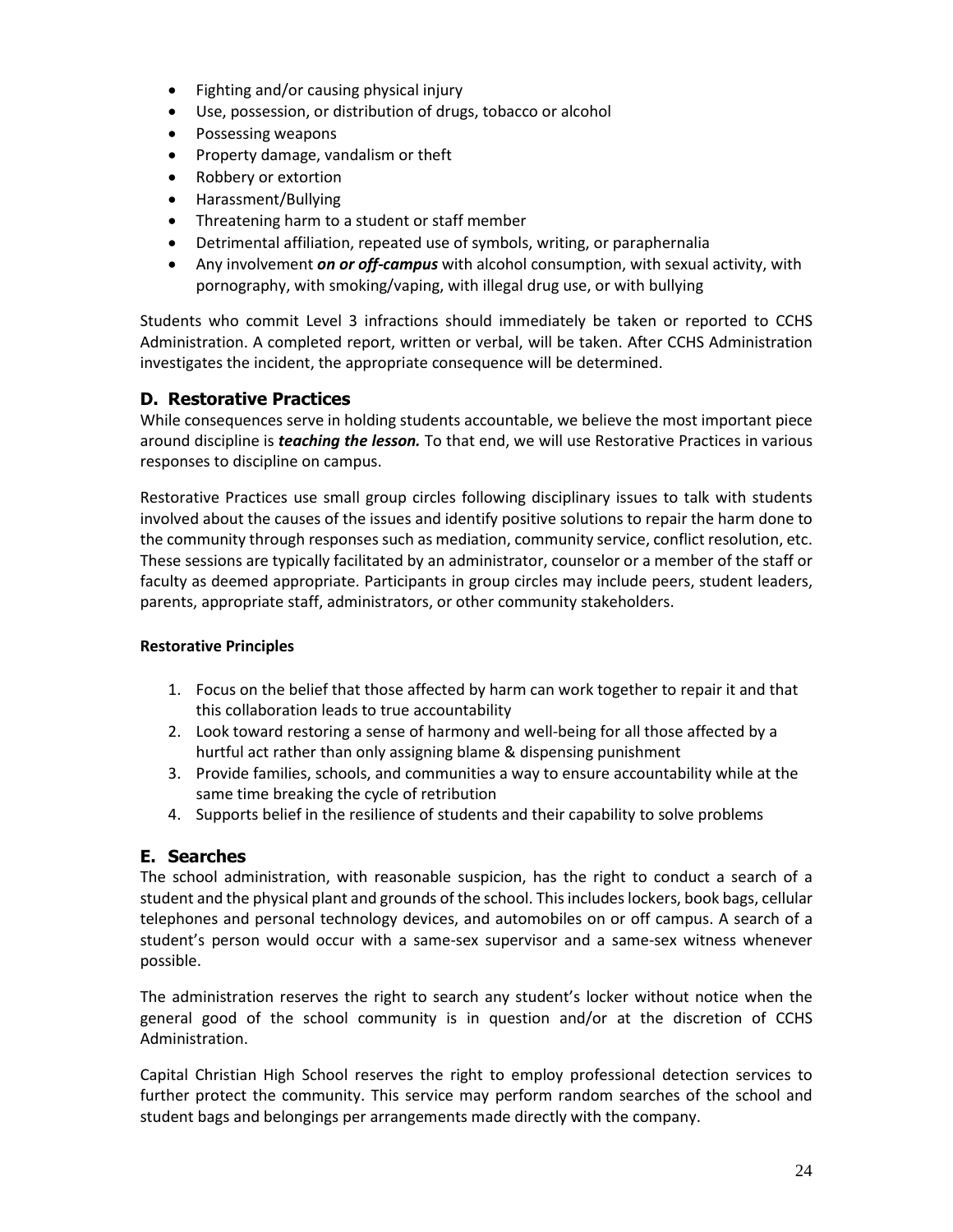## **F. Required Testing for Substance Abuse**

Students enrolled at Capital Christian may be required to be tested for use of a controlled substance and/or mood-altering substance. Parents will be notified. A student will not be allowed to return to school if his/her parent(s) refuse to allow the student to be tested.

Any tampering of the collections sample will be considered a positive test. Students with a positive test result will be subject to the school's disciplinary policies. All fees associated with drug testing will be the responsibility of the parents(s)/guardian(s).

### **G. Social Media Policy**

This policy applies to all students of CCHS in their use of the internet, social media, and electronic communications, regardless of whether that use is through devices and resources of CCHS or any other devices or resources.

### **H. Adhere to CCHS Policies and Regulations**

To the extent student internet, social media, and electronic communications use affects other CCHS students or employees, CCHS families, or their participation in the CCHS community through work, education, or otherwise, you are required to follow CCHS rules, including but not limited to the provisions of this Policy, CCHS's Code of Conduct, and CCHS's Harassment Policy. If a student engages in any use of the internet, social media, or electronic communications that creates a substantial disruption at CCHS or materially interferes with CCHS activities, that reasonably leads CCHS to foresee such disruption or interference, or which interferes with the rights of students, employees, or CCHS families, CCHS may take stepsto addressthe disruption, including disciplinary action against the student. This includes, but is not limited to, any statements, comments, photographs, images, videos, or audio recordings that are posted online or distributed via social media. Distribution or posting of potentially embarrassing or mean-spirited electronic communications can cause the target or subject severe emotional and psychological harm and damages the sense of community that CCHS strives to maintain.

#### **Students Must Not Engage in Unlawful Conduct, Including Threats**

Students cannot post statements, photographs, video, or audio that reasonably could be viewed as violating the law, such as unlawful threatening conduct. Examples of unlawful threatening conduct includes posting material that would make a reasonable person afraid for his or her safety or the safety of his or her family.

#### **Students Must Not Engage in Bullying of Fellow Students**

Students are prohibited from engaging in conduct that violates CCHS's Code of Conduct, including bullying. Bullying of students of any age in the school environment can cause them severe psychological and personal harm and can serve as an obstacle to their success in school.

#### **Students Must Not Make Inaccurate or Defamatory Statements**

Students shall not communicate any information or rumors that they know to be false about their fellow students, faculty, employees of CCHS, or anyone. Students must strive for accuracy in any communication, be it a blog entry, post, or comment. If a student makes a mistake, he orshe shall correct the information, or retract it promptly.

#### **Students Must Not Infringe Others' Rights or Privacy**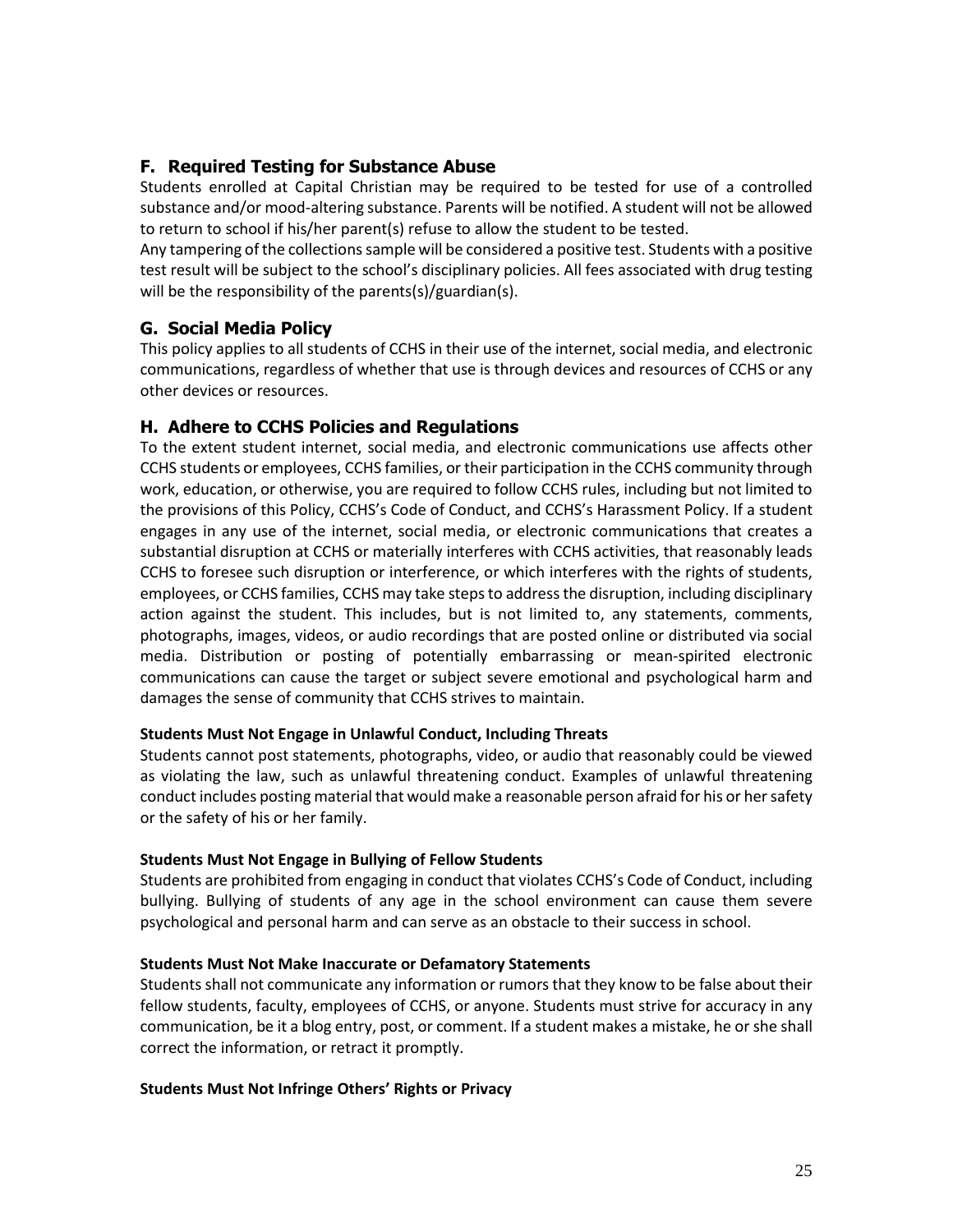Students shall not disclose information that may violate student, CCHS family, or employee rights. For example, students shall not disclose another individual's social security number, medical information, or financial information in a manner that violates that person's privacy rights.

As a recommendation, if a student would like to keep his or her personal life separate from his or her school life, he or she should use privacy settings to restrict personal information on public sites. Also, students should consider whom they invite or accept to join their social network, as those individuals will have access to the student's profile, photographs, etc. Students must understand that even if they have private settings, those whom students invite into their network can easily, print, save, cut, paste, modify, or publish anything they post. Also, as a general matter, students should consider that their online reputation may follow them into their future academic, personal, and professional life, including the college admissions process. Material can be archived on the Internet even after it is removed, and search engines can turn up posts many years after they are created. For all these reasons, it is best to use discretion and judgment in on-line posting and activity.

## **I. Eighteen-Year-Old Recognition**

When a student reaches the age of 18, the school maintains its recognition of the parents or guardians as the final authority.

# **VII. Student Dress**

## **A. Dress Code**

Parents or guardians of students at CCHS have the primary responsibility for implementing appropriate standards of dress and grooming/hygiene in their home. In partnering with parents or guardians, CCHS acknowledges the responsibility to establish and maintain a standard of dress and grooming/hygiene which facilitates a positive, successful learning and teaching environment. Clothing that isimmodest, distracting, dangerous, profane, or is offensive to individuals or a group is considered inappropriate for a school setting. This standard of appearance extends to accessories, hair, extreme jewelry and/or body markings. While the following standards are not intended to be all-encompassing, school staff have the responsibility and authority to apply these general guidelines when confronted with questionable appearance not covered specifically. Students who fail to follow these guidelines will be asked to change and issued a detention or sent home.

## **B. PERSONAL APPEARANCE**

### **REGULAR DRESS CODE**

Capital Christian High School believes that student appearance has an impact on attitude and behavior. It is the responsibility of parents to see that their student leaves home properly dressed and groomed for school and school-sponsored events. Students are expected to adhere to the dress code throughout the school day and at school-sponsored events.

**The general expectation is that students observe the standards of modesty, moderation, and good taste**. All clothes must fit appropriately, concealing undergarments and midriffs at all times. Clothing should not be revealing at the neckline or anywhere else that would be considered inappropriate for a school setting. Clothing should be neither oversized or baggy nor undersized or form-fitting. All clothing is expected to be neat, clean and free of rips, tears, holes etc.

See the following chart on dress code for the rubric on appropriate daily dress code. CCS logo wear in a variety of sizes and styles is available on campus in the Student Store.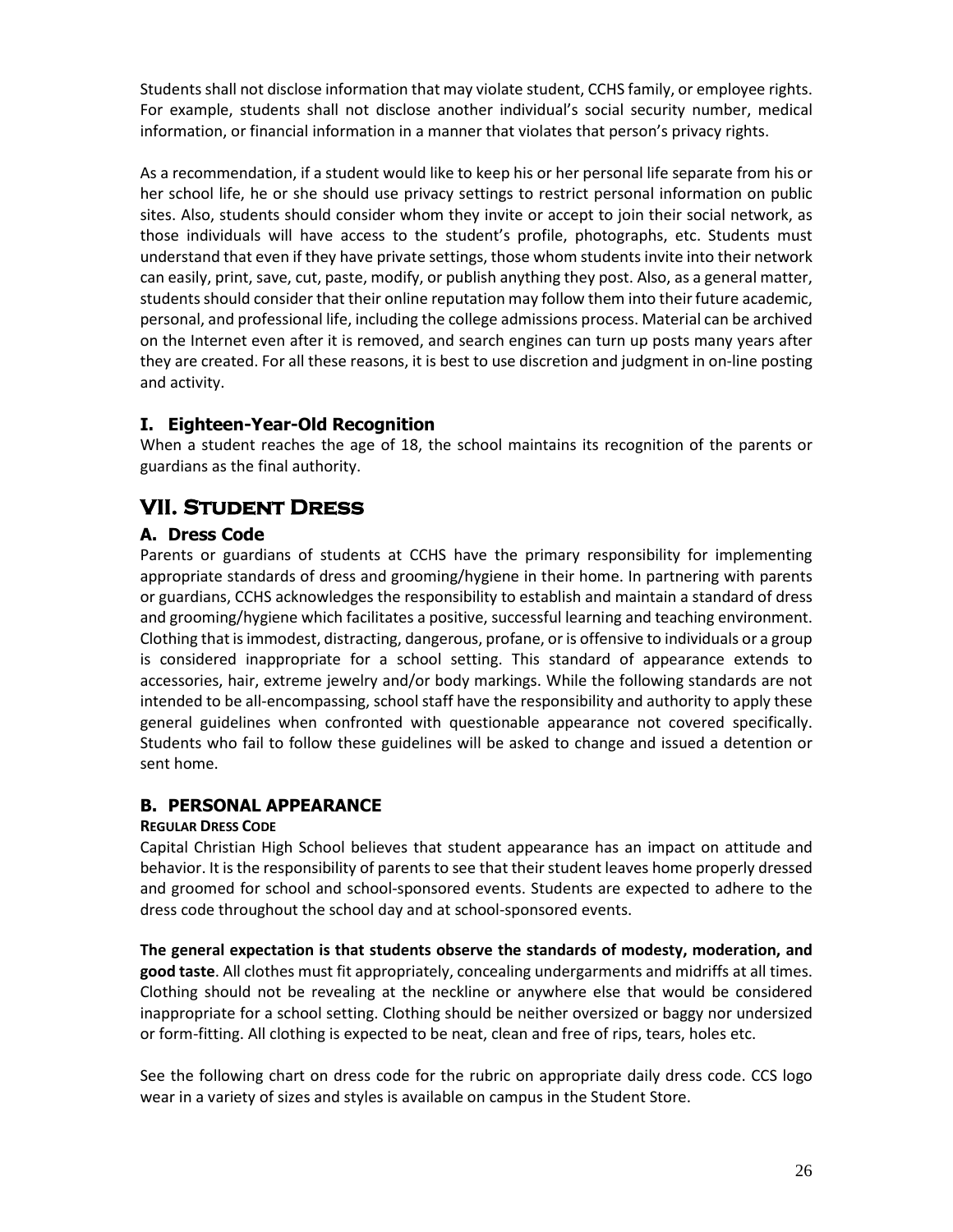| YES!                                                                                                                                                                                                                                                                                                                                                                                 | NO!                                                                                                                                                                                                                                                               |  |
|--------------------------------------------------------------------------------------------------------------------------------------------------------------------------------------------------------------------------------------------------------------------------------------------------------------------------------------------------------------------------------------|-------------------------------------------------------------------------------------------------------------------------------------------------------------------------------------------------------------------------------------------------------------------|--|
| The following items do comply with the CCHS                                                                                                                                                                                                                                                                                                                                          | The following items do not comply with CCHS                                                                                                                                                                                                                       |  |
| dress code:                                                                                                                                                                                                                                                                                                                                                                          | dress code:                                                                                                                                                                                                                                                       |  |
| <b>Shirts</b><br>Students must wear official school purchased at<br>CCHS student store. This includes CCHS athletic<br>spirit wear representing recognized CCHS clubs<br>and programs. CCHS clothing may be purchased<br>either in the CCHS student store, or through<br>recognized and<br>approved CCHS clubs and<br>programs. CCHS shirts may not be cut or altered in<br>any way. | Any non-CCHS issued shirt is not allowed,<br>including flannel shirts and shirts<br>representing any other school.<br>Excessively tight-fitting pants, leggings,<br>jeggings, yoga pants, low rise/hip<br>huggers, or excessively loose pants may<br>not be worn. |  |
| Long pants, walking shorts, or capris                                                                                                                                                                                                                                                                                                                                                | Athletic wind/sweatpants, workout                                                                                                                                                                                                                                 |  |
| All pants, shorts, or capris must be tan or black in                                                                                                                                                                                                                                                                                                                                 | pants, athletic style shorts, board shorts,                                                                                                                                                                                                                       |  |
| color, must fit properly around the natural waist,                                                                                                                                                                                                                                                                                                                                   | cut-off shorts, and pajama pants may not                                                                                                                                                                                                                          |  |
| have pockets, and have seams down the side of the                                                                                                                                                                                                                                                                                                                                    | be worn.                                                                                                                                                                                                                                                          |  |
| leg. Shorts may not be excessively short; shorts                                                                                                                                                                                                                                                                                                                                     | Sweatshirts, sweaters, and jackets                                                                                                                                                                                                                                |  |
| must be no shorter than mid-thigh.                                                                                                                                                                                                                                                                                                                                                   | representing an outside club, school,                                                                                                                                                                                                                             |  |
| <b>Sweatshirts and jackets</b>                                                                                                                                                                                                                                                                                                                                                       | organization, company, or professional                                                                                                                                                                                                                            |  |
| CCHS sweatshirts, CCHS fleece style sweaters, and                                                                                                                                                                                                                                                                                                                                    | team are not allowed.                                                                                                                                                                                                                                             |  |
| CCHS jackets are allowed. Students may also have<br>the option of wearing a solid white, gray, black, or                                                                                                                                                                                                                                                                             | Skirts and dresses are not allowed.                                                                                                                                                                                                                               |  |
| royal blue sweater or sweatshirt. No stripes, logos,<br>or patterns. (Non-CCHS winter coats and jackets<br>are allowed to be worn outdoors but must be                                                                                                                                                                                                                               | Any clothing containing objectionable<br>words or symbols are not allowed.                                                                                                                                                                                        |  |
| removed indoors).                                                                                                                                                                                                                                                                                                                                                                    | No slippers                                                                                                                                                                                                                                                       |  |
| <b>Shoes</b>                                                                                                                                                                                                                                                                                                                                                                         | Any other items deemed inappropriate                                                                                                                                                                                                                              |  |
| Shoes must be worn at all times.                                                                                                                                                                                                                                                                                                                                                     | by the CCHS Administration.                                                                                                                                                                                                                                       |  |

\*Any exception to this policy will be handled on a case-by-case basis.

#### **Dress Code Violations**

Teachers and administrators actively monitor and enforce student dress code. Students unable to correct a violation in the classroom will be sent to the CCHS Administrative Office where they will either be loaned school attire, or their parent will be called to bring the proper attire to campus. Students not returning "loaner" items in the specified time frame will be subject to disciplinary action.

In addition to the above, if a student is not compliant with the dress code, he/she would likely face the following consequences:

1<sup>st</sup> offense - lunch detention 2<sup>nd</sup> offense - after school detention 3<sup>rd</sup>offense – three days of after school detention and parent notification 4<sup>th</sup> offense – four days of after school detention and parent notification 5<sup>th</sup> offense and beyond – three-hour Saturday detention, suspension and/or behavior contract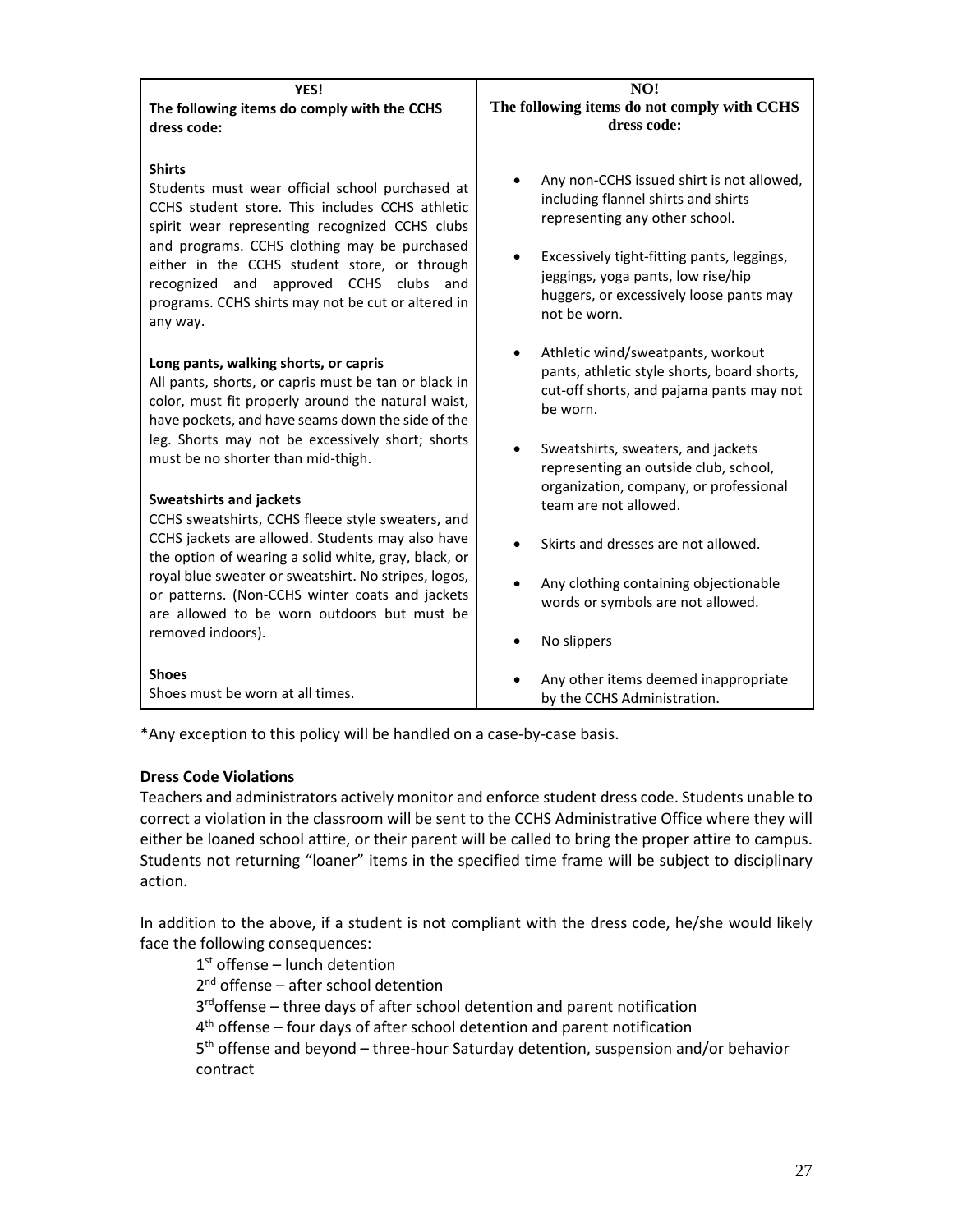Dress Code offenses may result in students being sent home or serving a day of in-house suspension at the discretion of the CCHS Administration. These are considered "unexcused absences" and will affect credit received for that day.

#### **Modified Dress Codes**

All "Modified" Dress Code attire must observe CCHS Dress Code standards of modesty, moderation, and good taste. The success of these Modified Dress Code Days depends upon the exercise of good judgment on the part of students, as well as support from parents/guardians. The school reserves the right to determine whether or not a student has complied with the specific attire guidelines. Student attire on these Modified Dress Code Days will be enforced by teachers and subject to disciplinary actions by the CCHS Administration.

#### **Spirit Dress Day (Friday)**

Spirit Dress Day may be granted by the administration as a school privilege. All clothes should be neat, clean and free of rips or tears. Students will be allowed to wear jean pants/shorts/capris. Shorts should be no shorter than mid-thigh. All other dress codes rules apply. **CCHS Logo wear must still be worn waist up; no other tops/jackets/hats may be worn on these special days.** More specialized "theme" days may be granted (e.g., Spirit Weeks) that would allow for further modifications.

#### **"Game Day" Attire**

To promote school spirit at CCHS, our student-athletes are encouraged to wear "Game Day Attire" on the day of competition and on Fridays preceding Saturday games. For Game Day Attire during the school day student-athletes may wear:

- Game jerseys that have sleeves with dress code pants, walking shorts, or capris.
- Team polo shirts designating sport representation with dress code pants, walking shorts, or capris.
- No warm-up pants may be worn, but warm-up jackets and sweatshirts that comply with regular dress code requirements.
- All "Game Day Attire" must observe CCHS dress code standards of modesty, moderation, and good taste. The above dress code is in place during school and at the competition when not in the game uniform.

#### **Professional Dress Attire Days**

On occasion students may be assigned professional dress by a teacher as part of an assignment, performance or other event. The following general guidelines are to be followed and monitored by the assigning teacher.

**Women** – Slacks, Khakis, or Skirts, blouse style top, and dress shoes or "flats"

- Solid color appropriately fitting dress slacks or khakis may be worn. Students may wear solid color professional **knee length** skirts.
- Appropriately fitting blouses or sweaters may be worn.
- Dress shoes and have no more than a 2" heel.
- No sweatshirts or jean jackets of any kind, including zip-up are considered professional attire.

**Men –** Slacks or Khakis with shirt, tie, and dress shoes

- Solid color appropriately fitting dress slacks or khakis may be worn.
- Dress shirts should be neat and tucked in.
- Ties should be conservative, without inappropriate writing or pictures.
- Dress shoes.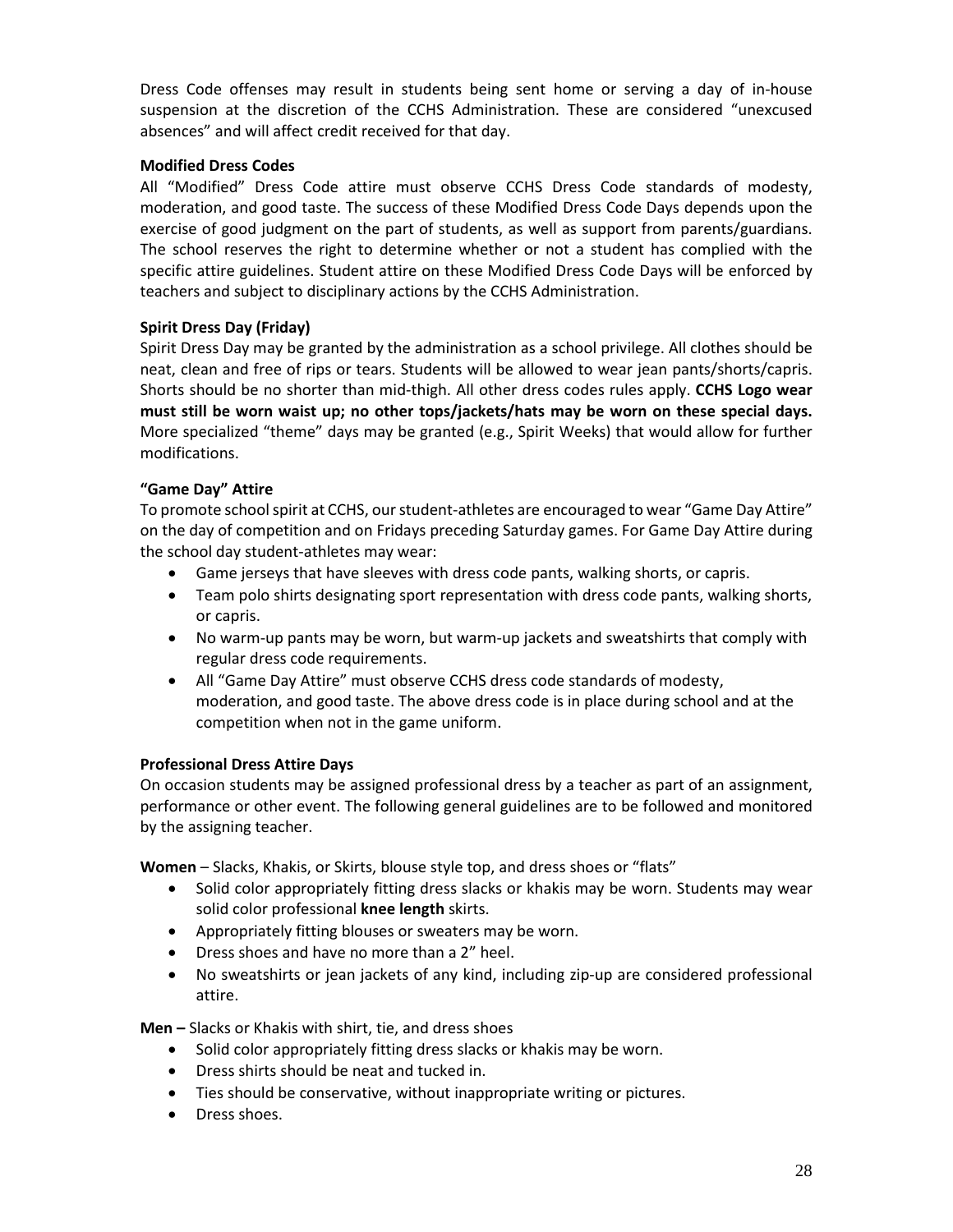• No sweatshirts or jean jackets of any kind, including zip-up. Approved CCHS dress sweaters may be worn with the appropriate above-described shirts.

### **The CCHS Administration reserve the right to make final decisions regarding student grooming and appearance.**

## **Hair/Accessories**

- Hair is to be neat and moderate in length.
- No "extreme" jewelry or body marking/piercing. A student may be asked to cover body markings of any kind.
- Facial hair should be neatly groomed.

# **VIII. Campus Operation**

## **A. Closed Campus Policy**

CCHS operates under a closed campus policy. All students must sign in or out at the school office if arriving or leaving after school is in session. The rules governing the closed campus are as follows:

#### **Lunch**

• Food may not be delivered to the school for the students through restaurants or any food delivery services (i.e. DoorDash, Uber Eats, etc.).

### **Early Dismissals**

- Permission to leave campus at any time may be secured from the School Offices if a student has a written note from a parent or any adult listed on the emergency card. This permission is called an "early dismissal." When contacting the office to arrange for an early dismissal, parental identity will be verified from information on the student's emergency card.
- If a student becomes ill at school, a teacher will give the student a pass to the office. If a student needs to go home, an administrative assistant in the School Office will help with the arrangements to leave. Parental permission must be given for a student to leave before the school day ends.
- A written note or email must be provided indicating permission to leave campus with another student.
- Seniors needing to remain or return following lunch are required to sign in at the High School Office. Students that leave campus are not allowed to bring food from off campus for themselves or others during the school day (8:30-3:00).
- A handwritten note or email must be provided to the High School office for any student driving themselves off campus for any reason other than end of the school day.

## **B. On-campus Visitors**

All visitors must obtain a Visitor's Pass from the school office. Students are to identify anyone not enrolled at CCHS and not part of the staff who are not wearing a Visitor's Pass immediately.

## **C. Emergency Health Procedures**

- The school office offers immediate first aid to all injured or ill students.
- If a student is injured on campus, the student should report this injury to a teacher or staff member. An Accident Report will be filled out by a staff member.
- Insurance Claims should be submitted to your primary carrier. All accidents must be immediately reported to the school office. An accident form will be filled out by the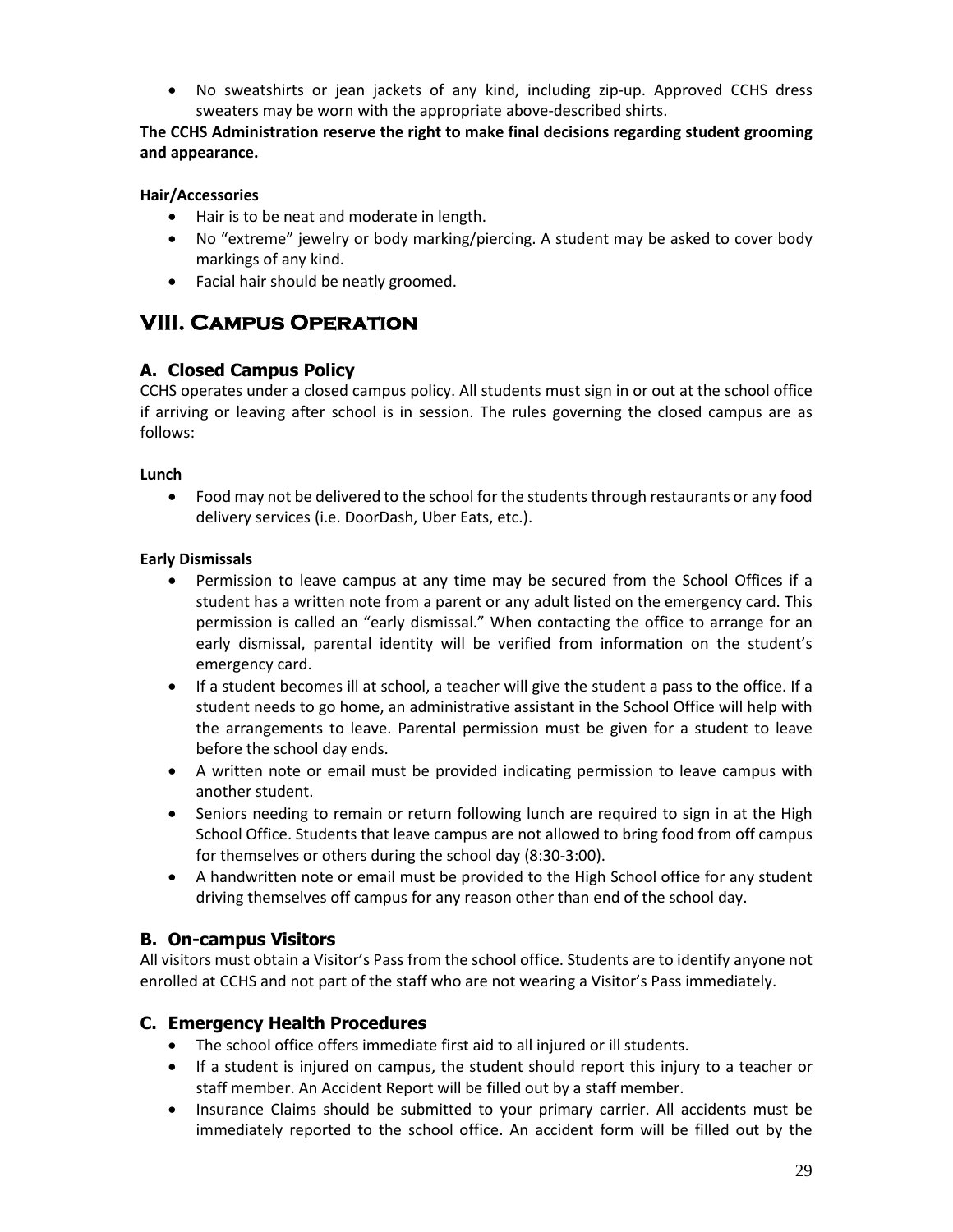person in charge. Please note, the school does not provide student insurance as a secondary carrier to your primary family insurance.

- If a student becomes ill during school hours, he/she should request a pass from his/her teacher to the school office. Parents will be notified of all students who leave class due to illness.
- Any student having a temperature of 100 degrees should not come to school. If a student arrives to school with a temperature of 100 degrees, they will be required to leave.
- It is routine policy to require parents to pick up their child when their temperature reaches/exceeds 100 degrees or when the child is vomiting and/or is unable to function normally at school. **The child cannot return to school until a 24-hour period has passed without recurrence of a fever, vomiting or diarrhea.**
- If a student is advised to leave campus, the parent or emergency contact will meet and check out the student at the CCHS office. The "Sign Out Sheet" must be completed by the person picking up the ill or injured student. **Students will only be released to parents and/or adults listed on their Emergency Cards.**

## **D. Medication**

CCHS requires parents to make arrangements with the school office to administer ALL medications (including those sold over the counter) that are brought to the school. A PARENT MUST COMPLETE A MEDICATION RELEASE FORM BEFORE THE MEDICINE CAN BE ADMINISTERED.

- Medicine may be given by the designated school personnel. Medications are NOT to be kept with the student (e.g., in lunch box, backpack, etc.)
- **Medication must be brought to school in its original container.**
- Prescription medication that will be given longer than **TWO WEEKS** requires a physician's signature on the **MEDICATION RELEASE FORM**.

# **E. Chapel**

Chapel is an important part of campus life at CCHS. It is an opportunity for students to hear outstanding speakers and singing groups. We trust that many of our students will come to a deeper and richer commitment to Christ during Chapel. Come expectantly looking for God to use the time to help you grow.

- Students should demonstrate proper courtesy and Christian hospitality to all guest speakers by listening carefully and behaving properly. Student's attitude toward the speaker should be respectful and attentive. Although note taking is not required during chapel, it is a good practice and shows active interest and participation.
- At no time will studying or doing homework be allowed.
- There is to be no unnecessary talking, disturbance, or distracting others. As a courtesy to others, use the restroom during the other times of the day unless it is of urgency.
- No food or drinks are allowed during Chapel.
- Students are expected to bring their Bible
- Allow God to speak to you and those around you!

## **F. Fire Drills and Disaster Drills**

It is required by law that the school conduct fire drills. In keeping with recommended civil defense procedure, disaster drills and intruder drills may also be conducted. Students are expected to become familiar with these instructions so that all drills can be conducted with a minimum of confusion.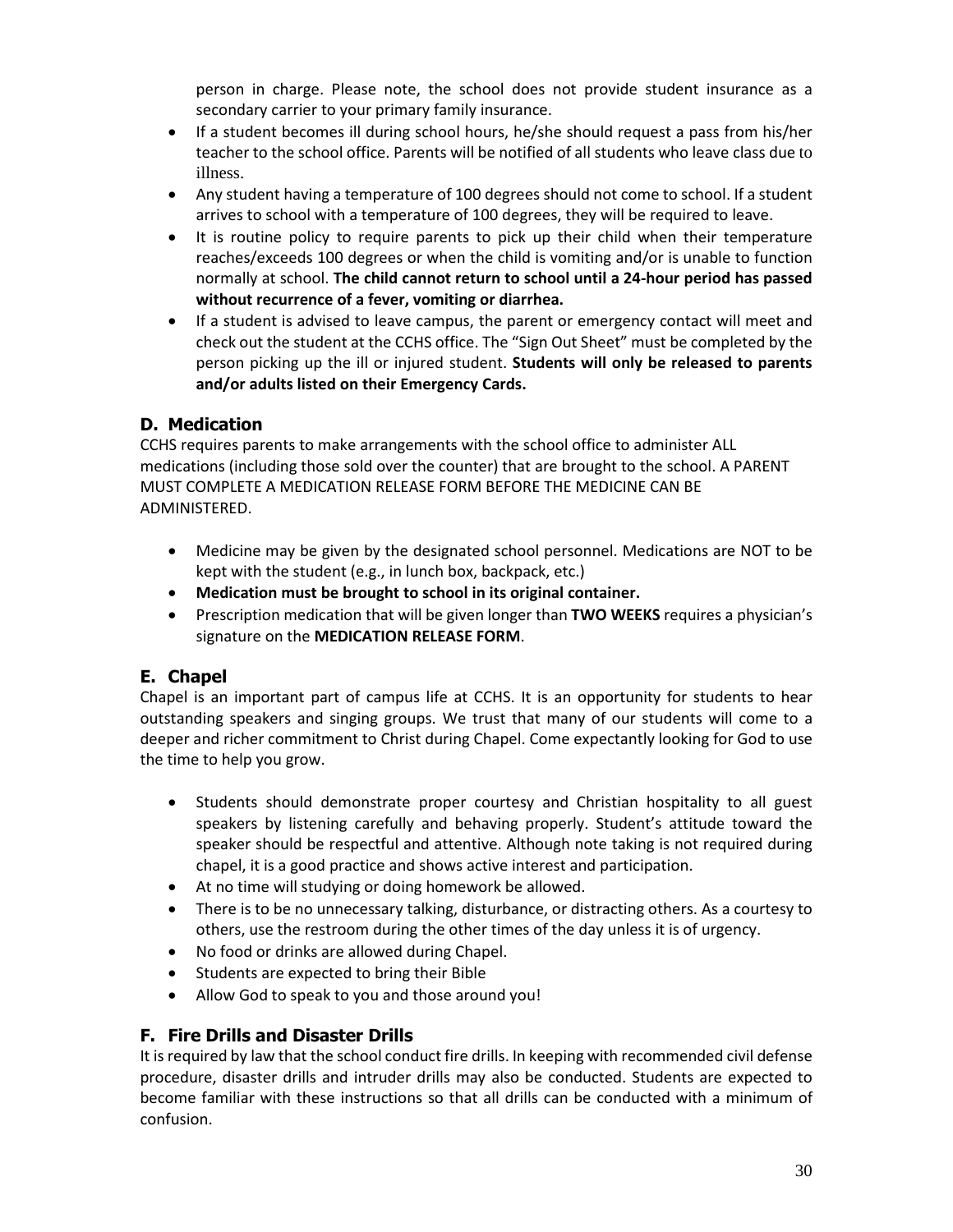## **G. Lockers**

Students are issued lockers at the beginning of each year. Students are responsible to report locker problems to the office immediately so the student may be issued a new locker. All lockers should always be kept locked. It is not recommended that items be kept in lockers over the weekend. Students are to keep appropriate items in the lockers. Items left outside the lockers will be placed in the Lost and Found. The school is not responsible for loss from lockers. Tampering with another student's locker will be considered a serious breach of school rules.

## **H. Lost & Found**

All articles found on the school grounds should be turned into the "Lost & Found" in the school office. Unclaimed items will be donated to a charitable organization at Christmas break and end of the year.

## **I. Personal Property**

CCS and/or CCC will not replace lost/stolen articles or make reimbursement for lost/stolen articles. Students and their parents are responsible for damaged property (personal, school, or church), whether damage was willful or accidental.

## **J. Telephone**

Students needing to use a phone to call home may ask at the CCHS Office.

## **K. Photography Release**

Activities in and around the CCS campus are often photographed and/or videotaped. By enrolling your child in our school, you hereby release CCS to photograph and/or videotape your child while participating in daily activities, and to use the photographs and/or videos in photograph displays, other publications, or video promotions showing these daily activities.

## **L. Restrooms/Locker and Showers**

Students should plan on using restrooms during non-instruction time (e.g. before school, after school, Break, Lunch). Please notify the office immediately if there is any supply needs or service that is required for the restrooms.

Student restrooms, locker rooms, and showers that are designated for one biological sex shall only be used by members of that biological sex. In any other school facilities or settings where a student may be in a state of undress in the presence of other students (that is, changing costumes during school theatrical productions and so on), school personnel shall provide separate, private areas designated for use by students according to their biological sex.

## **M. Curriculum**

The curriculum at CCHS is mostly digital. Digital curriculum is web based and interactive for students and teachers with many additional resources and engaging supplements. It is a requirement that digital curriculum is purchased prior to the start of the school year through our online bookstore, *EdTech*, for students to access curriculum connected to our school site. Students will not have an alternative access to curriculum; not having the curriculum will impede their successful transition into the school year and may impact their grades. CCHS is a 1:1 "Bring Your Own Device" campus. Parents and students are encouraged to make the choice that is best for them for a laptop device while adhering to guidelines in our Acceptable Use Policy. Families are responsible to purchase a device for their student, as well as all curriculum used in the classroom. A Learning Management System (LMS) is utilized through Google classroom. Students also have a school email and access to G Suite, both hosted by Google.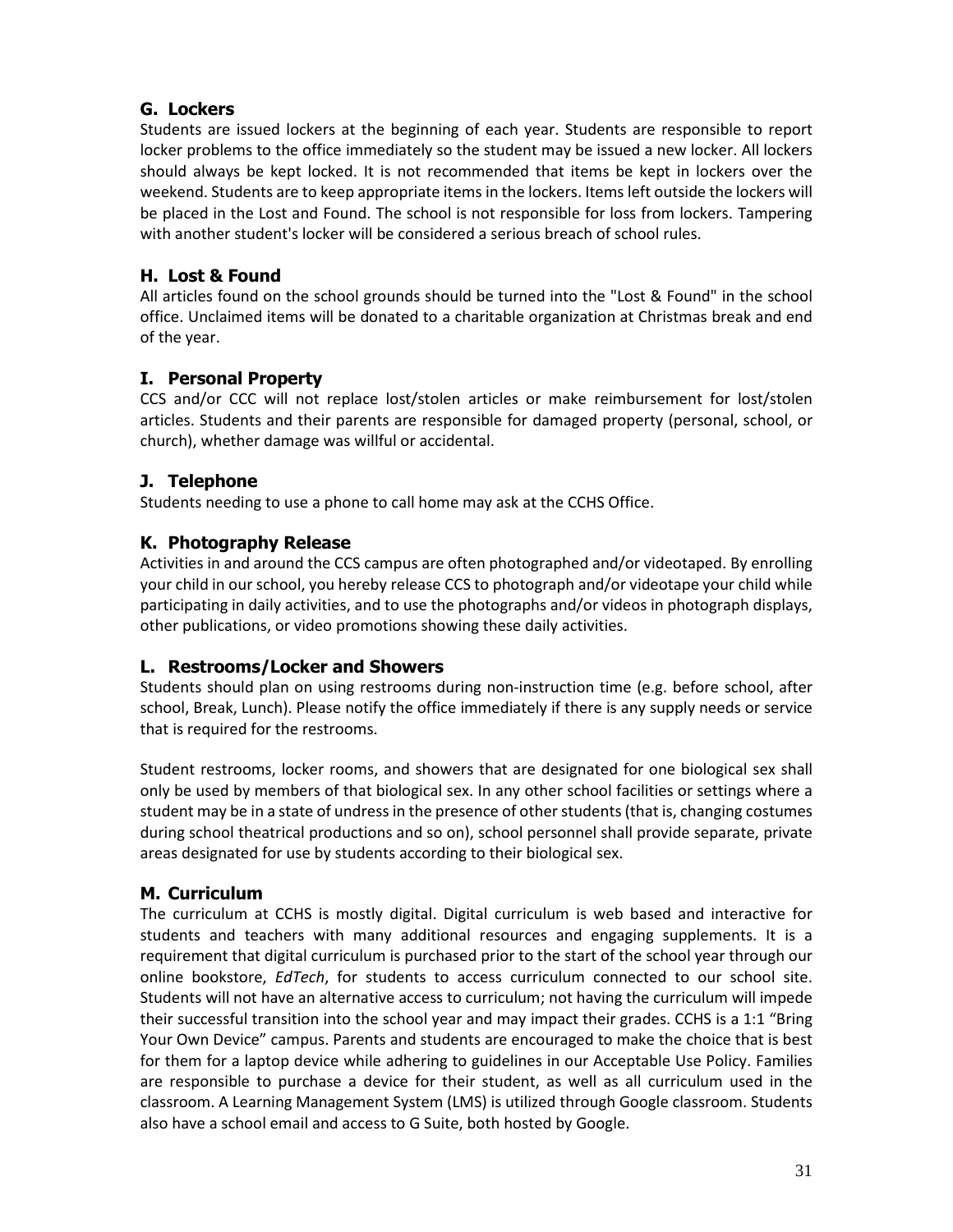# **N. Supplies**

Some supplies are provided by the school. Specialized classes may require special supplies and/or additional course fees which will be billed through FACTS. Personal supplies such as paper, pens, pencils, notebooks, electronic devices, etc., must be supplied by the student.

## **O. Student Driving Guidelines**

Students driving to school are to park in designated student parking. The use of an automobile by students on campus is under the supervision of the administration and may be restricted or forbidden at school. Students and parents are always expected to drive safely.

### **Requirements For Student Drivers**

- All student drivers must possess a valid California driver's license to operate any motor vehicle on the church/school grounds. Sufficient insurance coverage as provided by the laws of the State of California is required on all vehicles. Students assume liability for damage of any property.
- All laws relating to operating a motor vehicle in the State Vehicle Code are to be obeyed.
- Parking permits will be issued through the office upon the completion of a Student Vehicle Application. Permits must be placed on the rear-view mirrors.
- The speed limit on all CCC/CCS grounds is always 10 miles per hour.
- Students may park only in the area designated as student parking.
- Noise from car audio is to be confined within the vehicle while on school grounds and not to be disruptive to others.
- Once the students have arrived at school, the parking area is off limits. Students must have permission to enter the parking lot any time during school hours prior to their dismissal.
- Parking or moving violations may result in fines, tow away, or revocation of the parking permit.
- Students are not permitted to drive to classes on other parts of the campus.
- Seniors who drive and elect to leave campus prior to the end of the school day due to being completed with scheduled classes are expected to proceed to their vehicles and leave campus. The parking lot is not considered a meeting area for students.

## **P. Sexual Harassment**

"Sexual harassment" means unwelcome sexual advances, requests for sexual favors, and other verbal, visual, or physical conduct of a sexual nature, made by someone from or in the work or educational setting, under any of the following conditions:

- Submission to the conduct is explicitly or implicitly made a term or condition of an individual's academic status, or progress.
- Submission to, or rejection of, the conduct by the individual is used as the basis of academic decisions affecting the individual.
- The conduct has the purpose or effect of having a negative impact upon the individual's academic performance, or of creating an intimidating, hostile, or offensive educational environment.
- Submission to, or rejection of, the conduct by the individual is used as the basis for any decision affecting the individual regarding benefits and services, honors, programs, or activities available at or through the school.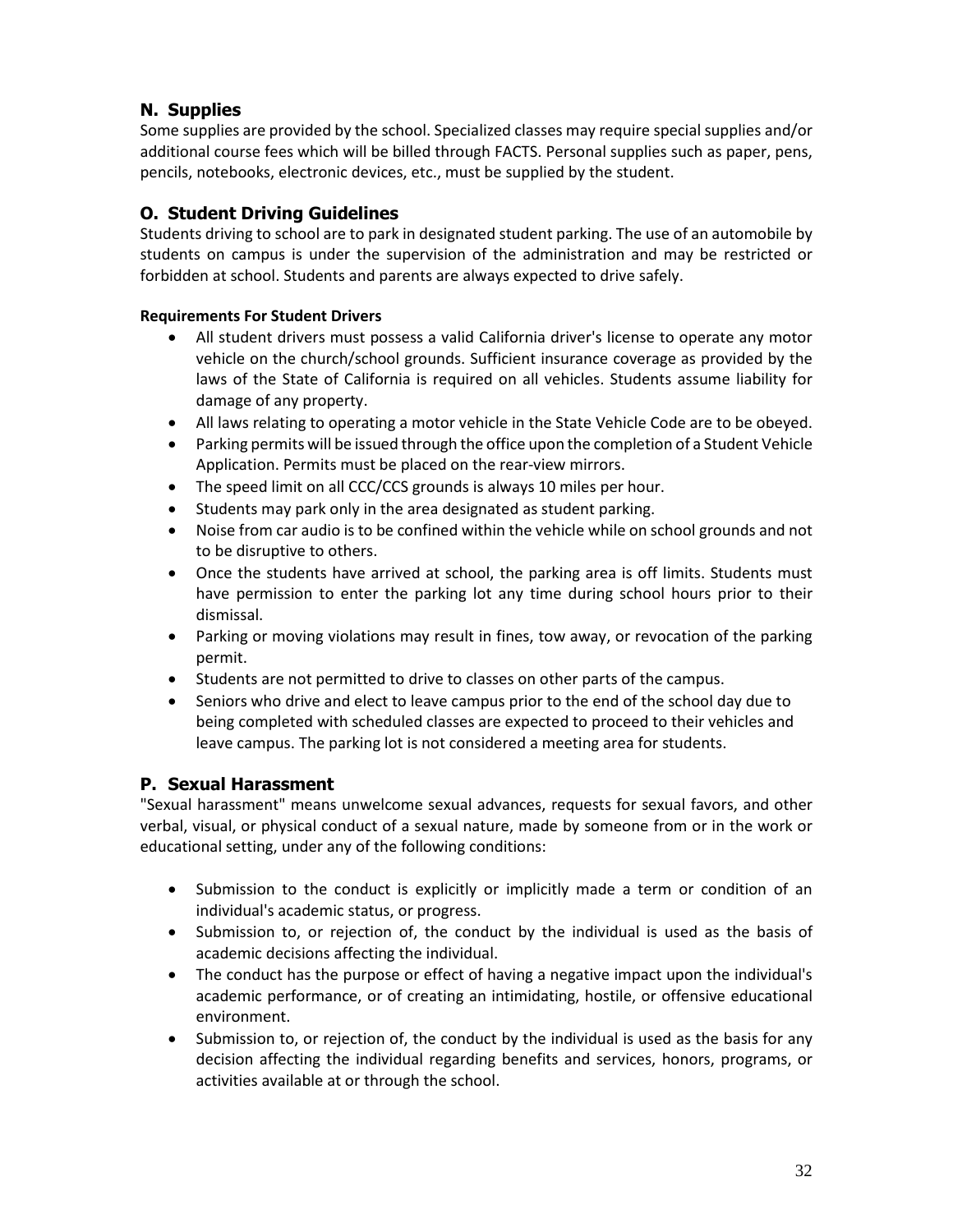#### **Examples Of Sexual Harassment**

Unwelcome sexual conduct of this type can include a wide range of verbal, visual, or physical conduct of a sexual nature. Among the types of conduct which would violate this policy are the following:

- Unwanted sexual advances or propositions.
- Offering academic benefits in exchange for sexual favors.
- Making or threatening reprisals after a negative response to sexual advances.
- Visual conduct such as leering, making sexual gestures, displaying sexually suggestive objects or pictures, cartoons, or posters.
- Verbal conduct such as making/using derogatory comments, epithets, slurs, or jokes.
- Verbal abuse of a sexual nature, graphic verbal commentaries about an individual's body, sexually degrading words used to describe an individual, suggestive, or obscene letters, notes or invitations.
- Physical conduct such as touching, assaulting, impeding, or blocking movements.

## **Q. Student Harassment**

CCS is committed to maintaining an academic environment in which all individuals, students, staff, and our school community treat each other with dignity and respect, and which is free from all forms of intimidation, exploitation, and harassment, including sexual harassment, bullying, and racial discrimination. Racist, sexist, derogatory, or hazing behaviors are not tolerated. Anyone who violates this policy will be subject to discipline, up to and including termination or expulsion.

## **R. Bullying**

Bullying is unwanted, aggressive behavior that involves a real or perceived power imbalance. The behavior is repeated, or has the potential to be repeated, over time. Bullying deploys aggressive behavior with negative intent from a more powerful child to a lesser. It is superior power wielded by an individual or group for unjust reasons and in unjust ways.

## **S. Cyberbullying**

Cyberbullying (also called online bullying) is willful, recurrent harm inflicted through the medium of electronic text; or using the cyber world to harass through personal attacks or other means. Examples of cyberbullying include, but are not limited to, malicious text messages or emails, rumors sent by email or posted on social networking sites, embarrassing pictures, videos, websites, or fake profiles.

## **T. Racial Discrimination**

The differential treatment of an individual or group of people based on their race, color, or ethnic origin. Racial harassment is an incident, or a series of incidents intended or likely to intimidate, offend or harm an individual or group because of their ethnic origin.

### **Examples Of Racial Harassment**

Unwelcome conduct, verbal or physical, including intimidation, ridicule, insult, racial or ethnic slurs, discrimination, hazing. Hateful acts/remarks of an offensive nature will result in disciplinary action.

### **What To Do If You Experience Or Observe Harassment Of Any Kind?**

Students who feel that they have been subjected to conduct of a harassing nature or witnessed this type of behavior of a harassing nature are encouraged to promptly report the matter to the school office or teacher. All reports will be promptly investigated.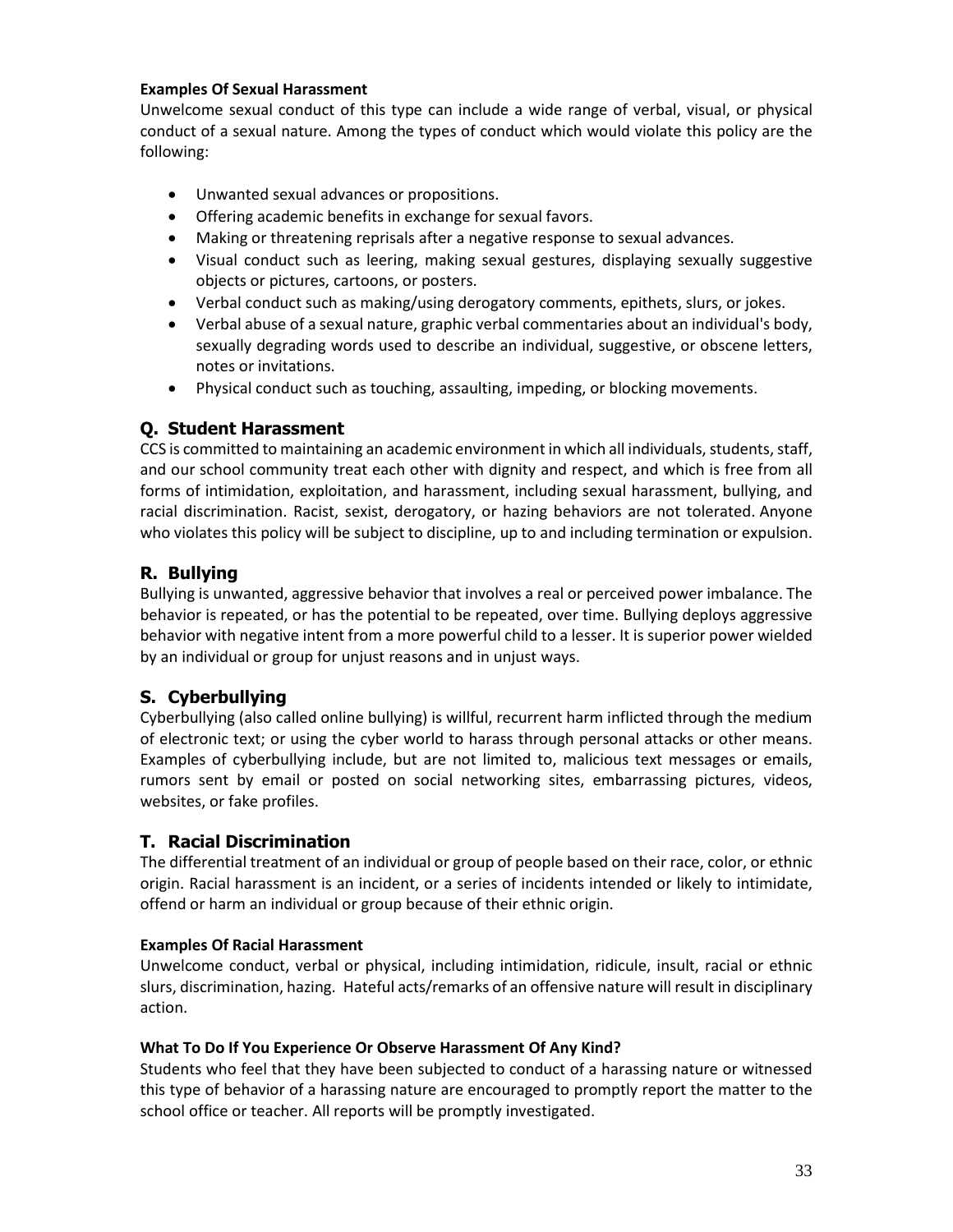#### **Confidentiality**

Every effort will be made to protect the privacy of the parties involved in any complaint. However, the school reserves the right to fully investigate every complaint, and to notify a student's parent/guardian and appropriate government officials as the circumstances warrant.

#### **Protection Against Retaliation**

It is against the school's policy to discriminate or retaliate against any person who has filed a complaint concerning sexual harassment or has testified or participated in any manner in any investigation proceeding or hearing concerning sexual harassment.

#### **Procedure And Action**

When one of the school officials designated in this policy receives a complaint, he/she shall immediately inform the Principal. The Principal will direct an investigation to be made of the complaint. If the investigation confirms the allegations, prompt corrective actions shall be taken. The individual who suffered the harassing conduct shall be informed of the corrective action taken. In addition, any employee or student found to be responsible for sexual harassment in violation of this policy will be subject to appropriate disciplinary action up to and including expulsion or termination. The severity of the disciplinary action will be based upon the circumstances of the infraction.

# **IX. Acceptable Use Policy**

#### **Introduction**

Capital Christian Center (CCC) and School (CCS)—also referenced as the Enterprise—recognize that access to technology gives students and staff greater opportunities to learn, engage, communicate, and develop skills that will prepare them for work, life, and citizenship. We are committed to helping students and staff develop  $21^{st}$  Century technology and communication skills in a God-honoring manner. To that end, we provide access to technologies for student and staff use.

This Acceptable Use Policy outlines the guidelines and behaviors that students and staff are expected to follow when using technology tools (desktop, laptop, phone, tablet, etc.) in school or on CCC/CCS's campus.

- CCC/CCS wireless network is intended for educational and staff purposes.
- Activity over the network or using school technologies will be monitored and may be retained.
- Access to online content via the network is restricted in accordance with our policies and federal regulations, such as the Children's Internet Protection Act (CIPA).
- Students and staff are expected to follow the same rules for good behavior and respectful conduct online as offline.
- CCC/CCS make a reasonable effort to ensure student and staff safety and security online but will not be held accountable for any harm or damages that result from use of school and campus technologies.
- Students and staff are expected to alert school faculty or administration immediately of any concerns for safety or security.
- Failure to comply with the AUP may result in disciplinary action.

### **Using Desktop, Laptop, Phone and/or Tablet**

All technologies provided by or used at CCC/CCS are intended for educational and ministerial purposes. Students and staff are expected to follow the biblical mandate to honor the Lord Jesus Christ in all they do. Therefore, we expect students and staff to use technology in a way that is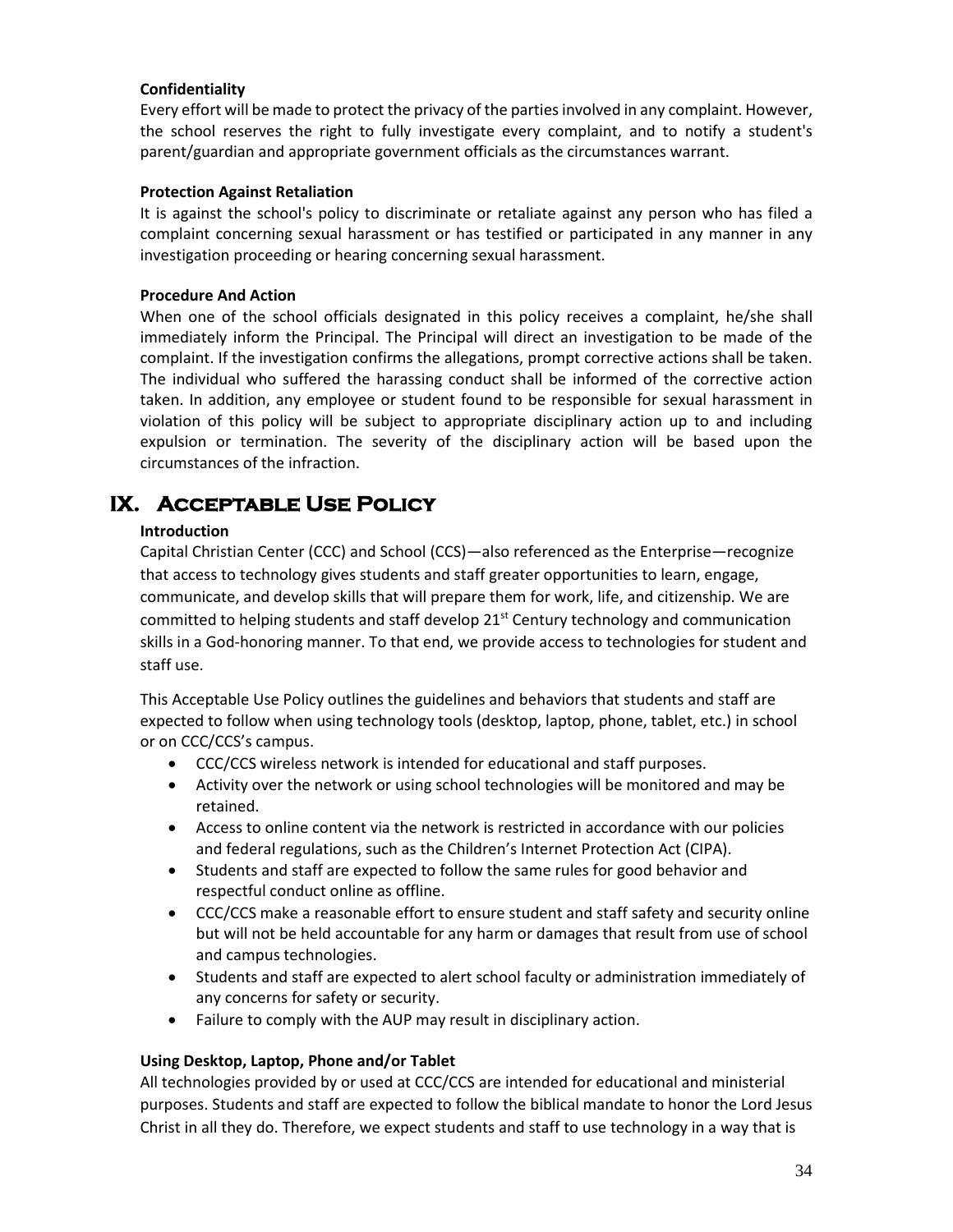safe, appropriate, careful and kind. Students and staff should not try to get around technological protection measures, should use good common sense, and should ask if questions arise. Inappropriate uses of technologies and social media is subject to discipline.

## **Hot Spots and 3G/4G/5G**

Students are not permitted to connect to the Internet using a detected hotspot or 3G/4G/5G account while at school. Users must use available Wi-Fi while on school grounds.

## **Responsibility with Devices**

- 1) If students leave their device at home, they are responsible for getting the course work completed as if they had their device present.
- 2) Loaner devices may be available to students in grades 6-12 who forgot to bring theirs to school or failed to charge them.
- 3) On school-owned loaner devices, students may not download apps (including, but not limited to, games, music, or social media) unless directed by or with the permission of a teacher.
- 4) Students who repeatedly fail to bring the device to school or fail to maintain a fully charged battery will be subject to discipline as determined by administration.
- 5) Each student is responsible for his/her own device: set up, maintenance, and charging. Teachers are not responsible for storing student devices at any time, nor will any CCS employee diagnose, repair, or work on a student's personal device.

### **Passcodes and Passwords**

- 1) Students must not share their passwords/passcodes/login information with any other student at any time for any reason.
- 2) Students may not attempt to use another student's or staff member's account at any time for any reason.
- 3) Assigned passwords may not be altered unless otherwise instructed by an authority figure.

### **Sound/Music**

- 1) On all student devices, sound must be muted at all times unless permission is obtained from the teacher for instructional purposes.
- 2) Students are not permitted to use earbuds or headphones of any kind on campus during school hours unless the classroom teacher has granted permission for instructional purposes in the classroom setting.

### **Recording**

- 1) The use of audio, video, and/or pictures of teachers, staff, administrators, or students is **NOT** permitted without consent. For example, you may not record or video a class lecture without receiving prior permission from the instructor. Violations will be subject to discipline. (California Code, Education Code -51512)
- 2) Under no circumstances should recording take place in bathrooms or locker rooms. Violations will be subject to discipline.

### **Device Use and Inspection**

- 1) Students are **NOT** permitted to use gaming or social media apps during class time in high school or during school hours at the K-8 level.
- 2) Use of devices should not disrupt the concentration of other students or staff at any time.
- 3) Students are **NOT** permitted to airdrop on campus at any time.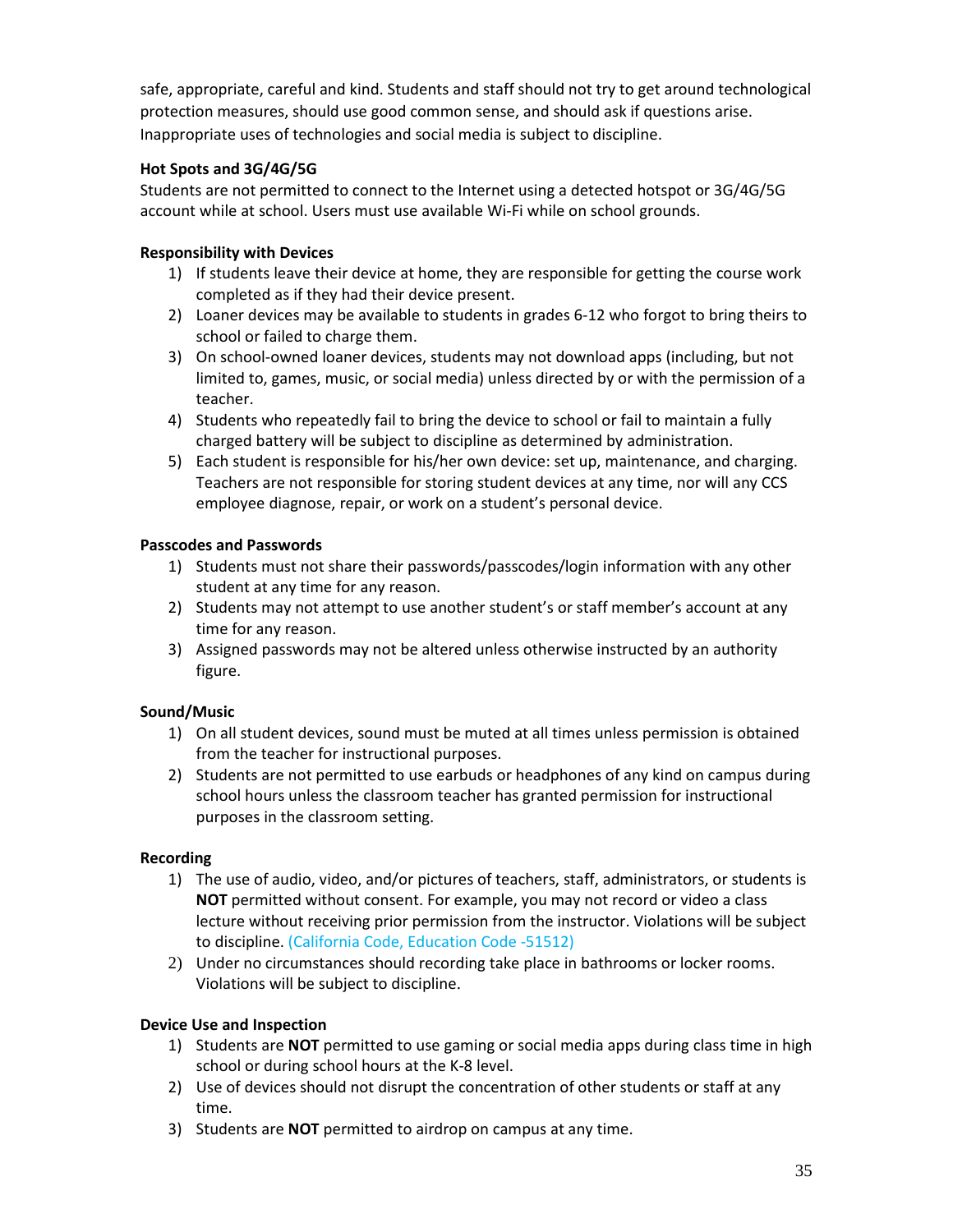- 4) Students are **NOT** allowed to download or stream music or games during school hours or to participate in anything non-academic unless instructed by faculty for educational use.
- 5) Teachers and staff always reserve the right to ask students to check devices anytime while on campus.
- 6) Students may be selected to provide their device for inspection for safety and security purposes at the discretion of the Enterprise. **Do not assume any privacy right in any information that is uploaded or downloaded temporarily or permanently stored in the system.**
- 7) Cell phones are not an acceptable device for use in the classroom during school hours. For K-8students, cell phones are not to be used on campus during school hours. Smartwatches are considered a cell phone equivalent and should be treated as such.
- 8) Translators may only be used for translating purposes and must not have Wi-Fi or Internet capabilities. These pre-approved devices must be data-based only.

### **Printing/Wireless Printing**

- 1) Printing may be available with teacher permission only. Students (6-12) given permission to print will only be allowed to print in the K8/HS libraries at designated student printers for a nominal fee.
- 2) Printing classwork is the students' responsibility; school printing may not be guaranteed.

## **Cloud Drives**

- 1) Students are responsible for ensuring that work is not lost due to mechanical failure, failure to back-up files, or accidental deletion. Device malfunctions are not an acceptable excuse for not submitting work; therefore, students should back up all work to the Cloud.
- 2) The teachers may grant students access to share their work through the Cloud. The students should not attempt to bypass any restrictions to gain access.

### **Network Access/Connectivity**

- 1) Students and staff are required to connect to the wireless network using the provided username and password given from the Capital Christian Enterprise IT Department. CCC/CCS makes no guarantee that the wireless network will be operational 100% of the time.
- 2) Students in grades 6-12 and staff may bring and use personal, portable, electronic devices. Devices such as, but not limited to, electronic readers, small laptop computers, cell phones, or any other portable equipment can access the CCS filtered Wi-Fi network. (Refer to campus-specific handbooks for additional policies.)

### **Web Access/Filters**

- 1) CCC/CCS provides students and staff with access to the Internet, including websites, resources, content, and online tools. That access will be restricted in compliance with CIPA regulations and school policies. Web browsing may be monitored, and web activity records may be retained indefinitely.
- 2) Students and staff are expected to respect that the web filter is a safety precaution and should not try to circumvent it when browsing the Web. If a site is blocked and a student or staff member believes it shouldn't be, the student or staff member should alert a member of school faculty or administration. If an attempt is made to circumvent the filtering software with any, but not limited to, proxy and/or VPN service, network access privileges may be revoked.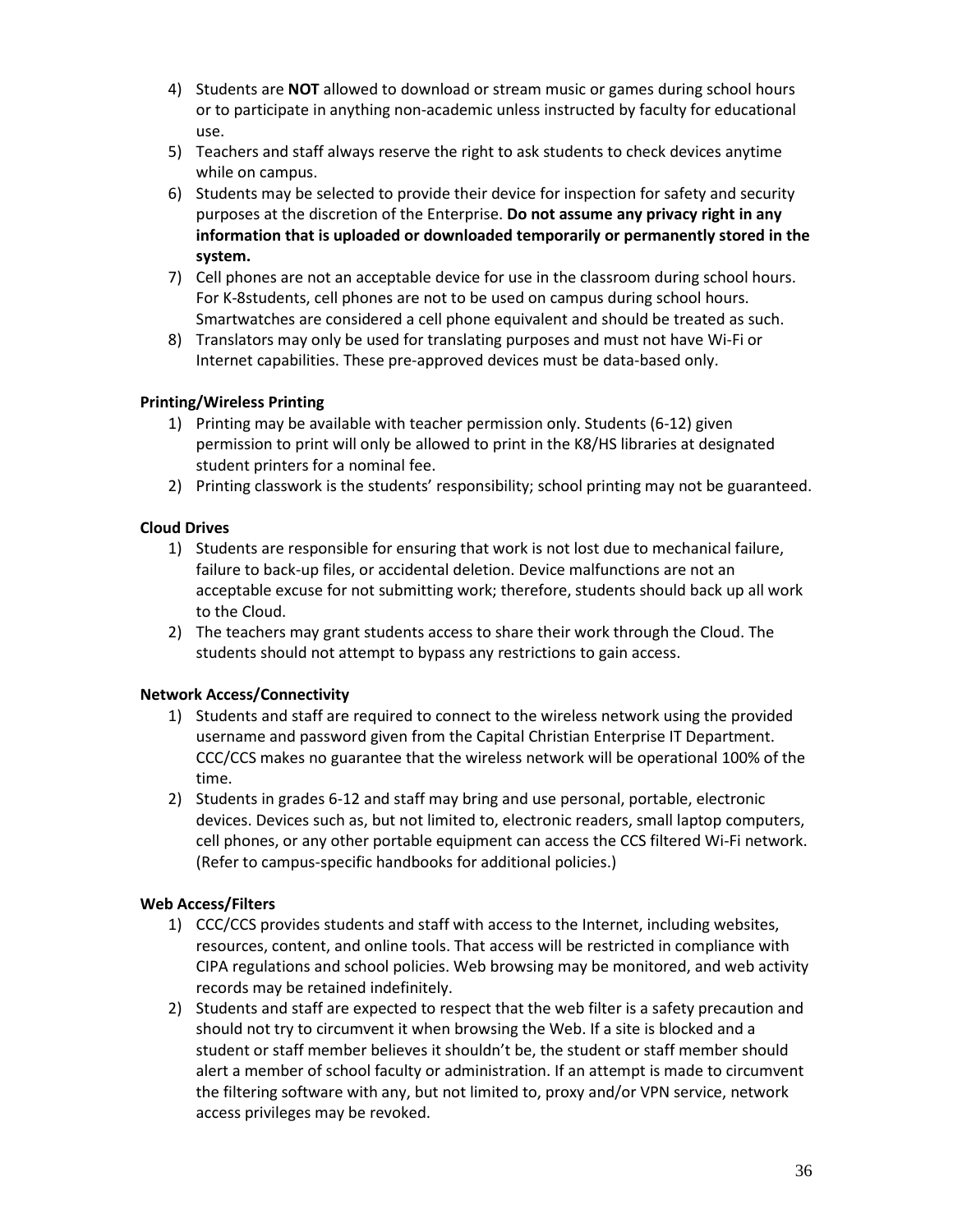- 3) If students or staff members come across anything they think the school would deem inappropriate, they should notify an administrator immediately.
- 4) Parents are encouraged to use safety features to limit or disable specific use of their student's device.

#### **E-mail**

- 1) CCC/CCS will provide students and staff with an e-mail account (name@k12cougars.cc, name@capitalchristian.school , or name@capitalonline.cc) for the purpose of schoolrelated and Enterprise communication. Availability and use may be restricted.
- 2) Student and staff e-mail accounts should be used with care. Students and staff should not send personal information, should not attempt to open files or follow links from unknown origin, should use appropriate language, and should only communicate with other people as allowed by the Enterprise or their teacher.
- 3) Students and staff are expected to communicate with the same appropriate, safe, mindful, courteous conduct online as offline. E-mail usage may be monitored and archived.

#### **Security**

- 1) Students and staff are expected to take reasonable safeguards against the transmission of security threats over the campus network. This includes not opening or distributing infected files or programs and not opening files or programs of unknown or untrusted origin.
- 2) If students or staff members believe a device might be infected with a virus, they need to alert the Help Desk. They should not attempt to remove the virus themselves or download any programs to help remove the virus.

#### **Netiquette**

- 1) Students and staff should always use the Internet, network resources, and online sites in a courteous and respectful manner.
- 2) Students and staff should also recognize that along with valuable content online there is also unverified, incorrect, or inappropriate content. Students and staff should use trusted sources when conducting research via the Internet.
- 3) Students and staff should also remember not to post anything online that they wouldn't want parents, teachers, or future colleges or employers to see. Once something is online, it's accessible and can be shared and spread in ways the original user never intended.

#### **Plagiarism**

- 1) Students and staff should follow all copyright laws in the use, installation, distribution, duplication, or modification of copyrighted material. Failure to do so is considered plagiarism.
- 2) Plagiarism is taken very seriously; strict consequences apply if a student plagiarizes. These consequences are outlined in the Student Handbook.
- 3) A plagiarism content filter called "Turnitin" is used as a resource for our students.

#### **Personal Safety**

1) Students should never share personal information (including, but not limited to, phone number, address, social security number, birthday, or financial information) over the Internet without adult permission. Students should recognize that communicating over the Internet brings anonymity and associated risks and should carefully safeguard the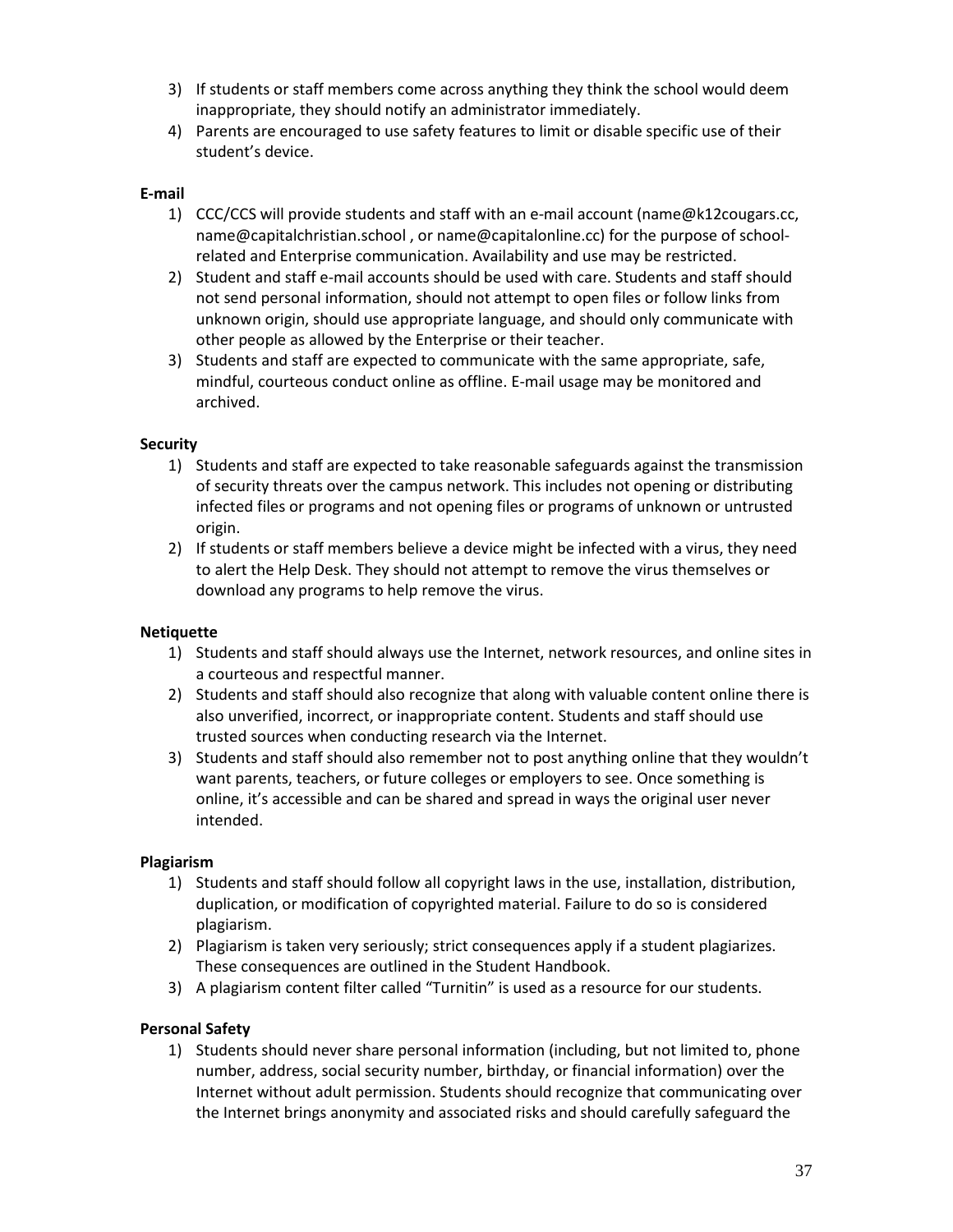personal information of themselves and others.

2) If students see a message, comment, image, or anything else online that makes them concerned for their personal safety or the personal safety of another, they should bring it to the attention of an adult (teacher or staff if they're at school; parent/guardian if they're using the device at home) immediately.

## **Cyber-bullying**

- 1) Cyber-bullying will not be tolerated. Harassing, dissing, denigrating, impersonating, pranking, excluding, and cyber-stalking are all examples of cyber-bullying. Additionally, sending emails or posting comments with the intent of scaring, hurting, or intimidating someone else are also considered cyber-bullying and will not be tolerated.
- 2) Engaging in cyber-bullying behaviors, or any online activities intended to harm (physically or emotionally) another person, will result in severe disciplinary action and loss of privileges, potentially up to expulsion from the school. In some cases, cyberbullying can be a crime. Remember that all activities are monitored and retained. (California Code, Education Code -48900)

### **Social Media**

- 1) Whether on or off campus, students and staff are prohibited from violating school rules and policies through social media (including harassment and bullying) on school or personal devices.
- 2) Defamation of others through social media (or any other platform) in the school community is prohibited.
- 3) Neither students nor staff may disclose private information of students, employees, or families through social media (or any other platform).

### **Parent/Guardian Responsibilities**

In partnership with the school, it is expected that parents talk with their children about values and the standards students should follow on the use of the Internet just as on the use of all media information sources such as television, cell phones, videos, movies, and music.

#### **Examples of Acceptable Use**

#### **I will**

- 1) Never leave my device unattended, and I will know where it is at all times. I will place some form of name identification on the case or device itself in the event that the device is found.
- 2) Use Enterprise technologies for Enterprise-related activities.
- 3) Follow the same guidelines for respectful, responsible behavior online that I am expected to follow offline.
- 4) Treat Enterprise resources carefully, and alert staff if there is any problem with their operation.
- 5) Encourage positive, constructive discussion if allowed to use communicative or collaborative technologies.
- 6) Alert a teacher or other staff member if I see threatening, inappropriate, or harmful content (images, messages, posts) online.
- 7) Use Enterprise technologies at appropriate times, in approved places, for educational pursuits.
- 8) Cite sources when using online sites and resources for research.
- 9) Recognize that use of Enterprise technologies is a privilege and treat it as such.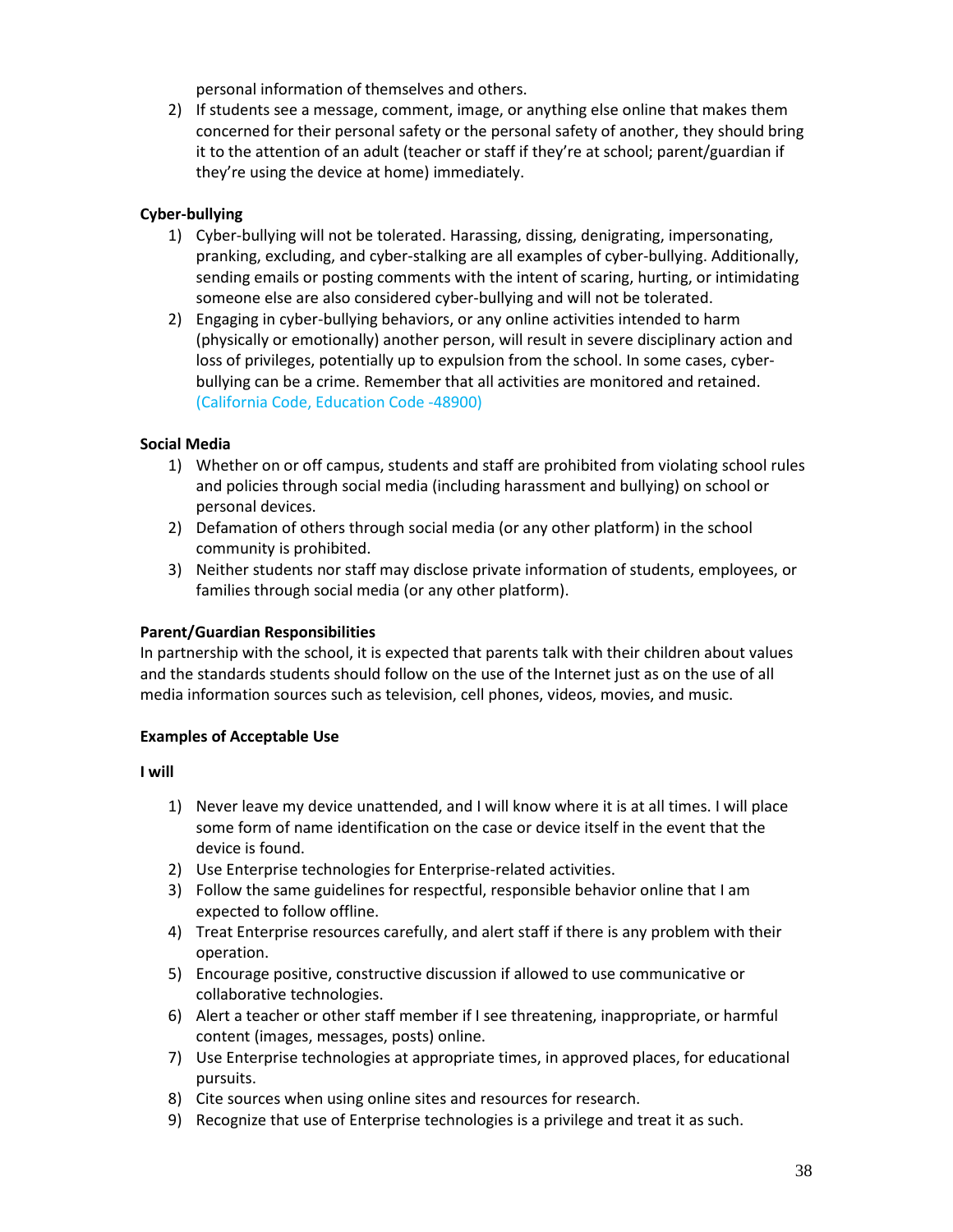- 10) Be cautious to protect the safety of myself and others.
- 11) Help to protect the security of Enterprise resources.

This is not intended to be an exhaustive list. Students and staff should use good judgment when using any technology.

#### **Examples of UN-acceptable Use**

- 1) Spamming: sending mass or inappropriate messages of any kind
- 2) Gaining access to other accounts, files, and/or data
- 3) Using the Enterprise's Internet/E-mail accounts for financial or commercial gain or for any illegal activity
- 4) Participation in credit card fraud, electronic forgery or other forms of illegal behavior
- 5) Vandalizing (any malicious attempt to harm or destroy hardware, software or data, including, but not limited to, the uploading or creation of computer viruses or computer programs that can infiltrate computer systems and/or damage software components) of Enterprise equipment
- 6) Transmission or accessing materials that are obscene, offensive, threatening or otherwise intended to harass or demean recipients
- 7) Bypassing the Enterprise's web filter through a web proxy, 3G/4G or Hotspot
- 8) Removing the device profiles and restrictions from the device
- 9) Using another student's or staff member's device
- 10) Installation or transmitting copyrighted materials illegally
- 11) Violates any existing Enterprise policy or public law
- 12) Sending, accessing, uploading, downloading, or distributing offensive, profane, threatening, pornographic, obscene, or sexually explicit materials
- 13) Using chat rooms, sites selling term papers, book reports, and other forms of student work
- 14) Gaming during class or work
- 15) Attempting to find inappropriate images or content
- 16) Engaging in cyber-bullying, harassment, sending sexually explicit photos, arranging to meet someone online or disrespectful conduct toward others
- 17) Trying to find ways to circumvent the Enterprise's safety measures and filtering tools
- 18) Agreeing to meet someone met online in real life
- 19) Using Enterprise technologies for illegal activities or to pursue information on such activities
- 20) Attempting to hack or access sites, servers, or content that isn't intended for the user

This is not intended to be an exhaustive list. Students and staff should use their own good judgment when using any technology.

#### **Limitation of Liability**

Capital Christian Center and School will not be responsible for damage, harm or theft to studentowned devices. While Capital Christian Center and School employs filtering and other safety and security mechanisms and attempts to ensure their proper function, it makes no guarantees as to their effectiveness.

Capital Christian Center and School will not be responsible, financially or otherwise, for unauthorized transactions conducted over Capital Christian Center's network.

### **Violations of this Acceptable Use Policy**

1) Violations of this Acceptable Use Policy may have disciplinary repercussions, including,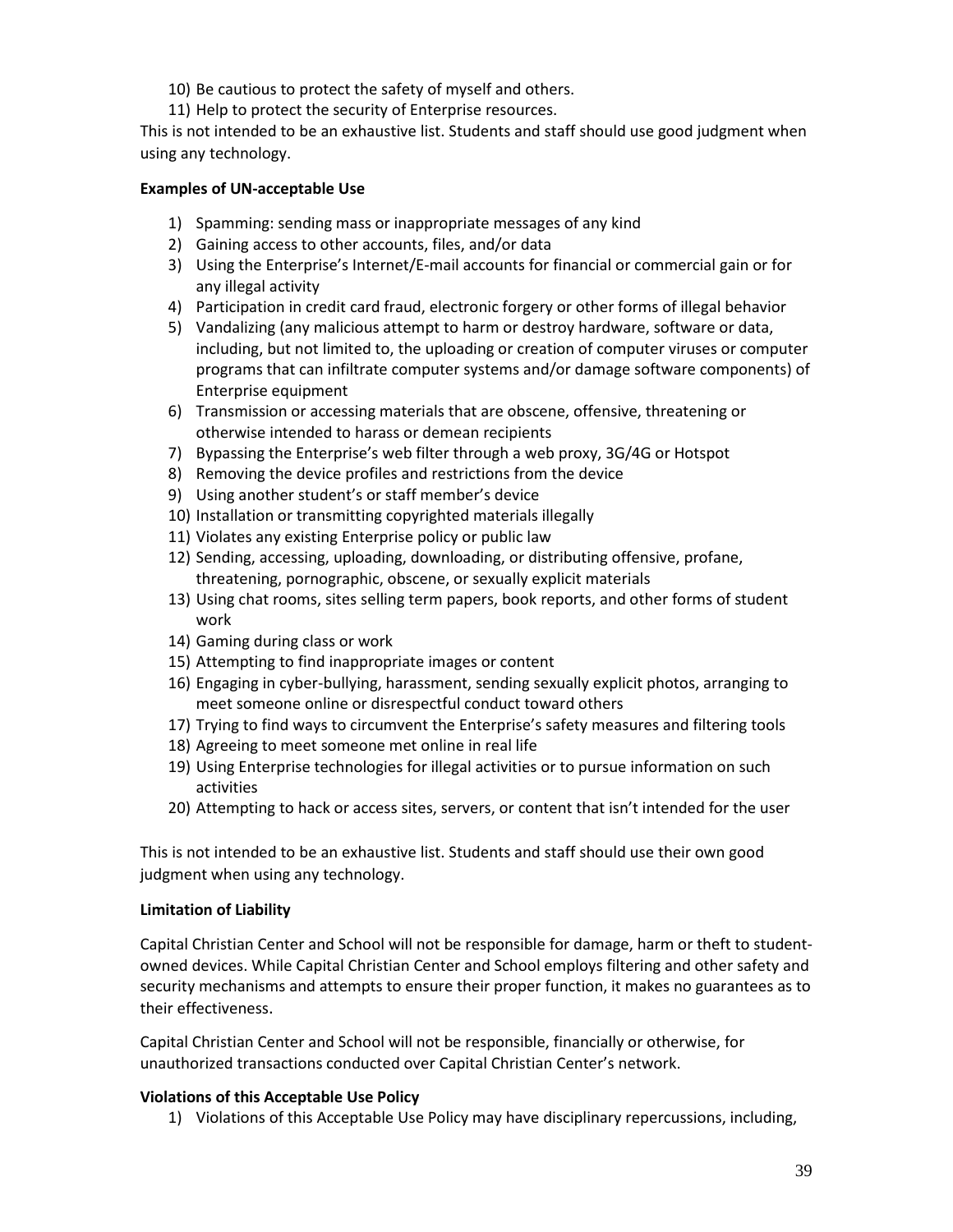but not limited to

- 2) Suspension of network, technology, or computer privileges
- 3) Notification of parents
- 4) Detention, suspension, or expulsion from school and school-related activities
- 5) Employment termination
- 6) Legal action and/or prosecution

#### **GLOSSARY**

#### **App**

Short for 'application'. This is the primary word used to reference programs that run on a tablet or smartphone. This is synonymous with 'program' for conventional computers like laptops or desktops. Apps can be free or cost money just to download. Apps that are initially free often offer additional functionality via in-app purchases or through a subscription service. Some paid apps may also offer in-app purchases or subscription services.

#### **Back-Up**

The process of making a copy of an original file in case the original file is lost the copy of an original file. Back-ups are only a back-up if the original file is not deleted. Backups can be made to a variety of locations: external hard drives, flash drives, SD cards, cloud storage, etc.

#### **Blog**

Short form of 'web log'. A blog is normally a regularly maintained website with updated information about a particular person or organization. Content and format can vary greatly. **Chat**

Online dialogue between 2 or more persons. This can be public or privately viewed.

#### **CIPA**

Acronym for Children's Internet Protection Act, enacted by Congress in 2000, meant to address concerns to minor's access to explicit content on the Internet.

#### **Cloud Storage**

An online location (sometimes simply a network folder) used to store information. The longestrunning example of a cloud storage system is e-mail.

#### **Comment**

Usually this is an online response within a forum or a threaded discussion to an initial post. Some comments can be in the form of an image or link to other content.

#### **Connectivity**

The relative strength, speed, and/or consistency of Internet access.

#### **Content**

In the context of computer terminology, a general category for any item that is provided by a website or app. This is a wide category and can include files, other apps, images, etc.

#### **Cyber-Bullying**

An umbrella term used to explain bullying over the Internet and/or social media.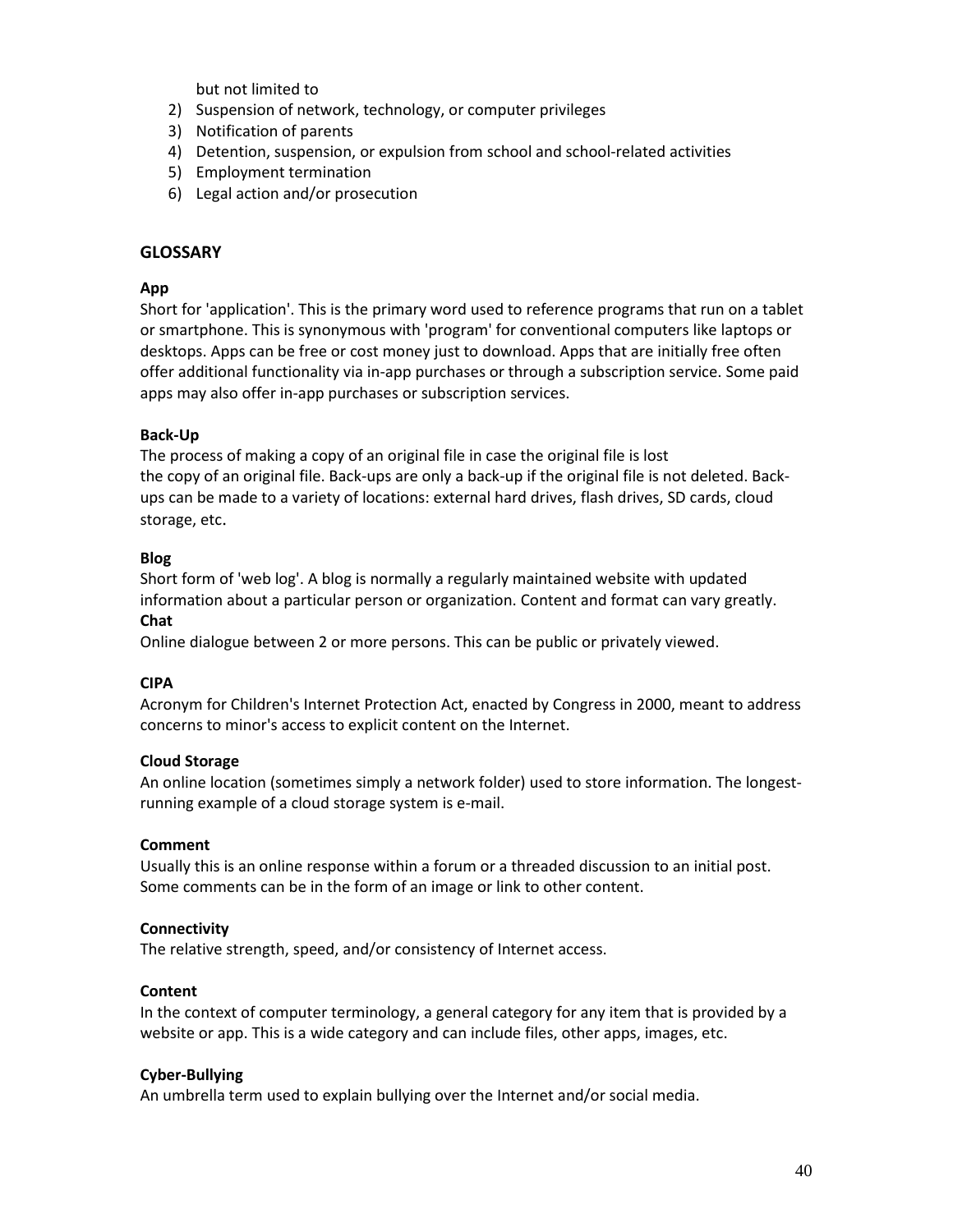#### **Cyber-Stalking**

Stalking someone utilizing online resources.

#### **Data Privacy**

The privacy of personal information.

#### **eBook**

This is a digital format for a book. Not all books are available in eBook format. Most eBooks need an app to view them.

#### **Forum**

Generally, this is an online dialogue among several individuals regarding a particular topic. Often, these are a discussion regarding an initial post.

#### **Hotspot**

An electronic device that is sometimes built into a smartphone or some tablets that enables the user to broadcast local wireless Internet. Aside from the physical hotspot devices themselves, users generally have to pay extra for this service through a provider.

#### **ISP**

Acronym for Internet service provider.

#### **In-App Purchase**

Some apps offer additional features that are not free. These can occur with free or paid apps. These additional features are in-app purchases.

#### **Meme**

An Internet style of joking that plays upon images that have a specific theme or joke that corresponds to them. Often, memes are images that have text typed upon the image itself; the text usually has a common format or word order associated with a particular image. The primary function of memes is usually to deliver a joke. Additionally, some memes can simply just be the common text format or word order itself, applied to any image that can be related to it, even if only obscurely.

#### **Net**

In the context of computer terminology, this is short for 'Internet', the worldwide web. Netiquette

A concatenation of the words "net" and "etiquette"; i.e., online etiquette.

#### **Passcode**

- 1) Synonym for password; generally (but not always) required with a username.
- 2) A code needed to access a special service, website, or app; sometimes grants special privileges.

#### **Personal Information**

Any piece of information (usually electronic information) that is unique to an individual (e.g., emails, passwords, credit card numbers, account logins, etc.).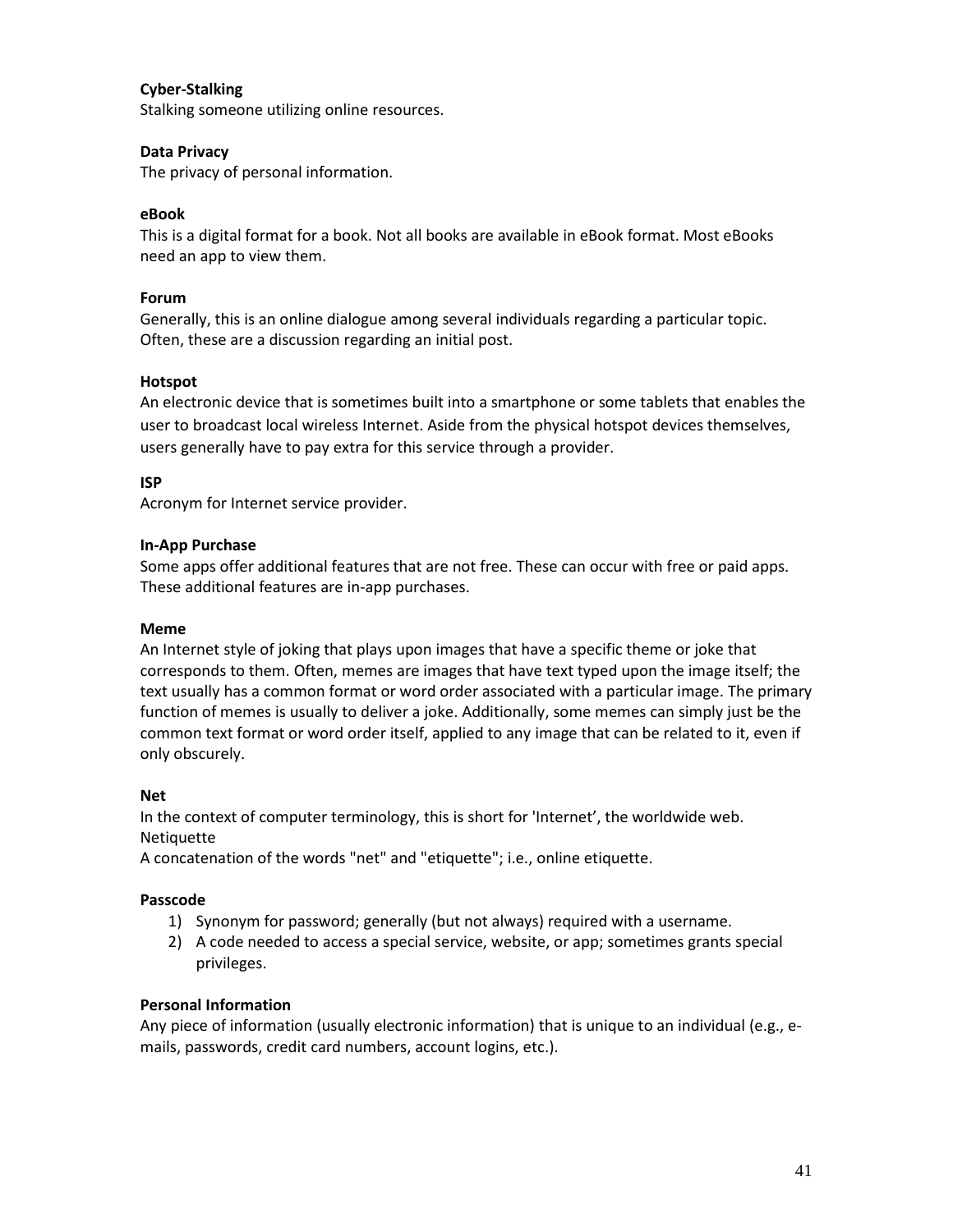#### **Post**

A general category for any written work "posted" online. This can be as short as a single sentence (e.g. a Twitter or Facebook 'post') or lengthy work in a blog or online article.

#### **Profile**

A set of information specific to an individual. The degree of information needed for a profile can vary as well as the function of a profile. Sometimes a profile is simply a set of settings for a user with no personal information attached.

#### **Provider**

An abbreviation for "Internet Service Provider"; a company that provides Internet services. See ISP.

#### **Security Threats**

A category of items that potentially compromise data privacy or harm a device or computer's functionality. Examples include spyware, viruses, adware, worms, trojans, hackers, peer-to-peer networks, etc.

#### **Social Media**

A category of websites and apps used for social networking (e.g. Facebook, Twitter, Snapchat, Instagram, etc.) The format and function of these can and continues to vary greatly.

#### **Subscription Service**

A category of items that require periodic payment to operate. Phone, cable, or Internet service are basic examples of subscription services. In the context of apps or programs, many companies may offer free software to install, but also require a paid subscription to use them (e.g. Microsoft Office programs, Adobe Photoshop, etc.).

#### **Web Access**

Access to the Internet.

# **X. General Disclaimer**

School administration reserves the right to interpret or modify the information outlined in this handbook when deemed appropriate.